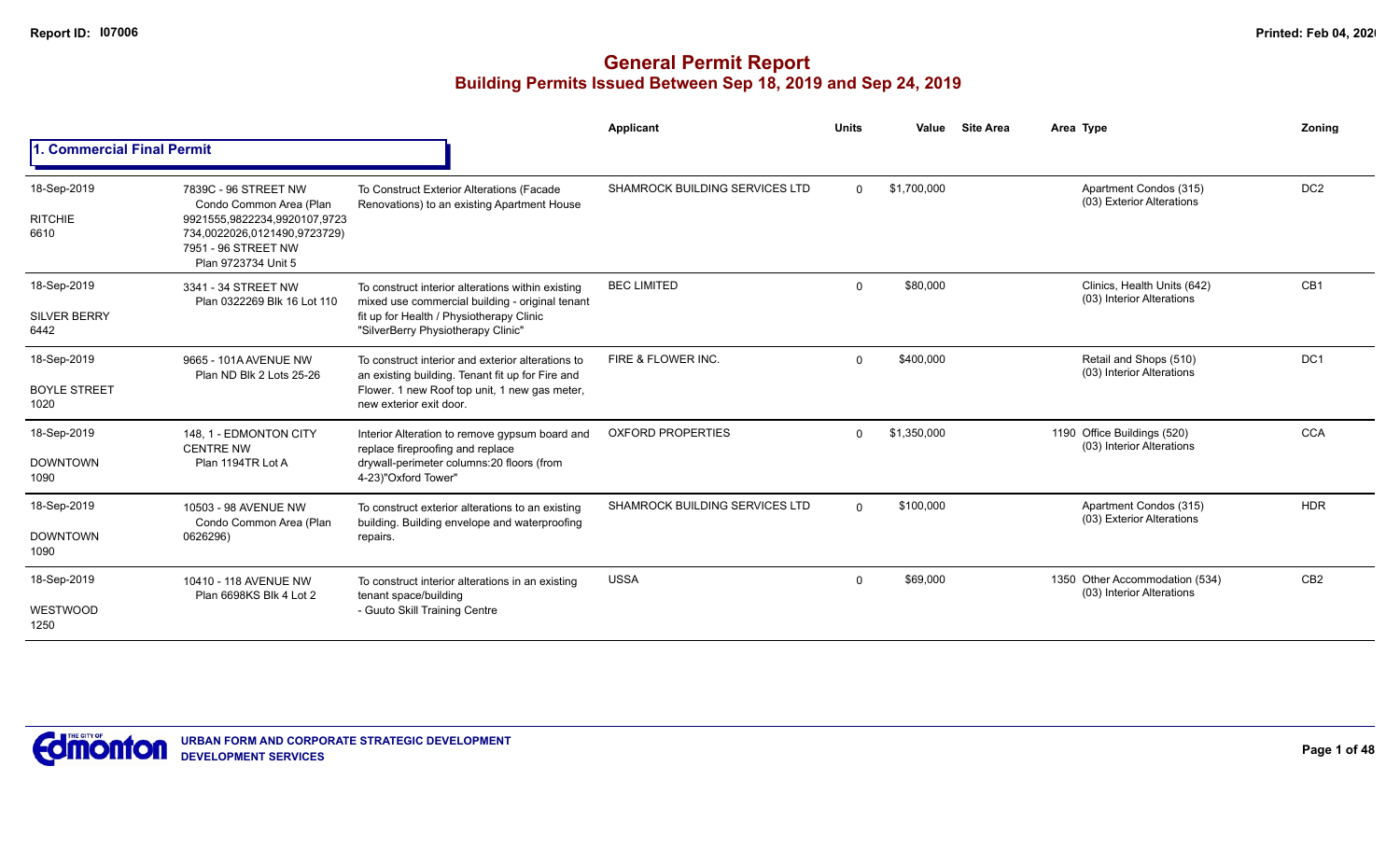|                                                     |                                                                                                                                                                                                                   |                                                                                                                                                                                                                                      | <b>Applicant</b>                | <b>Units</b> | Value     | <b>Site Area</b> | Area Type                                              | Zoning          |
|-----------------------------------------------------|-------------------------------------------------------------------------------------------------------------------------------------------------------------------------------------------------------------------|--------------------------------------------------------------------------------------------------------------------------------------------------------------------------------------------------------------------------------------|---------------------------------|--------------|-----------|------------------|--------------------------------------------------------|-----------------|
| 1. Commercial Final Permit                          |                                                                                                                                                                                                                   |                                                                                                                                                                                                                                      |                                 |              |           |                  |                                                        |                 |
| 18-Sep-2019<br>THE HAMPTONS<br>4461                 | 19910 - LESSARD ROAD NW<br>Plan 1421209 Blk 3 Lot 2                                                                                                                                                               | To construct interior and exterior alterations to<br>an existing building. To add 2 (two) demising<br>walls (both fire rated for 2 hours) to demise into<br>3 tenant spaces and to revise front door<br>locations.                   | STANTEC ARCHITECTURE LTD.       | $\Omega$     | \$5,000   |                  | Retail and Shops (510)<br>(03) Interior Alterations    | <b>CSC</b>      |
| 18-Sep-2019<br><b>RIVER VALLEY VICTORIA</b><br>1200 | 11160 - RIVER VALLEY ROAD<br><b>NW</b><br>Plan 445MC Blks B,C                                                                                                                                                     | To move on site three temporary modular<br>buildings for ROYAL GLENORA CLUB - Child<br>Minding (maximum 2 years - expiry date July 18,<br>2021 - ROYAL GLENORA CLUB).                                                                | <b>CARLSON CONSTRUCTION</b>     | $\Omega$     | \$76,600  |                  | 2115 Mixed Use (522)<br>(03) Exterior Alterations      | A               |
| 18-Sep-2019<br><b>SUMMERLEA</b><br>4520             | 8882 - 170 STREET NW<br>Plan 8421891 Blk 28 Lot 6<br>8882 - 170 STREET NW<br>Plan 8421891 Blk 28 Lot 5<br>8882 - 170 STREET NW<br>Plan 8322082 Blk 22 Lot 7<br>8882 - 170 STREET NW<br>Plan 8421542 Blk 22 Lot 6A | To construct Exterior alterations to phase 2 Lot<br>9 (North of Bourbon Street entrance) at West<br>Edmonton Mall (parkade repairs).                                                                                                 | WEST EDMONTON MALL PROPERTY ING | $\Omega$     | \$55,000  |                  | Parkade (490)<br>(03) Exterior Alterations             | DC2, DC2, DC    |
| 18-Sep-2019<br><b>DOWNTOWN</b><br>1090              | 10180 - 101 STREET NW<br>Plan 8121364 Blk 1 Lot A                                                                                                                                                                 | To construct interior alterations within existing<br>mixed use commercial building - tenant<br>improvement " Vandenberg Jewellery" -<br>Manulife Place Suite 210                                                                     | PEMCO CONSTRUCTION LTD.         | $\Omega$     | \$166,700 |                  | 3337 Mixed Use (522)<br>(03) Interior Alterations      | <b>CCA</b>      |
| 18-Sep-2019<br><b>CRESTWOOD</b><br>3140             | 9830 - 148 STREET NW<br>Plan 4590W Blk 77 Lots 1-7                                                                                                                                                                | To construct interior alterations to existing<br>religious assembly building (St Johns Catholic<br>Church) - removal of interior partitions within<br>basement (non-structural), new storage rooms<br>and boardroom, emerg. lighting | N/A                             | $\Omega$     | \$8,000   |                  | Religious Buildings (660)<br>(03) Interior Alterations | RF <sub>1</sub> |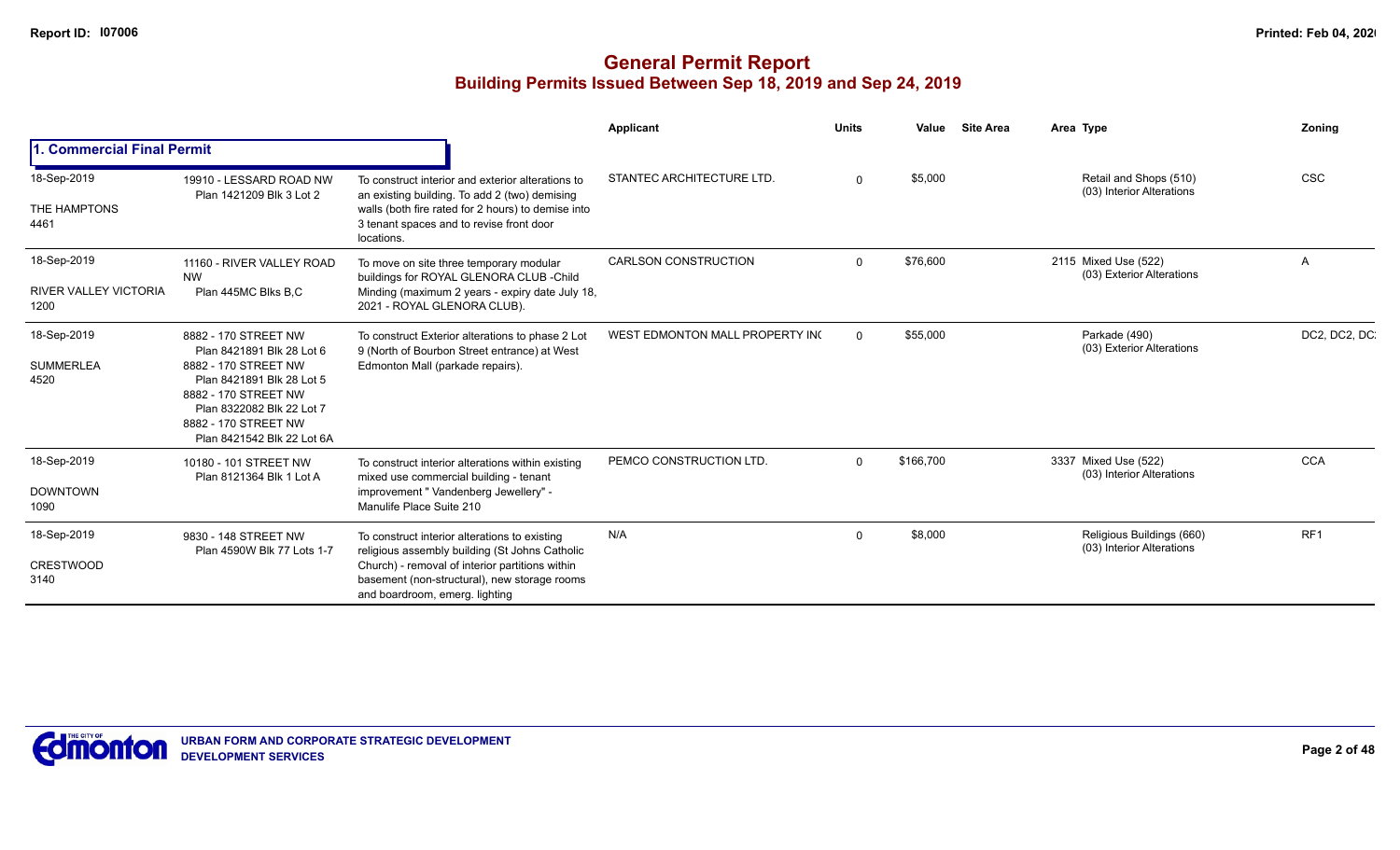|                                             |                                                                                                                                                                                                                   |                                                                                                                                                                                                                                                                                                              | Applicant                                               | <b>Units</b> | Value     | <b>Site Area</b> | Area Type                                                    | Zoning          |
|---------------------------------------------|-------------------------------------------------------------------------------------------------------------------------------------------------------------------------------------------------------------------|--------------------------------------------------------------------------------------------------------------------------------------------------------------------------------------------------------------------------------------------------------------------------------------------------------------|---------------------------------------------------------|--------------|-----------|------------------|--------------------------------------------------------------|-----------------|
| . Commercial Final Permit                   |                                                                                                                                                                                                                   |                                                                                                                                                                                                                                                                                                              |                                                         |              |           |                  |                                                              |                 |
| 18-Sep-2019<br><b>SUMMERLEA</b><br>4520     | 8882 - 170 STREET NW<br>Plan 8421891 Blk 28 Lot 6<br>8882 - 170 STREET NW<br>Plan 8421891 Blk 28 Lot 5<br>8882 - 170 STREET NW<br>Plan 8322082 Blk 22 Lot 7<br>8882 - 170 STREET NW<br>Plan 8421542 Blk 22 Lot 6A | To construct Exterior alterations to phase 1<br>(parkade east of mall (by the Bay)) and phase 2<br>(North of Bourbon Street entrance) at West<br>Edmonton Mall (parkade repairs).                                                                                                                            | WEST EDMONTON MALL PROPERTY INC                         | $\Omega$     | \$235,000 |                  | Parkade (490)<br>(03) Exterior Alterations                   | DC2, DC2, DC    |
| 18-Sep-2019<br>ELLERSLIE INDUSTRIAL<br>6214 | 1003 - ELLWOOD ROAD SW<br>Plan 0926618 Unit 2                                                                                                                                                                     | To construct Interior Alteration for a new office<br>- Alberta College of Paramedics (2nd floor)                                                                                                                                                                                                             | WOLSKI DESIGN GROUP LTD.                                | $\Omega$     | \$375,000 |                  | 9720 Office Buildings (520)<br>(03) Interior Alterations     | EIB             |
| 18-Sep-2019<br><b>SILVER BERRY</b><br>6442  | 3341 - 34 STREET NW<br>Plan 0322269 Blk 16 Lot 110                                                                                                                                                                | To construct interior alterations to an existing<br>building (tenant fit up) - Curry Bowl Restaurant.                                                                                                                                                                                                        | N/A                                                     | $\Omega$     | \$140.000 |                  | 1563 Restaurants and Bars (540)<br>(03) Interior Alterations | CB <sub>1</sub> |
| 18-Sep-2019<br><b>BOYLE STREET</b><br>1020  | 9304 - 103A AVENUE NW<br>Plan RN23 Blk 6 Lots 1-8                                                                                                                                                                 | To construct an addition and interior alterations<br>to a existing Lodging House, "Salvation Army".<br>Construct 2.9m x 5.6m addition for relocated<br>interior exit stair, new Elevator hoistway,<br>demo/construct some interior partition walls,<br>update fire alarm system, update sprinkler<br>system. | MTA URBAN DESIGN ARCHITECTURE<br><b>INTERIOR DESIGN</b> | $\Omega$     | \$300,000 |                  | Apartments (310)<br>(02) Addition                            | RA7             |
| 18-Sep-2019<br><b>SUMMERSIDE</b><br>6213    | Condo Common Area (Plan<br>0721898)                                                                                                                                                                               | 1109 - SUMMERSIDE DRIVE SW To construct interior alterations within existing<br>restaurant (relocating barrier free washroom,<br>installing walk in cooler in previous location) -<br>Pind Punjab Restaurant and Sweets.                                                                                     | <b>GSKSC GROUP INC</b>                                  | $\Omega$     | \$15,000  |                  | 137 Restaurants and Bars (540)<br>(03) Interior Alterations  | CNC             |
| 19-Sep-2019<br><b>HUDSON</b><br>3480        | 13625 - CUMBERLAND ROAD<br><b>NW</b><br>Plan 1523774 Blk 42 Lot 2MR                                                                                                                                               | To construct an Accessory building to a Public<br>Education Services building (shed, 3.66m x<br>$3.66m$ ).                                                                                                                                                                                                   | EDMONTON PUBLIC SCHOOL BOARD                            | $\Omega$     | \$15,000  |                  | Storage Buildings, Warehouses (460)<br>$(01)$ New            | AP              |

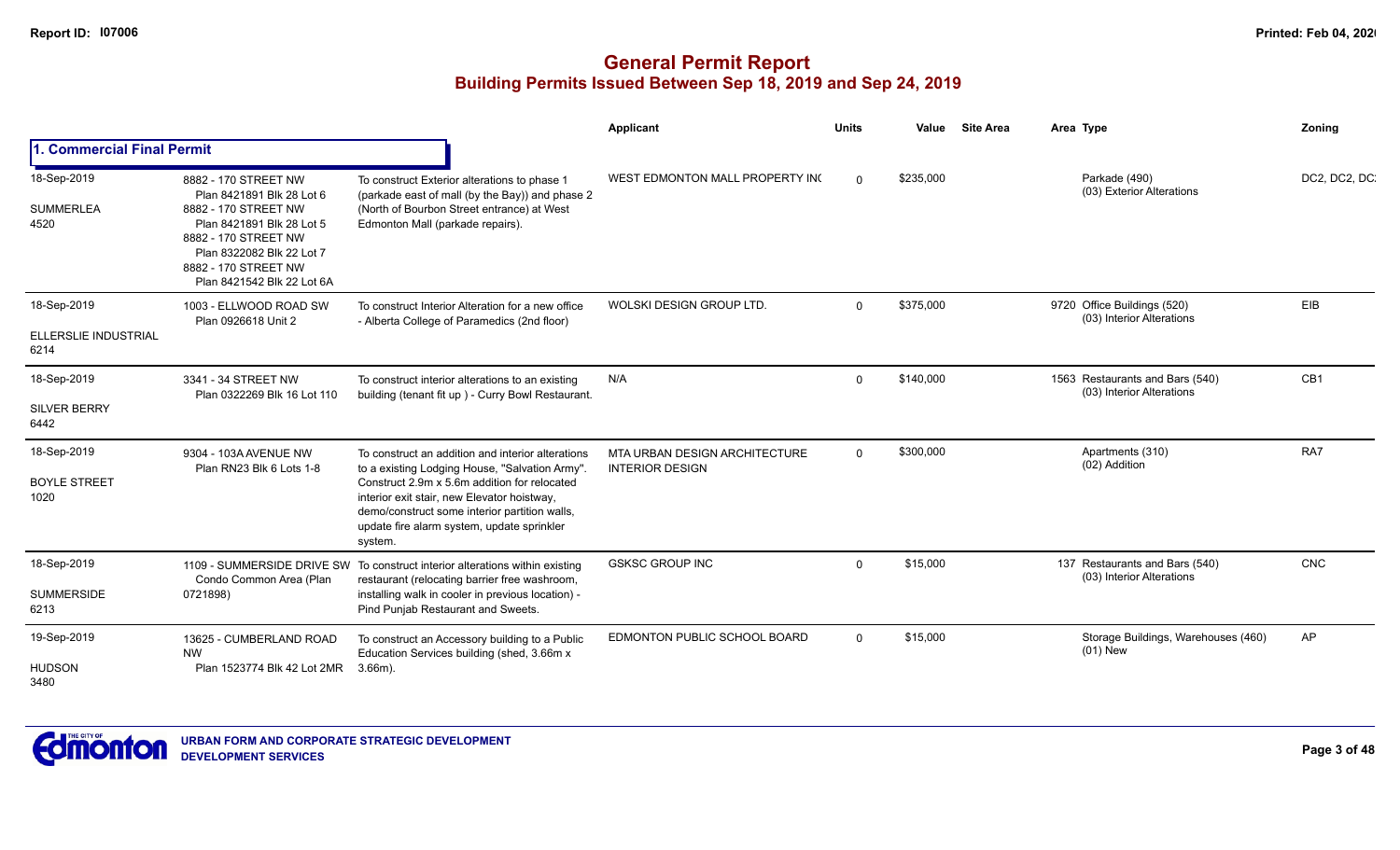|                                   |                                                        |                                                                                                       | <b>Applicant</b>                 | <b>Units</b> | Value     | <b>Site Area</b> | Area Type                                                               | Zoning          |
|-----------------------------------|--------------------------------------------------------|-------------------------------------------------------------------------------------------------------|----------------------------------|--------------|-----------|------------------|-------------------------------------------------------------------------|-----------------|
| <b>1. Commercial Final Permit</b> |                                                        |                                                                                                       |                                  |              |           |                  |                                                                         |                 |
| 19-Sep-2019                       | 10803 - JASPER AVENUE NW<br>Plan 1222211 Blk 8 Lot 46A | To construct Interior alterations - tenant fit up<br>for massage clinic - Athlete's Choice Massage    | ATHLETE'S CHOICE MASSAGE         | $\Omega$     | \$80,000  |                  | 2475 Office Buildings (520)<br>(03) Interior Alterations                | <b>JAMSC</b>    |
| <b>DOWNTOWN</b><br>1090           |                                                        | (therapeutic massage clinic)                                                                          |                                  |              |           |                  |                                                                         |                 |
| 19-Sep-2019                       | 13160 - 140 AVENUE NW<br>Plan 8522333 Lot 4            | To construct an addition (53.5 m2 storage room)<br>and to construct interior alterations (change      | O. SOLONY ARCHITECT LTD.         | $\Omega$     | \$350.000 |                  | 576 Mixed Use (522)<br>(02) Addition                                    | DC <sub>2</sub> |
| <b>PEMBINA</b><br>3340            |                                                        | room renovations) to an Indoor Participant<br>Recreation Centre - KC Arena                            |                                  |              |           |                  |                                                                         |                 |
| 19-Sep-2019                       | 11826 - 100 AVENUE NW<br>Condo Common Area (Plan       | To construct interior alterations to the 15th floor<br>of an apartment condo - Interior finishes, new | OML CONSTRUCTION SERVICES LTD.   | $\Omega$     | \$675,000 |                  | Apartment Condos (315)<br>(03) Interior Alterations                     | DC <sub>1</sub> |
| <b>OLIVER</b><br>1150             | 8222325)                                               | fixtures, 3 bedrooms made into 2 bedrooms.                                                            |                                  |              |           |                  |                                                                         |                 |
| 19-Sep-2019                       | 19910 - LESSARD ROAD NW                                | To construct interior alterations for new tenant<br>fit-up - Ice & Flame Grill (Building 4).          | <b>ICE &amp; FLAME GRILL</b>     | $\Omega$     | \$70,000  |                  | Restaurants and Bars (540)<br>(03) Interior Alterations                 | <b>CSC</b>      |
| THE HAMPTONS<br>4461              | Plan 1421209 Blk 3 Lot 2                               |                                                                                                       |                                  |              |           |                  |                                                                         |                 |
| 19-Sep-2019                       | 3105 - 101 STREET SW<br>Plan 1820889 Blk 3 Lot 7       | To install bleachers and increase the occupant<br>load of an indoor recreational building (air        | <b>EDMONTON SCOTTISH SOCIETY</b> | $\Omega$     | \$15,000  |                  | 135000 Indoor Recreational Buildings (560)<br>(03) Interior Alterations | EIB, AGI        |
| ELLERSLIE INDUSTRIAL<br>6214      |                                                        | supported soccer dome) from 300 to 1,000<br>persons - Edmonton Scottish Football dome.                |                                  |              |           |                  |                                                                         |                 |
| 19-Sep-2019                       | 10575 - 115 STREET NW                                  | To construct interior alterations to an existing<br>building. Build a new demising wall for a dance   | N/A                              | $\Omega$     | \$5,000   |                  | 1799 Indoor Recreational Buildings (560)<br>(03) Interior Alterations   | DC <sub>1</sub> |
| <b>QUEEN MARY PARK</b><br>1180    | Plan B4 Blk 14 Lots 156-157                            | studio.                                                                                               |                                  |              |           |                  |                                                                         |                 |
| 19-Sep-2019                       | 10180 - 101 STREET NW<br>Plan 8121364 Blk 1 Lot A      | To construct interior alterations to the 20th floor<br>in a Business & Personal Services building,    | <b>IBI GROUP</b>                 | $\Omega$     | \$400,000 |                  | Office Buildings (520)<br>(03) Interior Alterations                     | <b>CCA</b>      |
| <b>DOWNTOWN</b><br>1090           |                                                        | Manulife Place, "AON". Tenant fit-up, update<br>sprinkler system, add a barrier-free bathroom.        |                                  |              |           |                  |                                                                         |                 |

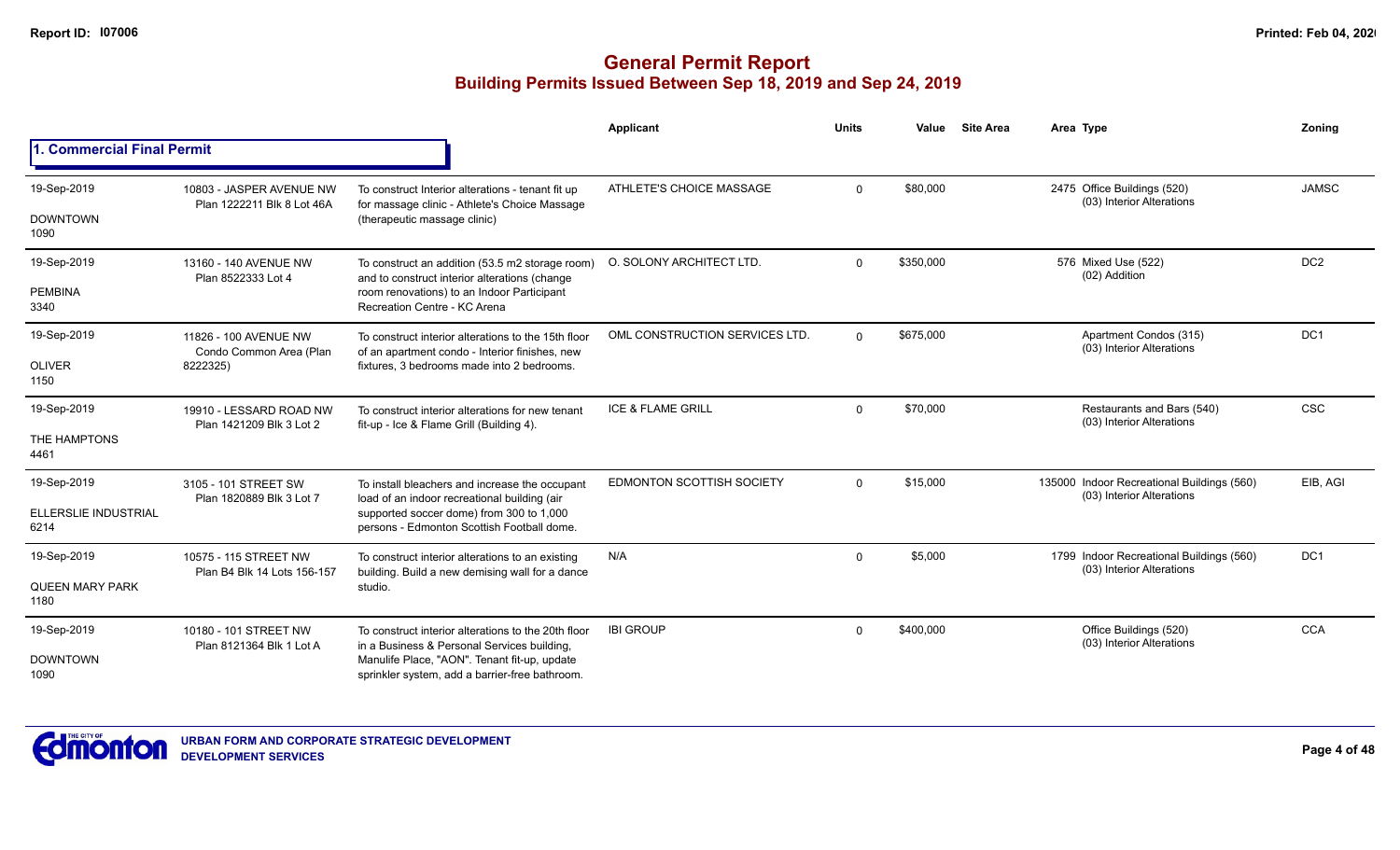|                                                 |                                                                                                                                                                                                                                                                                                                                                                                                                                                                                 |                                                                                                                                                                                                                                                 | <b>Applicant</b>     | <b>Units</b> | <b>Site Area</b><br>Value | Area Type                                                    | Zoning          |
|-------------------------------------------------|---------------------------------------------------------------------------------------------------------------------------------------------------------------------------------------------------------------------------------------------------------------------------------------------------------------------------------------------------------------------------------------------------------------------------------------------------------------------------------|-------------------------------------------------------------------------------------------------------------------------------------------------------------------------------------------------------------------------------------------------|----------------------|--------------|---------------------------|--------------------------------------------------------------|-----------------|
| 1. Commercial Final Permit                      |                                                                                                                                                                                                                                                                                                                                                                                                                                                                                 |                                                                                                                                                                                                                                                 |                      |              |                           |                                                              |                 |
| 19-Sep-2019<br><b>WEST JASPER PLACE</b><br>4580 | 15207 - STONY PLAIN ROAD<br><b>NW</b><br>Plan 8478ET Blk 40 Lot 3                                                                                                                                                                                                                                                                                                                                                                                                               | To expand an existing bakery (15213 Stony<br>Plain Road) into neighbouring suite (15211<br>Stony Plain Road) and to construct interior<br>alteration in the expansion including 2 HR<br>demising wall beside retail- Celebrate, Gluten<br>Free. | N/A                  | $\mathbf 0$  | \$8,000                   | 2650 Restaurants and Bars (540)<br>(03) Interior Alterations | CB1             |
| 19-Sep-2019<br><b>EMPIRE PARK</b><br>5170       | 5015 - 111 STREET NW<br>Plan 8922780 Blk D Lot 5<br>5015 - 111 STREET NW<br>Plan 8922780 Blk D Lot 12<br>5015 - 111 STREET NW<br>Plan 8621772 Blk OT<br>5015 - 111 STREET NW<br>Plan 8922780 Blk D Lot 6<br>5015 - 111 STREET NW<br>Plan 8922780 Blk D Lot 10<br>5015 - 111 STREET NW<br>Plan 8922780 Blk D Lot 11<br>5015 - 111 STREET NW<br>Plan 8922780 Blk D Lot 9<br>5015 - 111 STREET NW<br>Plan 7821041 Blk D Lot 2<br>5015 - 111 STREET NW<br>Plan 0725320 Blk D Lot 4A | To construct interior renovation to an existing<br>retail space (Sunglass Hut).                                                                                                                                                                 | DEHAAN DESIGN CO INC | $\Omega$     | \$123,000                 | Malls, Office/Retail (512)<br>(03) Interior Alterations      | DC <sub>2</sub> |
| 19-Sep-2019<br>MISTATIM INDUSTRIAL<br>4320      | 12715 - 156 STREET NW<br>Plan 5714BA Blk D<br>12719 - 156 STREET NW<br>Plan 5714BA Blk E                                                                                                                                                                                                                                                                                                                                                                                        | To demolish 3 Structures (1 General Industrial<br>Use building, 1 Accessory structure and 1<br>free-standing sign).                                                                                                                             | <b>CANBIAN INC</b>   | $\mathbf 0$  | \$30,000                  | Storage Buildings, Warehouses (460)<br>(99) Demolition       | IB              |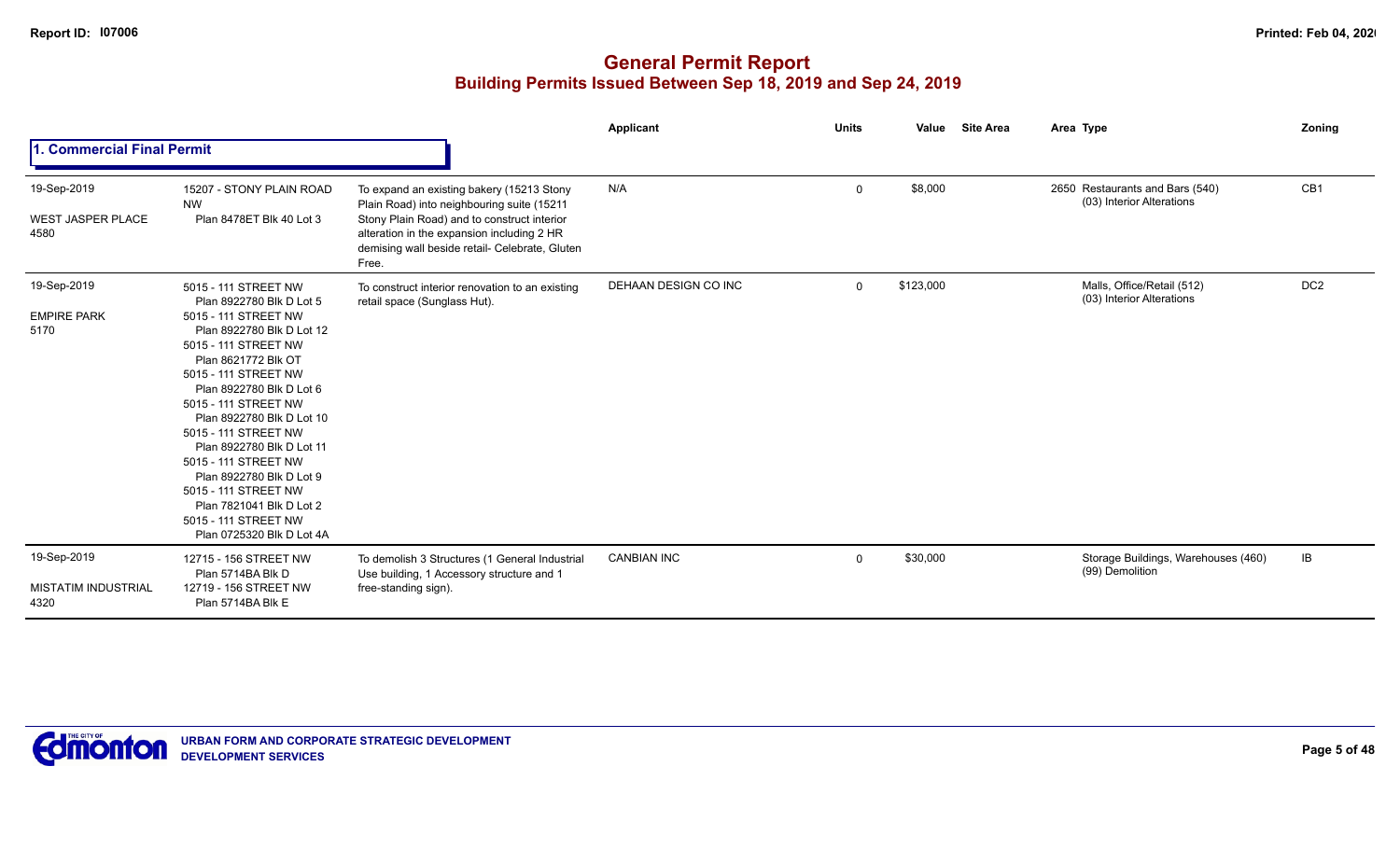|                                                  |                                                                                                                                                                                                                  |                                                                                                                                                                   | <b>Applicant</b>                       | <b>Units</b> | Value       | <b>Site Area</b> | Area Type                                                        | Zoning          |
|--------------------------------------------------|------------------------------------------------------------------------------------------------------------------------------------------------------------------------------------------------------------------|-------------------------------------------------------------------------------------------------------------------------------------------------------------------|----------------------------------------|--------------|-------------|------------------|------------------------------------------------------------------|-----------------|
| 1. Commercial Final Permit                       |                                                                                                                                                                                                                  |                                                                                                                                                                   |                                        |              |             |                  |                                                                  |                 |
| 19-Sep-2019<br><b>OLIVER</b><br>1150             | 10110 - 120 STREET NW<br>Plan 4423AJ Blk 20 Lot 4<br>10110 - 120 STREET NW<br>Plan 4423AJ Blk 20 Lot 3<br>10110 - 120 STREET NW<br>Plan 4423AJ Blk 20 Lot 2<br>10110 - 120 STREET NW<br>Plan 4423AJ Blk 20 Lot 1 | To construct EXCAVATION AND SHORING ONLY<br>for a future mixed-use, high-rise tower -<br>Canadian National Institute for the Blind.                               | ELLISDON CONSTRUCTION SERVICES<br>INC. | $\Omega$     | \$2,800,000 |                  | Mixed Use (522)<br>(04) Excavation                               | DC <sub>2</sub> |
| 19-Sep-2019<br>RIVER VALLEY GOLD<br><b>BAP</b>   | 10977 - 50 STREET NW<br>Plan 3341KS Blk OT<br>10977 - 50 STREET NW<br>Plan 0941211 Blk 1 Lot 34<br>10977 - 50 STREET NW<br>Plan 0941211 Blk 1 Lot 35                                                             | Construct interior alterations to an existing<br>building. Install HVAC system for the Grit<br>Building #1 Electrical Penthouse.                                  | EPCOR (GOLD BAR), DAVID HICKS          | $\mathbf 0$  | \$250,000   |                  | Utility Buildings (480)<br>(03) Interior Alterations             | PU, PU          |
| 19-Sep-2019<br><b>DOWNTOWN</b><br>1090           | 148, 1 - EDMONTON CITY<br><b>CENTRE NW</b><br>Plan 1194TR Lot A                                                                                                                                                  | To construct interior alternations in an existing<br>office building. Renovate the finishes of the<br>lobbies and corridors on Floors 4-8 & 10.<br>(Oxford Tower) | SEAGATE CONTRACT MANAGEMENT<br>LTD.    | $\Omega$     | \$240,000   |                  | 4500 Office Buildings (520)<br>(03) Interior Alterations         | <b>CCA</b>      |
| 19-Sep-2019<br>PLACE LARUE<br>4400               | 17105 - STONY PLAIN ROAD<br><b>NW</b><br>Plan 8520008 Blk 7 Lots 1-3                                                                                                                                             | To construct interior alterations (PC Express<br>expansion) AND minor site alterations. Real<br><b>Canadian Superstore</b>                                        | <b>NEJMARK ARCHITECT</b>               | $\Omega$     | \$150,000   |                  | Retail and Shops (510)<br>(03) Interior Alterations              | DC <sub>2</sub> |
| 19-Sep-2019<br><b>CORONET INDUSTRIAL</b><br>6100 | 5525 - 97 STREET NW<br>Plan 7720137 Blk 4 Lot 3A                                                                                                                                                                 | To Demolish a General Industrial Use Buildings<br>(5525 97 Street,)                                                                                               | <b>LEGACY EQUIPMENT</b>                | $\Omega$     | \$35,000    |                  | Storage Buildings, Warehouses (460)<br>(99) Demolition           | IM              |
| 19-Sep-2019<br>KINOKAMAU PLAINS AREA<br>4475     | 12908 - 170 STREET NW<br>Plan 0940651 Blk 1 Lot 4                                                                                                                                                                | To construct interior alterations for a new<br>tenant space - S3 Industries                                                                                       | WOLSKI DESIGN GROUP LTD                | $\Omega$     | \$90,000    |                  | Storage Buildings, Warehouses (460)<br>(03) Interior Alterations | IB, IM          |

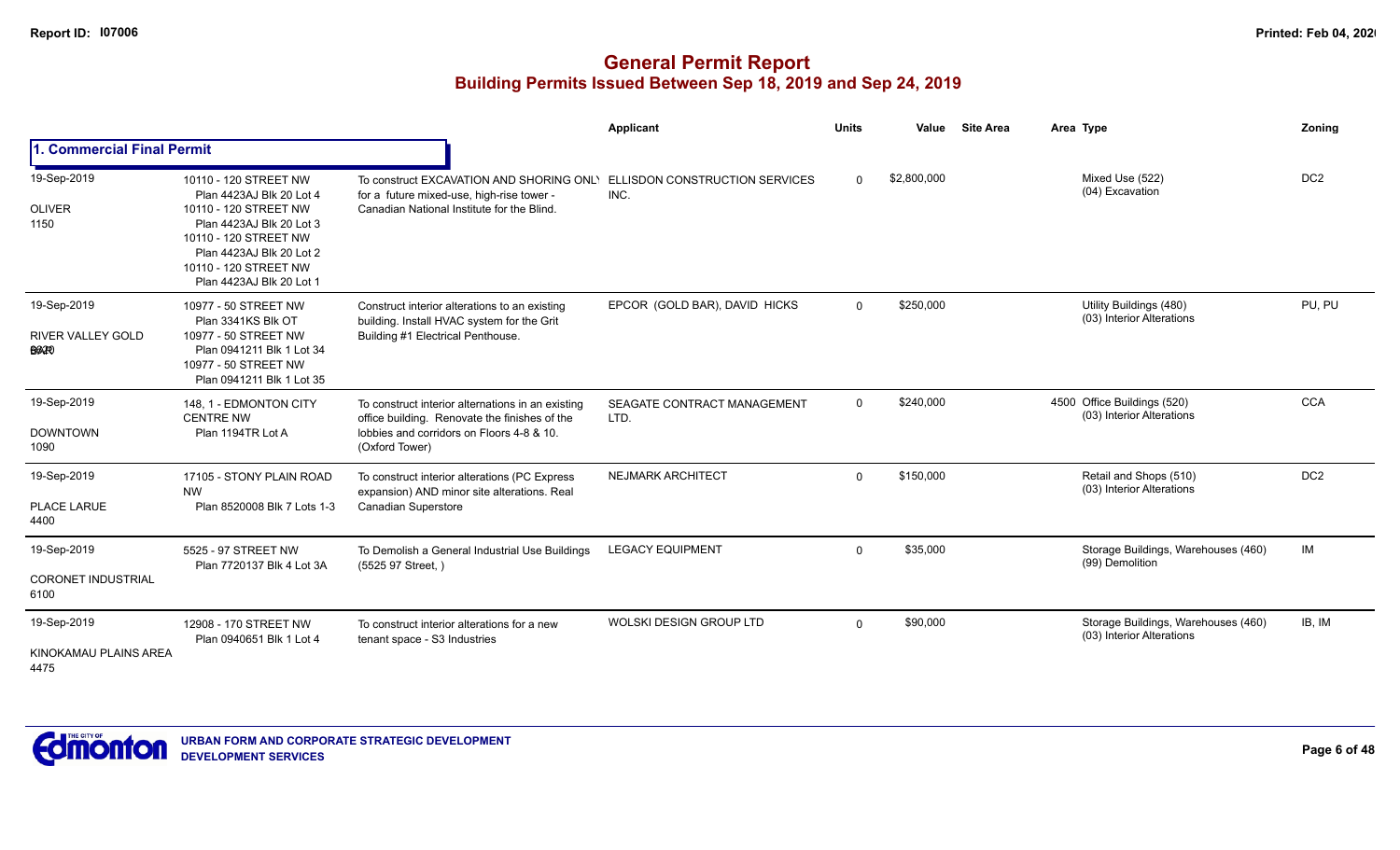|                                                    |                                                                                                                                                                                                                   |                                                                                                                                                                                                                        | Applicant                                    | <b>Units</b>   | Value       | <b>Site Area</b> | Area Type                                                | Zoning       |
|----------------------------------------------------|-------------------------------------------------------------------------------------------------------------------------------------------------------------------------------------------------------------------|------------------------------------------------------------------------------------------------------------------------------------------------------------------------------------------------------------------------|----------------------------------------------|----------------|-------------|------------------|----------------------------------------------------------|--------------|
| 1. Commercial Final Permit                         |                                                                                                                                                                                                                   |                                                                                                                                                                                                                        |                                              |                |             |                  |                                                          |              |
| 20-Sep-2019<br><b>WINDERMERE</b>                   | 1185 - WINDERMERE WAY SW<br>Plan 1425164 Blk 1 Lot 3                                                                                                                                                              | To construct Interior Alterations to an existing<br>building                                                                                                                                                           | ALL PRO CONSTRUCTION LTD.                    | $\Omega$       | \$135,000   |                  | 1572 Office Buildings (520)<br>(03) Interior Alterations | CSC          |
| 5570                                               |                                                                                                                                                                                                                   |                                                                                                                                                                                                                        |                                              |                |             |                  |                                                          |              |
| 20-Sep-2019<br><b>RIVER VALLEY MAYFAIR</b><br>5370 | 9330 - GROAT ROAD NW<br>Plan 6075AM Blk X<br>9330 - GROAT ROAD NW<br>Plan EDMONTO Lot 1                                                                                                                           | To construct 12 temporary structures (10'x20' &<br>10'x10' tents) for a Temporary Event<br>Event: Light The Night<br>Event Dates: Sept. 28, 2019<br>(construction set up: Sept 28th, take down<br>date: Sept 28, 2019) | THE LEUKEMIA & LYMPHOMA SOCIETY<br>OF CANADA | $\overline{0}$ | \$3,000     |                  | Temporary Structures (999)<br>$(01)$ New                 | A            |
| 20-Sep-2019<br>UNIVERSITY OF ALBERTA<br>5520       | 11560 - UNIVERSITY AVENUE<br><b>NW</b><br>Plan 968RS Blk F Lot 2                                                                                                                                                  | To construct interior alterations to a commercial<br>building, "Cross Cancer Institute". Alterations to<br>Vault 7 located on level 0 for new LINAC<br>equipment.                                                      | <b>DELNOR CONSTRUCTION LTD</b>               | $\Omega$       | \$590,000   |                  | 1460 Hospitals (640)<br>(03) Interior Alterations        | AJ           |
| 20-Sep-2019<br><b>SUMMERLEA</b><br>4520            | 8882 - 170 STREET NW<br>Plan 8421891 Blk 28 Lot 6<br>8882 - 170 STREET NW<br>Plan 8421891 Blk 28 Lot 5<br>8882 - 170 STREET NW<br>Plan 8322082 Blk 22 Lot 7<br>8882 - 170 STREET NW<br>Plan 8421542 Blk 22 Lot 6A | To construct Exterior alterations to the Entrance<br>8 Omega Beam at West Edmonton Mall (parkade<br>repairs).                                                                                                          | WEST EDMONTON MALL PROPERTY ING              | $\Omega$       | \$66,000    |                  | Parkade (490)<br>(03) Exterior Alterations               | DC2, DC2, DC |
| 20-Sep-2019<br><b>SPRUCE AVENUE</b><br>1230        | 10410 - 111 AVENUE NW<br>Plan 9720909 Blk 2<br>10508 - 111 AVENUE NW<br>Plan 1921467 Blk 1 Lot 1                                                                                                                  | To construct FOOTING AND FOUNDATION ONL CLARK BUILDERS<br>for future addition to an extended medical<br>treatment building - Capital Care Norwood<br>Redevelopment.                                                    |                                              | $\Omega$       | \$1,900,000 |                  | Hospitals (640)<br>$(01)$ New                            | DC2, DC2     |
| 20-Sep-2019<br><b>OLIVER</b><br>1150               | 10339 - 124 STREET NW<br>Plan RN22 Blk 21 Lots 2-4                                                                                                                                                                | To construct rooftop patio (37.16m2) on existing<br>building - GSkinner - Princeton Place Exterior<br>Patio Serving only Suite 200                                                                                     | JC DAMAR DEVELOPMENTS LTD                    | $\Omega$       | \$10,000    |                  | 400 Office Buildings (520)<br>(03) Exterior Alterations  | CO           |

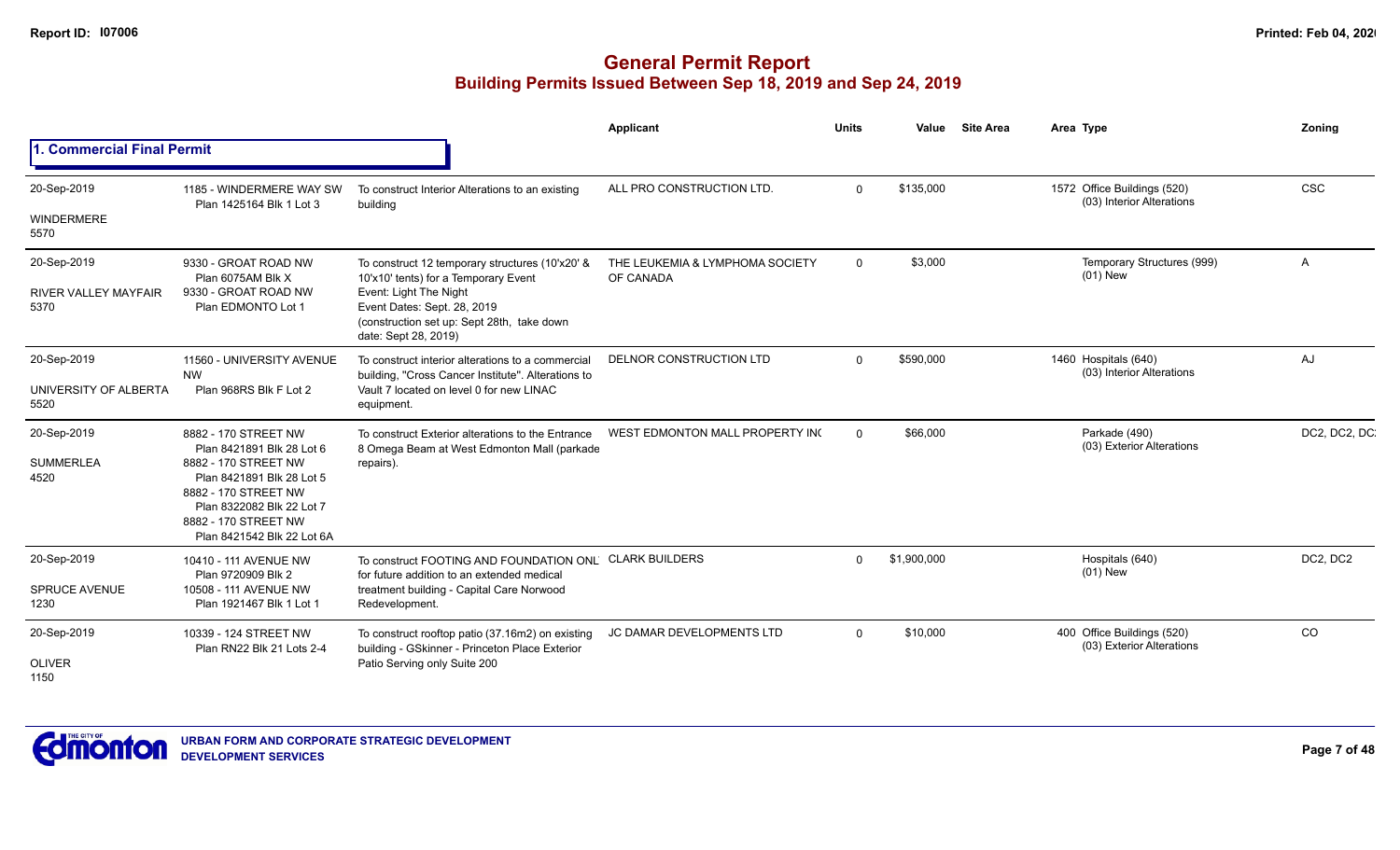|                                              |                                                      |                                                                                                                            | Applicant                     | <b>Units</b> | Value       | <b>Site Area</b> | Area Type                                                        | Zoning          |
|----------------------------------------------|------------------------------------------------------|----------------------------------------------------------------------------------------------------------------------------|-------------------------------|--------------|-------------|------------------|------------------------------------------------------------------|-----------------|
| 1. Commercial Final Permit                   |                                                      |                                                                                                                            |                               |              |             |                  |                                                                  |                 |
| 20-Sep-2019                                  | 11204 - 43 AVENUE NW<br>Plan 1016TR Blk 31 Lot 3B    | To construct interior alterations to an existing<br>building. Changing out electrical lighting /                           | CHANDOS CONSTRUCTION LTD      | $\mathbf 0$  | \$258,700   |                  | Indoor Recreational Buildings (560)<br>(03) Interior Alterations | AP              |
| <b>ROYAL GARDENS</b><br>5430                 |                                                      | Lighting Upgrades (Confederation Leisure<br>Centre Pool).                                                                  |                               |              |             |                  |                                                                  |                 |
| 20-Sep-2019                                  | 1 - KINGSWAY GARDEN MALL<br><b>NW</b>                | To Construct interior alterations to existing food<br>kiosk within food court(kingsway garden mall) -                      | <b>RICHKING INTERIORS INC</b> | $\Omega$     | \$102,000   |                  | 172 Mixed Use (522)<br>(03) Interior Alterations                 | CSC, CB2        |
| <b>SPRUCE AVENUE</b><br>1230                 | Plan 8820371 Blk 6 Lot 307                           | Renovation to service area - QWIK WOK                                                                                      |                               |              |             |                  |                                                                  |                 |
| 20-Sep-2019                                  | Plan 9023003 Blk 101 Lot 35                          | 500 - RIVERBEND SQUARE NW To construct interior alterations to a CRU in a<br>mixed use commercial building, "Nova Cannabis | ALCANNA CANNABIS STORES LTD   | $\Omega$     | \$180,000   |                  | Retail and Shops (510)<br>(03) Interior Alterations              | DC <sub>2</sub> |
| <b>FALCONER HEIGHTS</b><br>5190              |                                                      | Riverbend Square". Construct interior partition<br>walls, new barrier free bathroom, complete<br>interior finishes.        |                               |              |             |                  |                                                                  |                 |
| 20-Sep-2019                                  | 8305 - CHAPPELLE WAY SW<br>Plan 1723606 Blk 24 Lot 1 | To construct a General Retail use building,<br>"Chappelle Plaza Building B". Shell and Demising                            | <b>SYNERGY PROJECTS</b>       | $\Omega$     | \$1,108,000 |                  | 8299 Mixed Use (522)<br>$(01)$ New                               | CSC, CSC        |
| <b>CHAPPELLE AREA</b><br>5462                |                                                      | walls only, 6 RTU's.                                                                                                       |                               |              |             |                  |                                                                  |                 |
| 23-Sep-2019                                  | 9618 - 42 AVENUE NW<br>Plan 0125783 Blk 18 Lot 2B    | To construct interior alterations to an existing<br>building. Replace 2 offices with 3 and add a                           | ALBERTA SAND AND GRAVEL       | $\Omega$     | \$30,000    |                  | 837 Office Buildings (520)<br>(03) Interior Alterations          | <b>IB</b>       |
| STRATHCONA INDUSTRIAL<br><b>PARK</b><br>6700 |                                                      | kitchenette/lunch area (Suite 204)                                                                                         |                               |              |             |                  |                                                                  |                 |
| 23-Sep-2019                                  | 9888 - JASPER AVENUE NW<br>Plan 7820103 Blk H Lot 4  | To construct exterior alterations. Parking<br>structure repairs                                                            | <b>REDCO CONSTRUCTION LTD</b> | $\Omega$     | \$5,000     |                  | Parkade (490)<br>(03) Exterior Alterations                       | <b>CCA</b>      |
| <b>DOWNTOWN</b><br>1090                      |                                                      |                                                                                                                            |                               |              |             |                  |                                                                  |                 |
| 23-Sep-2019                                  | 10708 - 124 STREET NW<br>Plan RN22 Blk 28 Lot 12     | To construct a HOARDING ONLY for<br>construction of a spectator entertainment                                              | <b>CHANDOS CONSTRUCTION</b>   | $\Omega$     | \$10,000    |                  | Hoarding (910)<br>(03) Exterior Alterations                      | CB <sub>1</sub> |
| WESTMOUNT<br>3440                            |                                                      | establishment building. Expires April 1, 2020<br>(Roxy Theatre)                                                            |                               |              |             |                  |                                                                  |                 |

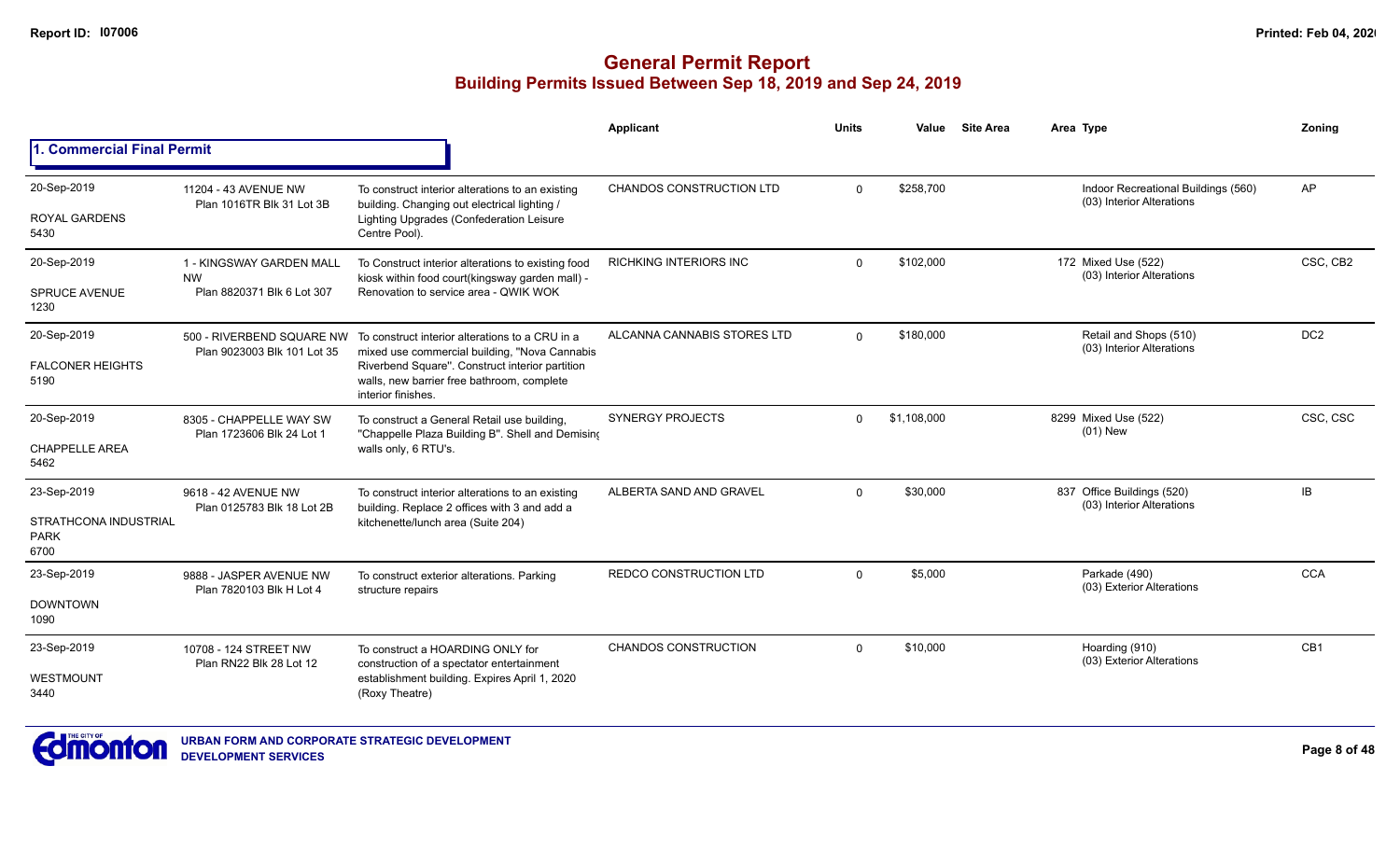|                                   |                                                          |                                                                                                                                                                                                                                  | <b>Applicant</b>                             | <b>Units</b> | Value       | <b>Site Area</b> | Area Type                                                        | Zoning          |
|-----------------------------------|----------------------------------------------------------|----------------------------------------------------------------------------------------------------------------------------------------------------------------------------------------------------------------------------------|----------------------------------------------|--------------|-------------|------------------|------------------------------------------------------------------|-----------------|
| 1. Commercial Final Permit        |                                                          |                                                                                                                                                                                                                                  |                                              |              |             |                  |                                                                  |                 |
| 23-Sep-2019                       | 9820 - 106 STREET NW<br>Plan NB Blk 6 Lots 93-95         | To construct Interior alterations to 9th floor for                                                                                                                                                                               | WILMAX CONSTRUCTION LTD.                     | $\Omega$     | \$580,000   |                  | 12500 Office Buildings (520)<br>(03) Interior Alterations        | <b>RMU</b>      |
| <b>DOWNTOWN</b><br>1090           |                                                          | new offices, meeting rooms, kitchen,<br>workstations. Minor alterations to 3rd floor<br>printing room.                                                                                                                           |                                              |              |             |                  |                                                                  |                 |
| 23-Sep-2019                       |                                                          | To construct general retail building - building 4                                                                                                                                                                                | <b>SYNERGY PROJECTS</b>                      | $\Omega$     | \$1,021,000 |                  | Mixed Use (522)<br>$(01)$ New                                    |                 |
| <b>AMBLESIDE</b><br>5505          |                                                          |                                                                                                                                                                                                                                  |                                              |              |             |                  |                                                                  |                 |
| 23-Sep-2019                       | 3904 - 53 AVENUE NW<br>Plan 0628377 Blk 20 Lot 3         | To construct exterior alterations - 1 MAU and 2<br>Exhaust Fans - Vulcan Machine                                                                                                                                                 | PRIORITY MECHANICAL LTD, (PLUMBING<br>& GAS) | $\mathbf 0$  | \$90,000    |                  | Storage Buildings, Warehouses (460)<br>(03) Exterior Alterations | IM              |
| <b>PYLYPOW INDUSTRIAL</b><br>6590 |                                                          |                                                                                                                                                                                                                                  |                                              |              |             |                  |                                                                  |                 |
| 23-Sep-2019                       | 10035 - 156 STREET NW<br>Plan 7921194 Blk 2 Lot 11       | To construct interior alterations to an existing                                                                                                                                                                                 | NWS CONSTRUCTION INC                         | $\Omega$     | \$49,300    |                  | Mixed Use (522)<br>(03) Interior Alterations                     | UI              |
| <b>WEST JASPER PLACE</b><br>4580  |                                                          | A2 building. Interior installation of wall to<br>separate room 285 into 2 separate rooms. 2X6<br>fire separation. Install new rated door in rated<br>separation, Install drop ceiling, add cabinets and<br>new sink in room 289. |                                              |              |             |                  |                                                                  |                 |
| 23-Sep-2019                       | 10707C - 184 STREET NW<br>Condo Common Area (Plan        | To construct interior alterations to an existing<br>medium hazard industrial building, Construct                                                                                                                                 | <b>BLACKSTONE HOMES LTD</b>                  | $\Omega$     | \$50,000    |                  | 2059 Office Buildings (520)<br>(03) Interior Alterations         | IB              |
| <b>WILSON INDUSTRIAL</b><br>4640  | 1425537)<br>10731 - 184 STREET NW<br>Plan 1425537 Unit 2 | second floor and first tenant fit up in bay 2<br>"Blackstone Homes".                                                                                                                                                             |                                              |              |             |                  |                                                                  |                 |
| 23-Sep-2019                       | 2504 - 91 STREET NW<br>Plan 0422514 Blk 13 Lot 3         | To construct FOUNDATIONS ONLY for a Liquor<br>Store building, accessory to an existing                                                                                                                                           | MULVANNY G2 ARCHITECTURE CORP.               | $\Omega$     | \$10,000    |                  | Retail and Shops (510)<br>(04) Footing & Foundation              | DC <sub>2</sub> |
| <b>PARSONS INDUSTRIAL</b><br>6570 |                                                          | Warehouse Sales building and to construct<br>exterior alterations. Costco Liquor Addition.                                                                                                                                       |                                              |              |             |                  |                                                                  |                 |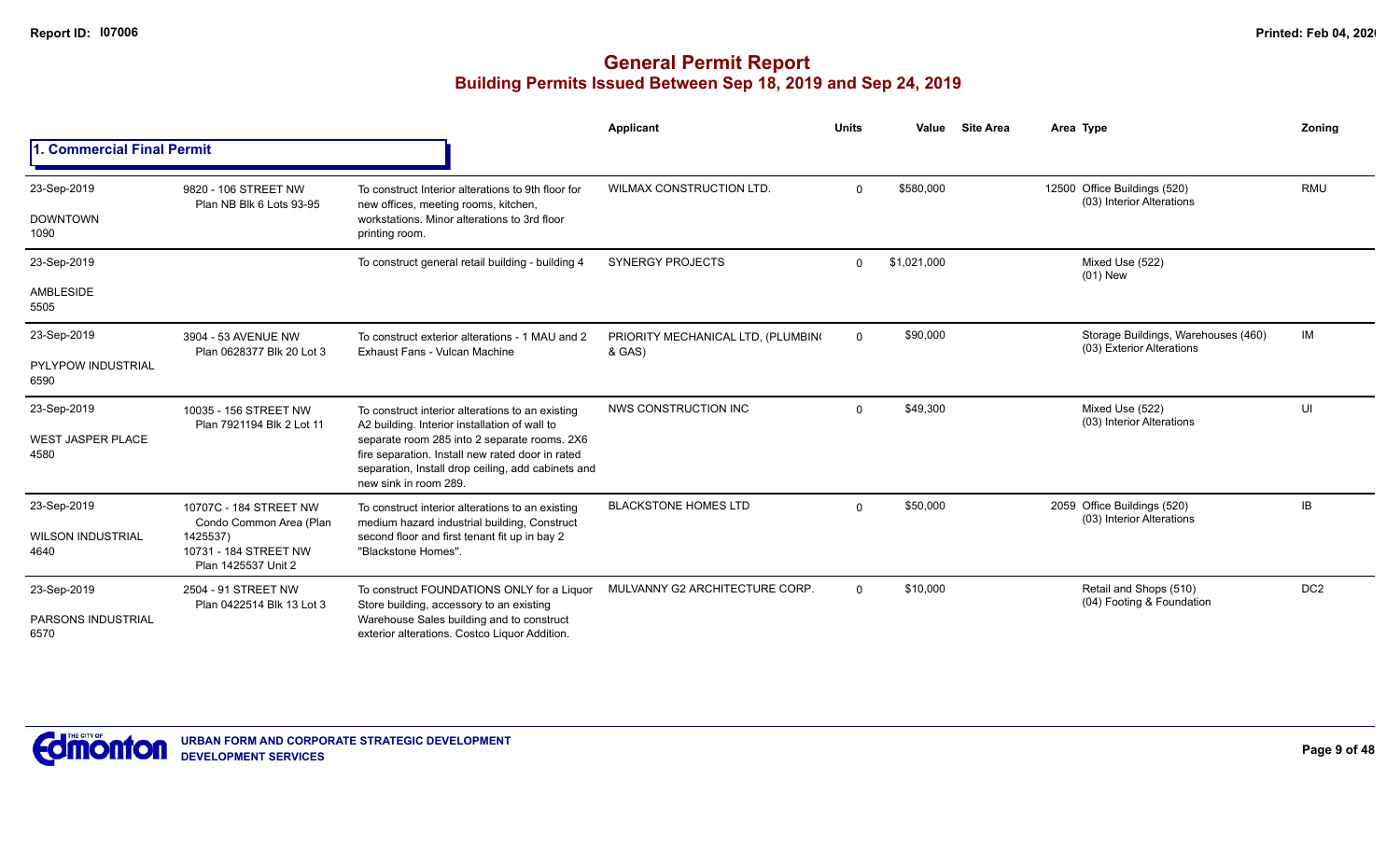|                                                   |                                                                                                                                                                                                    |                                                                                                                                                                                                                                                                                                                            | Applicant                   | Units        | Value     | <b>Site Area</b> | Area Type                                                    | Zoning          |
|---------------------------------------------------|----------------------------------------------------------------------------------------------------------------------------------------------------------------------------------------------------|----------------------------------------------------------------------------------------------------------------------------------------------------------------------------------------------------------------------------------------------------------------------------------------------------------------------------|-----------------------------|--------------|-----------|------------------|--------------------------------------------------------------|-----------------|
| 1. Commercial Final Permit                        |                                                                                                                                                                                                    |                                                                                                                                                                                                                                                                                                                            |                             |              |           |                  |                                                              |                 |
| 23-Sep-2019<br><b>ANTHONY HENDAY</b><br>4011      | 8631 - 199 STREET NW<br>Plan 8820577 Blk OT                                                                                                                                                        | To construct a (Temporary 3 years)<br>Greenhouses. Plant Nurseries and Garden<br>Centres with accessory office trailer, 3 storage<br>sheds and outside storage for landscaping<br>materials. (Existing Greenhouses/Garden<br>Centre, Sentag office trailer, 2 storage sheds<br>(SeaCans) and 1 new (move on 40 x 8 Secan)) | <b>PERMIT MASTERS</b>       | 0            | \$59,000  |                  | Temporary Structures (999)<br>$(01)$ New                     | AG              |
| 23-Sep-2019<br><b>BARANOW</b><br>3020             | 12350 - 137 AVENUE NW<br>Plan 8522444 Blk 35 Lot 34                                                                                                                                                | To construct interior alterations to an existing<br>liquor store (Real Canadian Liquostore)                                                                                                                                                                                                                                | <b>NEJMARK ARCHITECT</b>    | $\mathbf{0}$ | \$95,000  |                  | 4758 Retail and Shops (510)<br>(03) Interior Alterations     | <b>CSC</b>      |
| 24-Sep-2019<br><b>MISTATIM INDUSTRIAL</b><br>4320 | 14010 - 164 STREET NW<br>Plan 1425752 Blk 7 Lot 1                                                                                                                                                  | To construct a STRUCTURAL FRAME ONLY for<br>a future industrial building - (Apex, building 1)                                                                                                                                                                                                                              | DAWSON WALLACE CONSTRUCTION | $\Omega$     | \$15,000  |                  | Storage Buildings, Warehouses (460)<br>(05) Structural Frame | IL, IL, IL, IL  |
| 24-Sep-2019<br><b>OLIVER</b><br>1150              | 12120 - JASPER AVENUE NW<br>Plan 1225U Lot 4<br>12120 - JASPER AVENUE NW<br>Plan 1225U Lots 3-4<br>12120 - JASPER AVENUE NW<br>Plan 1225U Lot 3<br>12120 - JASPER AVENUE NW<br>Plan 1225U Lots 1-2 | To change the use from General Retail Stores to<br>a Cannabis Retail Sales. - Nova Cannabis                                                                                                                                                                                                                                | ALCANNA CANNABIS STORES LTD | $\Omega$     | \$200,000 |                  | 5534 Retail and Shops (510)<br>(03) Interior Alterations     | CB <sub>3</sub> |
| 24-Sep-2019<br>AMBLESIDE<br>5505                  | 3880 - ALLAN DRIVE SW<br>Plan 1321077 Blk 1 Lot 1                                                                                                                                                  | To construct a health services building - building<br>5                                                                                                                                                                                                                                                                    | <b>SYNERGY PROJECTS</b>     | $\Omega$     | \$901.200 |                  | Clinics, Health Units (642)<br>$(01)$ New                    | <b>CSC</b>      |
| 24-Sep-2019<br><b>OLIVER</b><br>1150              | 10183 - 112 STREET NW<br>Plan B4 Blk 11 Lots 101-102                                                                                                                                               | To construct interior alterations to an office<br>space - Optics Lighting, Larsen Building.                                                                                                                                                                                                                                | OPTICS LIGHTING AGENCY      | $\Omega$     | \$250,000 |                  | Retail and Shops (510)<br>(03) Interior Alterations          | DC <sub>2</sub> |

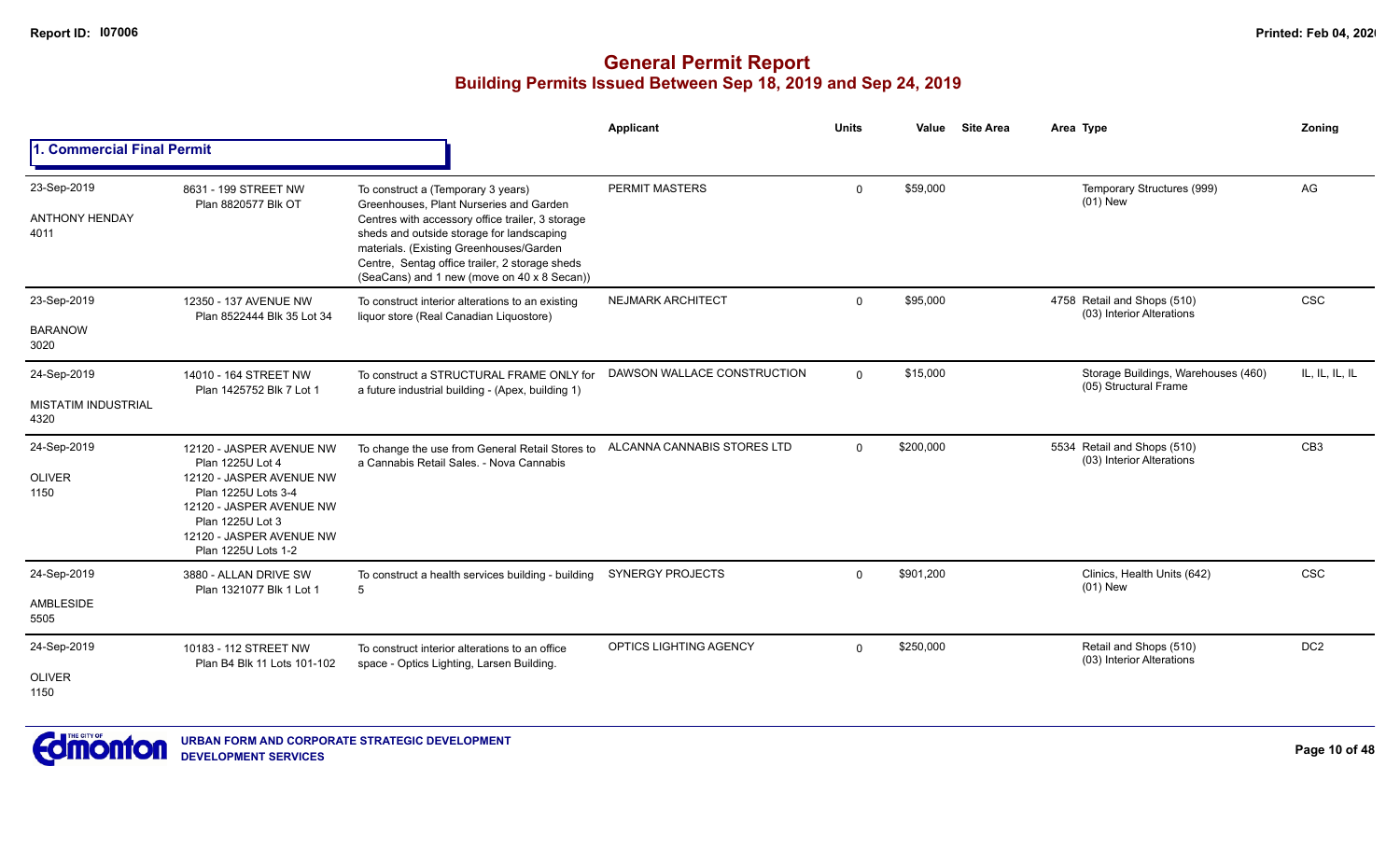|                                                |                                                         |                                                                                                                                                                                                                                               | Applicant                                 | <b>Units</b> | Value       | <b>Site Area</b> | Area Type                                                        | Zoning                    |
|------------------------------------------------|---------------------------------------------------------|-----------------------------------------------------------------------------------------------------------------------------------------------------------------------------------------------------------------------------------------------|-------------------------------------------|--------------|-------------|------------------|------------------------------------------------------------------|---------------------------|
| 1. Commercial Final Permit                     |                                                         |                                                                                                                                                                                                                                               |                                           |              |             |                  |                                                                  |                           |
| 24-Sep-2019<br>KINOKAMAU PLAINS AREA<br>4475   | 12304 - 184 STREET NW<br>NE-17-53-25-4                  | To construct interior alterations: to install a<br>racking system                                                                                                                                                                             | AEN CONSULTING INC., ERIC                 | $\Omega$     | \$150,000   |                  | Storage Buildings, Warehouses (460)<br>(03) Interior Alterations | IC                        |
| 24-Sep-2019<br>KILDARE<br>2400                 | 1 - LONDONDERRY MALL NW<br>Plan 5119RS Blk 1 Lots 50,53 | To construct interior alterations to a retail<br>(Cinnzeo) CRU #232, Londonderry Mall                                                                                                                                                         | BEYERSBERGEN INTERIORS LTD                | $\Omega$     | \$120,000   |                  | Malls, Office/Retail (512)<br>(03) Interior Alterations          | CSC                       |
| 24-Sep-2019<br>ALBERTA AVENUE<br>1010          | 9420 - 118 AVENUE NW<br>Plan 9220988 Blk 2 Lot 29A      | To construct interior alterations to an existing<br>assembly occupancy (add a washroom, new<br>HVAC, kitchen, upgrading plumbing and<br>electrical) - Shisha Bar                                                                              | N/A                                       | $\Omega$     | \$180,000   |                  | Restaurants and Bars (540)<br>(03) Interior Alterations          | CB <sub>2</sub>           |
| 24-Sep-2019<br>YOUNGSTOWN INDUSTRIAL<br>4660   | 10221 - 170 STREET NW<br>Plan 8721879 Blk 3 Lot 8A      | To construct exterior alterations (Façade<br>improvements) to an existing Specialty Food<br>Services building (Tim Hortons).                                                                                                                  | <b>G.L. SMITH PLANNING AND DESIGN INC</b> | $\Omega$     | \$250,000   |                  | Restaurants and Bars (540)<br>(03) Interior Alterations          | IB                        |
| 24-Sep-2019<br><b>ROPER INDUSTRIAL</b><br>6640 | 6312 - 50 STREET NW<br>SE-23-52-24-4                    | To construct interior alterations to a suite in a<br>General Industrial use building, "Guillevin<br>International". Construct interior partition walls<br>for new office space, construct 1 hour rated<br>demising wall, RTU support framing. | <b>WOLSKI DESIGN GROUP LTD</b>            |              | \$230.000   |                  | Storage Buildings, Warehouses (460)<br>(03) Interior Alterations | DC2, DC2, DC.<br>DC2, DC2 |
| 24-Sep-2019<br><b>WALKER</b><br>6662           | 5005 - 22 AVENUE SW<br>Plan 1525734 Blk 10 Lot 1        | To construct a multi-tenant commercial retail<br>building - one storey. Walker Estates Building 2.<br>Group E, 8 Roof Top Units, NO demising walls, 1<br>Electrical room, 1 Mechanical room.                                                  | <b>JM ARCHITECTURE INC.</b>               | $\Omega$     | \$1,200,000 |                  | Malls, Office/Retail (512)<br>$(01)$ New                         | CB <sub>1</sub>           |
| 24-Sep-2019<br><b>BARANOW</b><br>3020          | 12350 - 137 AVENUE NW<br>Plan 8522444 Blk 35 Lot 34     | Interior alterations to an existing building.<br>Renovating customer service area for new<br>Captain's Boil restaurant.                                                                                                                       | N/A                                       | $\Omega$     | \$85,000    |                  | Restaurants and Bars (540)<br>(03) Interior Alterations          | <b>CSC</b>                |

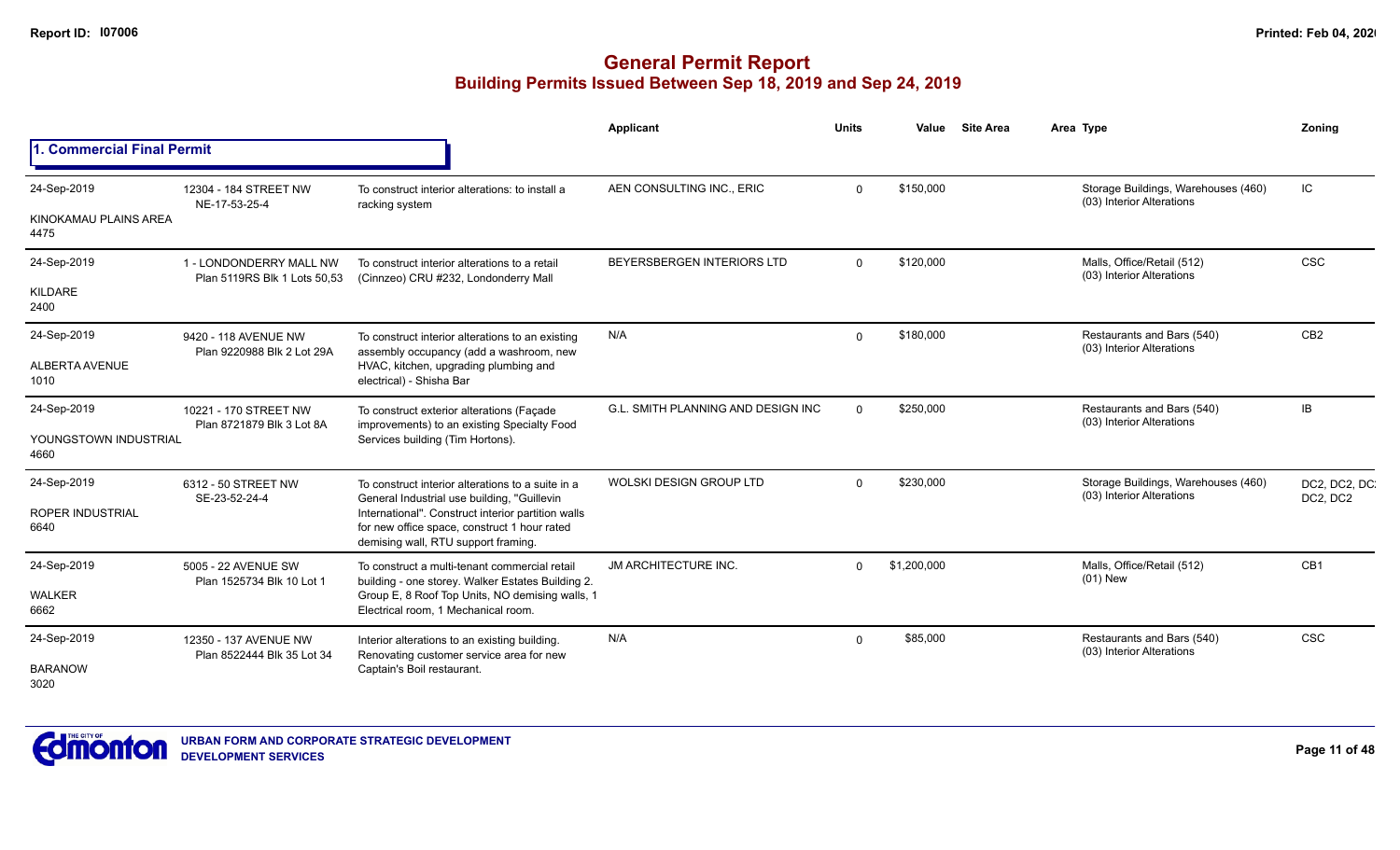|                                                 |                                                                                                  |                                                                                                                                                                                                                                                                                 | <b>Applicant</b>                   | <b>Units</b> | Value     | <b>Site Area</b> | Area Type                                                             | Zoning          |
|-------------------------------------------------|--------------------------------------------------------------------------------------------------|---------------------------------------------------------------------------------------------------------------------------------------------------------------------------------------------------------------------------------------------------------------------------------|------------------------------------|--------------|-----------|------------------|-----------------------------------------------------------------------|-----------------|
| . Commercial Final Permit                       |                                                                                                  |                                                                                                                                                                                                                                                                                 |                                    |              |           |                  |                                                                       |                 |
| 24-Sep-2019<br><b>CENTRAL MCDOUGALL</b><br>1030 | 10610 - 106 STREET NW<br>Plan B4 Blk 6 Lot 247<br>10610 - 106 STREET NW<br>Plan B4 Blk 6 Lot 246 | To construct interior alterations to a Residential<br>Apartment building. Change a storage room to a<br>bachelor dwelling unit on the ground floor, add<br>fire alarm horn/strobe in suite.                                                                                     | MAINSTREET EQUITY CORP.            |              | \$9,000   |                  | Apartments (310)<br>(03) Interior Alterations                         | RA <sub>8</sub> |
| 24-Sep-2019<br><b>DOWNTOWN</b><br>1090          | 10019 - 102 AVENUE NW<br>Plan F Lots 47-50                                                       | To construct a TEMPORARY covered hoarding<br>(permit expires June 30/17). Hoarding Second<br>Extension (expires June 30, 2018)<br>Hoarding Third Extension (expires June 30,<br>2019)<br>Fourth Extension (expires October 31, 2019)<br>Fith Extension (expires April 30, 2020) | DELNOR CONSTRUCTION LTD            | $\Omega$     | \$9,500   |                  | Hoarding (910)<br>$(01)$ New                                          | <b>CCA</b>      |
| 24-Sep-2019<br><b>MACTAGGART</b><br>5477        | 5103 - MULLEN ROAD NW<br>Plan 1823035 Blk 20 Lot 18                                              | To construct a new commercial building - 4<br>CRU's, 3 Demising Walls (2hr), & 5 RTUs. -<br>Rabbit Hill Crossing - CRU D                                                                                                                                                        | PLANWORKS ARCHITECTURE INC         | $\Omega$     | \$795,000 |                  | Retail and Shops (510)<br>$(01)$ New                                  | CSC, CSC, CS    |
| 24-Sep-2019<br>MITCHELL INDUSTRIAL<br>4330      | 12110 - 154 STREET NW<br>Plan 0523352 Blk 1 Lot 28                                               | To construct Interior Alteration for a fitup of a<br>new suite - Adding a new demising wall, build<br>drywall with acoustic ceiling, build new<br>washroom                                                                                                                      | <b>SYNERGY PROJECTS</b>            | $\Omega$     | \$160,000 |                  | 5350 Storage Buildings, Warehouses (460)<br>(03) Interior Alterations | IL              |
| 24-Sep-2019<br><b>DOWNTOWN</b><br>1090          | 10104 - 103 AVENUE NW<br>Plan 8021480 Blk 1 Lot B                                                | To construct interior alterations to an existing<br>Professional, Financial and Office Support<br>Services Use building. Partial 18th floor Bell<br>Tower - LAPP Corp                                                                                                           | ASSALY LICENSED INTERIOR DESIGN IN | $\Omega$     | \$400,000 |                  | 6923 Office Buildings (520)<br>(03) Interior Alterations              | <b>CCA</b>      |
| <b>6. House Building Permit</b>                 |                                                                                                  |                                                                                                                                                                                                                                                                                 |                                    |              |           |                  |                                                                       |                 |
| 18-Sep-2019<br><b>RAPPERSWILL</b><br>3370       | 12079 - 177 AVENUE NW<br>Plan 1425124 Blk 109 Lot 24                                             | To construct a Single Detached House with<br>front attached Garage, Unenclosed Front Porch<br>and Basement development (NOT to be used as<br>an additional Dwelling).                                                                                                           | STERLING HOMES EDMONTON LTD.       |              | \$128,600 |                  | 1118 Single Detached House (110)<br>(01) Building - New<br>bungalow   | <b>RSL</b>      |

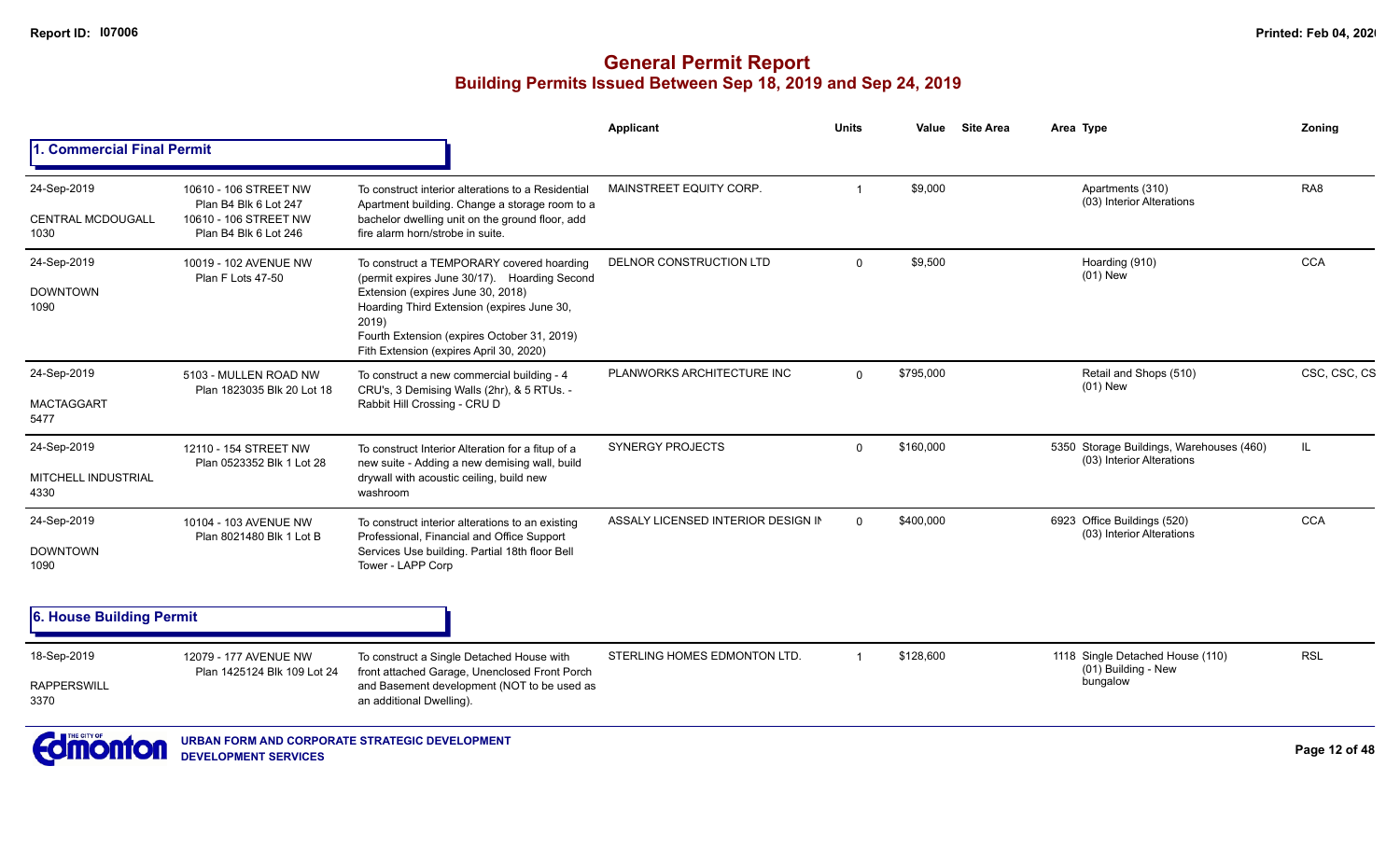|                                              |                                                                                                                                                  |                                                                                                                                                                                                                                                                         | Applicant                    | <b>Units</b>   | Value     | <b>Site Area</b> | Area Type                                                           | Zoning          |
|----------------------------------------------|--------------------------------------------------------------------------------------------------------------------------------------------------|-------------------------------------------------------------------------------------------------------------------------------------------------------------------------------------------------------------------------------------------------------------------------|------------------------------|----------------|-----------|------------------|---------------------------------------------------------------------|-----------------|
| 6. House Building Permit                     |                                                                                                                                                  |                                                                                                                                                                                                                                                                         |                              |                |           |                  |                                                                     |                 |
| 18-Sep-2019<br><b>WINDERMERE</b><br>5570     | 915 - 176 STREET SW<br>Plan 1525626 Blk 19 Lot 24                                                                                                | To construct a Single Detached House with<br>front attached Garage, fireplace, Unenclosed<br>Front Porch, rear uncovered deck (3.05m x<br>3.66m), Side Door, and to develop a Secondary<br>Suite in the Basement (2 bedrooms, 1<br>bathroom, mechanical room, kitchen). | STERLING HOMES EDMONTON LTD. | $\overline{2}$ | \$274.400 |                  | 2386 Single Detached House (110)<br>(01) Building - New<br>2-storey | DC <sub>1</sub> |
| 18-Sep-2019<br><b>WALKER</b><br>6662         | 1181 - WATT DRIVE SW<br>Plan 1823360 Blk 10 Lot 10                                                                                               | To construct a Single Detached House with<br>Unenclosed Front Porch and rear uncovered<br>deck (3.96m x 2.44m).                                                                                                                                                         | <b>MONTORIO HOMES</b>        |                | \$155,300 |                  | 1350 Single Detached House (110)<br>(01) Building - New<br>2-storey | <b>RPL</b>      |
| 18-Sep-2019<br><b>WALKER</b><br>6662         | 1179 - WATT DRIVE SW<br>Plan 1823360 Blk 10 Lot 9                                                                                                | To construct a Single Detached House with<br>Unenclosed Front Porch and rear uncovered<br>deck (3.96m x 2.44m).                                                                                                                                                         | <b>MONTORIO HOMES</b>        |                | \$155,300 |                  | 1350 Single Detached House (110)<br>(01) Building - New<br>2-storey | <b>RPL</b>      |
| 18-Sep-2019<br><b>GRANVILLE</b><br>4551      | 7910 - GETTY PLACE NW<br>Plan 1423710 Blk 3 Lot 53                                                                                               | To construct a Single Detached House with<br>front attached Garage, Unenclosed Front<br>Porch, rear uncovered deck (3.05m x 3.05m),<br>and Side door.                                                                                                                   | CRIMSON COVE HOMES INC       |                | \$228,600 |                  | 1988 Single Detached House (110)<br>(01) Building - New<br>2-storey | <b>RSL</b>      |
| 18-Sep-2019<br><b>STEWART GREENS</b><br>4486 | 9884 - 206 STREET NW<br>Plan 1820287 Blk 8 Lot 19                                                                                                | To construct a Single Detached House with<br>Unenclosed Front Porch and, uncovered deck<br>$(3.15m \times 2.44m)$ and fireplace.                                                                                                                                        | <b>TROIWEST BUILDERS INC</b> |                | \$183,800 |                  | 1598 Single Detached House (110)<br>(01) Building - New<br>2-storey | <b>RPL</b>      |
| 18-Sep-2019<br><b>SECORD</b><br>4487         | Plan 1723442 Blk 16 Lot 84<br>780 - SECORD BOULEVARD NW<br>Plan 1723442 Blk 16 Lot 85<br>782 - SECORD BOULEVARD NW<br>Plan 1723442 Blk 16 Lot 86 | 778 - SECORD BOULEVARD NW To construct a 3 Dwelling unit Row House with<br>Unenclosed Front Porches.                                                                                                                                                                    | <b>COVENTRY HOMES INC</b>    | 3              | \$475.400 |                  | 4134 Row House (330)<br>(01) Building - New<br>2-storey             | RF <sub>5</sub> |

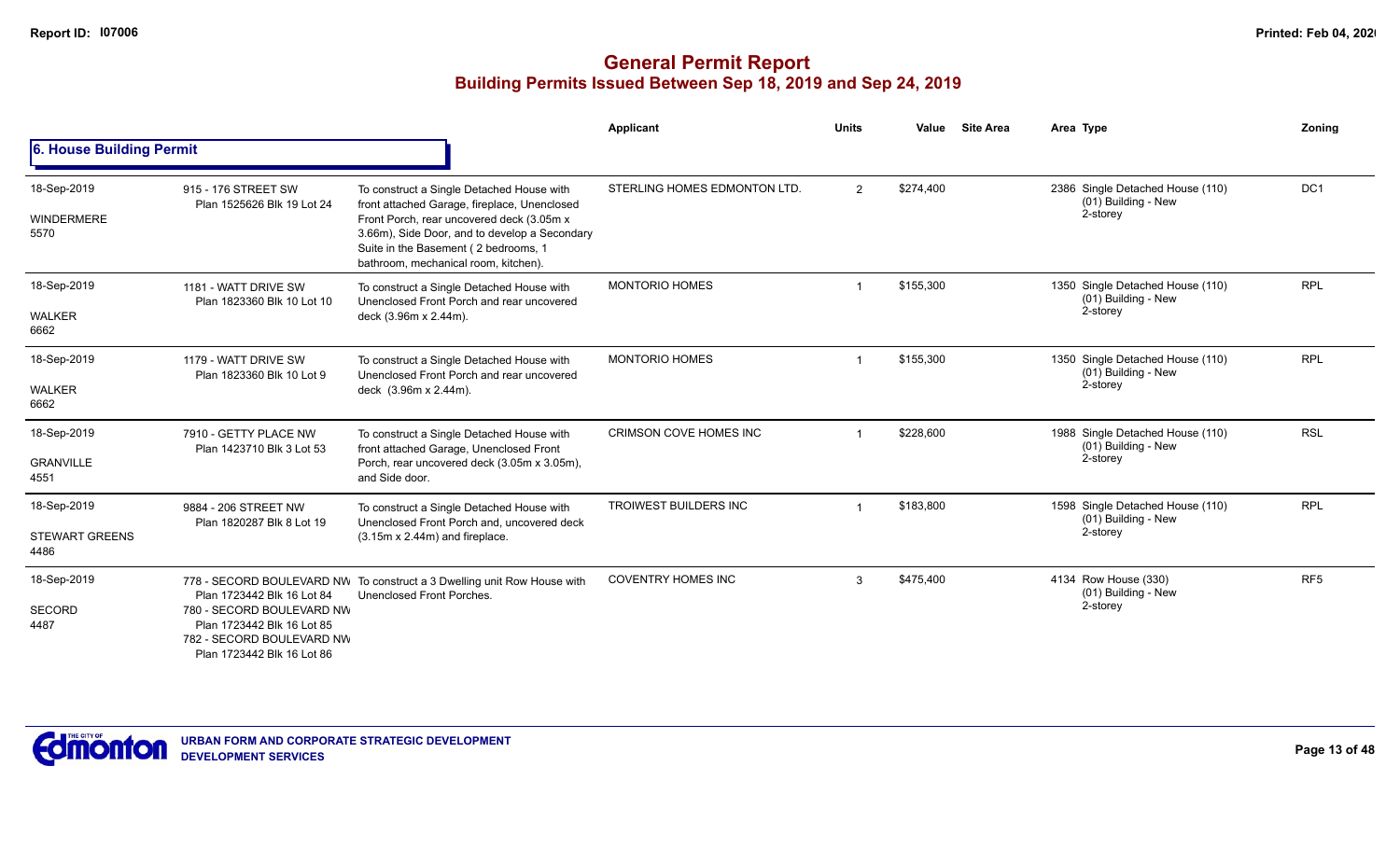|                                   |                                                   |                                                                                                                                    | Applicant                 | <b>Units</b>   | Value     | <b>Site Area</b> | Area Type                                               | Zonina          |
|-----------------------------------|---------------------------------------------------|------------------------------------------------------------------------------------------------------------------------------------|---------------------------|----------------|-----------|------------------|---------------------------------------------------------|-----------------|
| 6. House Building Permit          |                                                   |                                                                                                                                    |                           |                |           |                  |                                                         |                 |
| 18-Sep-2019                       | 2055 - 159 STREET SW                              | To construct a Single Detached House with                                                                                          | <b>KIRKLAND HOMES LTD</b> | $\mathbf 1$    | \$230,200 |                  | 2002 Single Detached House (110)<br>(01) Building - New | <b>RSL</b>      |
| <b>GLENRIDDING RAVINE</b><br>5579 | Plan 1823043 Blk 16 Lot 2                         | front attached Garage, Unenclosed Front Porch<br>and fireplace.                                                                    |                           |                |           |                  | 2-storey                                                |                 |
| 18-Sep-2019                       | 6507 - 174 AVENUE NW<br>Plan 1520589 Blk 15 Lot 7 | To construct a Single Detached House with<br>front attached Garage, fireplace, uncovered                                           | <b>ICONIC ESTATES LTD</b> | $\mathbf 1$    | \$321,500 |                  | 2679 Single Detached House (110)<br>(01) Building - New | <b>RSL</b>      |
| <b>MCCONACHIE AREA</b><br>2521    |                                                   | deck and veranda.                                                                                                                  |                           |                |           |                  |                                                         |                 |
| 18-Sep-2019                       | 17003 - 43 STREET NW<br>Plan 1323004 Blk 13 Lot 2 | To construct a Single Detached House with<br>front attached Garage, Unenclosed Front                                               | PACESETTER HOMES LTD      |                | \$269,600 |                  | 2344 Single Detached House (110)<br>(01) Building - New | <b>RSL</b>      |
| CY BECKER<br>2611                 |                                                   | Porch, rear uncovered deck (4.57 m x 4.57 m),<br>fireplace and Basement development (NOT to<br>be used as an additional Dwelling). |                           |                |           |                  | 2-storey                                                |                 |
| 18-Sep-2019                       | 1104 - 28 STREET NW<br>Plan 1722070 Blk 25 Lot 15 | To construct a Single Detached House with<br>front attached Garage and Unenclosed Front                                            | <b>ACTIVE HOMES LTD</b>   |                | \$276,000 |                  | 2400 Single Detached House (110)<br>(01) Building - New | <b>RMD</b>      |
| LAUREL<br>6444                    |                                                   | Porch.                                                                                                                             |                           |                |           |                  | 2-storey                                                |                 |
| 18-Sep-2019                       | <b>NW</b>                                         | 6203 - HAMPTON GRAY AVENUI To construct a Single Detached House with rear<br>attached Garage, Unenclosed Front Porch,              | N/A                       | $\overline{1}$ | \$313,100 |                  | 2723 Single Detached House (110)<br>(01) Building - New | <b>GLG</b>      |
| <b>GRIESBACH</b><br>3111          | Plan 1822264 Blk 26 Lot 18                        | partially covered deck (4.83 m x 5.49 m) and<br>fireplace(s)                                                                       |                           |                |           |                  |                                                         |                 |
| 18-Sep-2019                       | 10445 - 144 STREET NW<br>Plan 4278V Blk 3A Lot 22 | To construct a Single Detached House with<br>fireplace, rear uncovered deck (3.05m x                                               | APLUS HOMES CORP          |                | \$214,900 |                  | 1869 Single Detached House (110)<br>(01) Building - New | RF <sub>3</sub> |
| <b>GROVENOR</b><br>3210           |                                                   | 5.18m), Unenclosed Front Porch and Side Door.                                                                                      |                           |                |           |                  | 2-storey                                                |                 |
| 18-Sep-2019                       | 7461 - COLONEL MEWBURN<br><b>ROAD NW</b>          | To construct a Single Detached House with<br>front attached Garage, Basement development                                           | <b>CONCEPT HOMES</b>      | $\overline{1}$ | \$197.600 |                  | 1718 Single Detached House (110)<br>(01) Building - New | <b>GLG</b>      |
| <b>GRIESBACH</b><br>3111          | Plan 1423823 Blk 16 Lot 33                        | (NOT to be used as an additional Dwelling), rear<br>covered deck (3.66m x 6.10m), fireplace and<br>walkout Basement.               |                           |                |           |                  | bungalow                                                |                 |

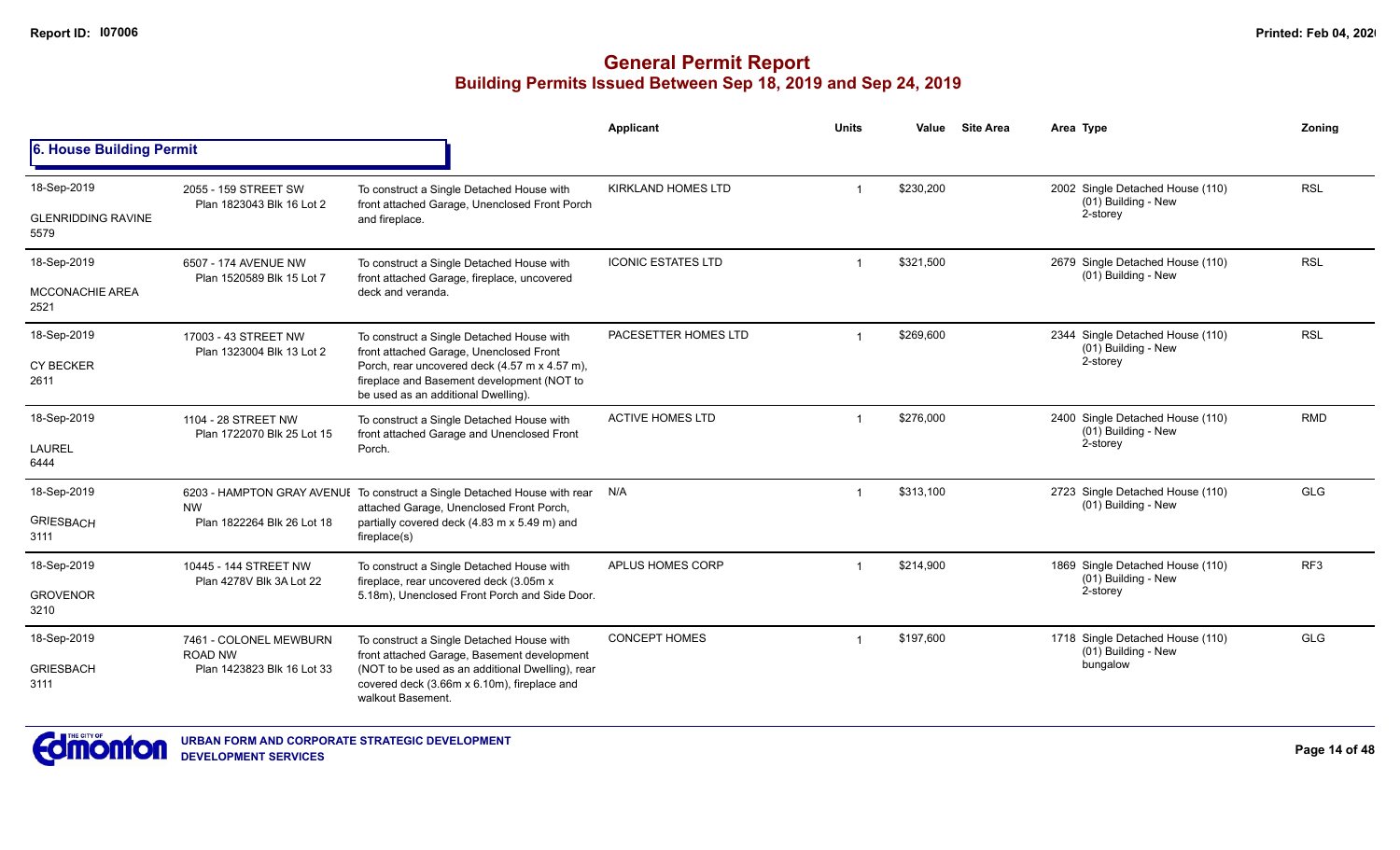### **General Permit Report Building Permits Issued Between Sep 18, 2019 and Sep 24, 2019**

|                                               |                                                                                                   |                                                                                                                                                                                                                                                                                          | Applicant                    | <b>Units</b>   | Value     | <b>Site Area</b> | Area Type                                                           | Zoning     |
|-----------------------------------------------|---------------------------------------------------------------------------------------------------|------------------------------------------------------------------------------------------------------------------------------------------------------------------------------------------------------------------------------------------------------------------------------------------|------------------------------|----------------|-----------|------------------|---------------------------------------------------------------------|------------|
| 6. House Building Permit                      |                                                                                                   |                                                                                                                                                                                                                                                                                          |                              |                |           |                  |                                                                     |            |
| 18-Sep-2019                                   | 4640 - 175 AVENUE NW<br>Plan 1823038 Blk 22 Lot 9                                                 | To construct a Single Detached House with<br>Unenclosed Front Porch.                                                                                                                                                                                                                     | STERLING HOMES EDMONTON LTD. |                | \$143,300 |                  | 1246 Single Detached House (110)<br>(01) Building - New             | <b>RPL</b> |
| <b>CY BECKER</b><br>2611                      |                                                                                                   |                                                                                                                                                                                                                                                                                          |                              |                |           |                  | 2-storey                                                            |            |
| 18-Sep-2019<br><b>EDGEMONT</b><br>4462        | 1344 - ENRIGHT LANDING NW<br>Plan 1823445 Blk 18 Lot 2                                            | To construct a Single Detached House with<br>front attached Garage, Unenclosed Front<br>Porch, rear uncovered deck (3.51m x 3.05m<br>@1.34 in Height), fireplace and Basement<br>development (NOT to be used as an additional<br>Dwelling) (2 bedrooms, 1 bathroom, mechanical<br>room). | <b>BLACKSTONE HOMES LTD</b>  |                | \$162,400 |                  | 1412 Single Detached House (110)<br>(01) Building - New<br>bungalow | <b>RSL</b> |
| 19-Sep-2019<br><b>MAPLE</b><br>6441           | 231 - 42 AVENUE NW<br>Plan 1623032 Blk 12 Lot 32                                                  | To construct a Single Detached House with<br>Unenclosed Front Porch and fireplace.                                                                                                                                                                                                       | FAUJ MANAGEMENT LTD.         |                | \$206,400 |                  | 1795 Single Detached House (110)<br>(01) Building - New<br>2-storey | <b>RMD</b> |
| 19-Sep-2019<br><b>DESROCHERS AREA</b><br>5463 | 2829 - DUKE CRESCENT SW<br>Plan 1723641 Blk 12 Lot 14                                             | To construct a Single Detached House with<br>front attached Garage and Unenclosed Front<br>Porch.                                                                                                                                                                                        | <b>LANDMARK CLASSIC INC</b>  |                | \$196,500 |                  | 1709 Single Detached House (110)<br>(01) Building - New<br>2-storey | <b>RMD</b> |
| 19-Sep-2019<br><b>WALKER</b><br>6662          | SW<br>Plan 1624309 Blk 21 Lot 41<br>2354 - WONNACOTT CRESCENT<br>SW<br>Plan 1624309 Blk 21 Lot 42 | 2352 - WONNACOTT CRESCEN To construct a Semi-Detached House with front<br>attached Garages, Unenclosed Front Porches,<br>and Side door (Lot 42).                                                                                                                                         | <b>BEDROCK HOMES LTD.</b>    | $\overline{2}$ | \$363,900 |                  | 3164 Semi-Detached House (210)<br>(01) Building - New<br>2-storey   | RF4        |
| 20-Sep-2019<br>SECORD                         | 9944 - 223 STREET NW<br>Plan 1820330 Blk 23 Lot 126                                               | To construct a Single Detached House with<br>front attached Garage and Unenclosed Front<br>Porch.                                                                                                                                                                                        | <b>CAMERON HOMES INC</b>     |                | \$218,300 |                  | 1898 Single Detached House (110)<br>(01) Building - New<br>2-storey | <b>RMD</b> |



**URBAN FORM AND CORPORATE STRATEGIC DEVELOPMENT DEVELOPMENT SERVICES**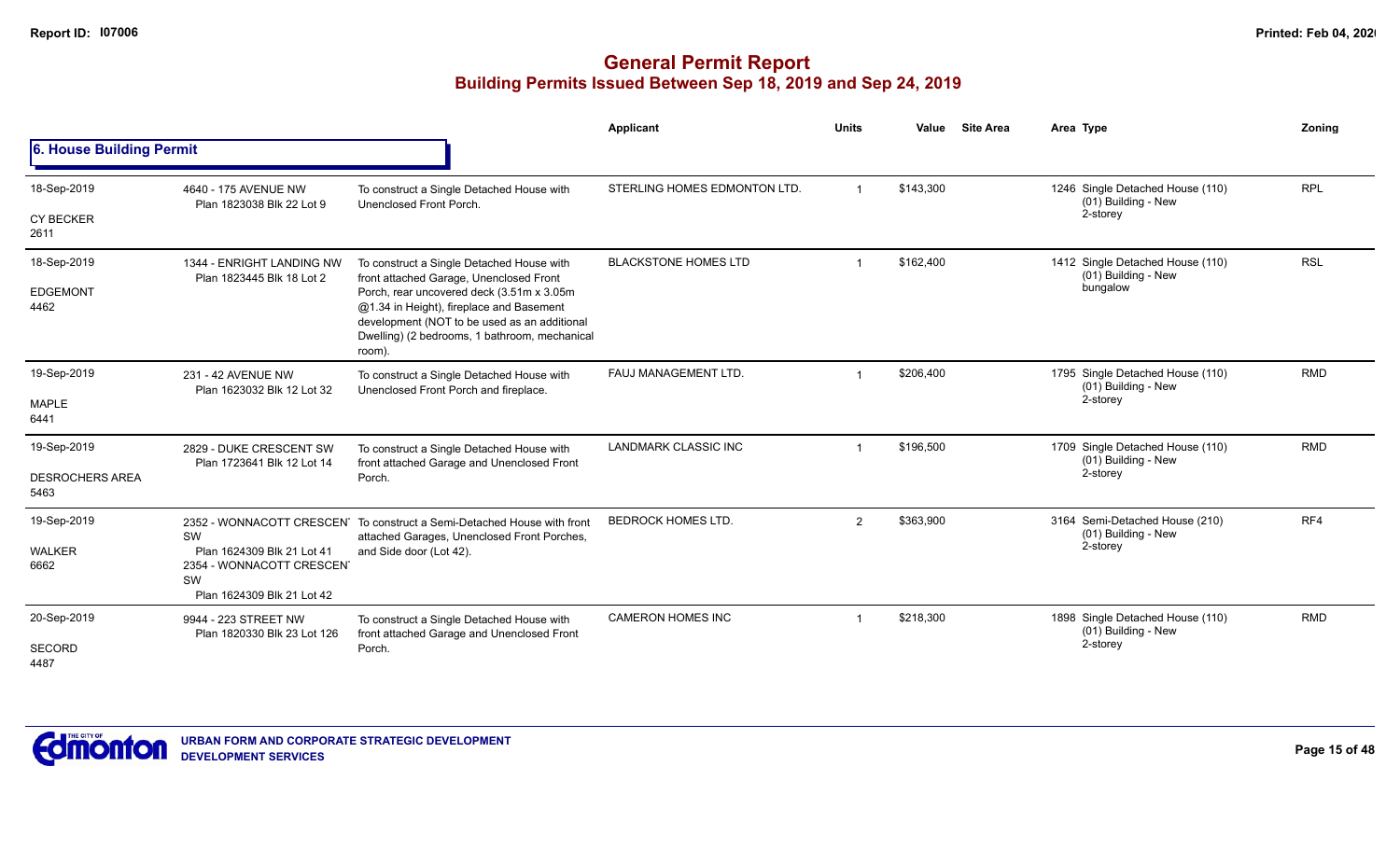|                              |                                                    |                                                                                                                                                                        | Applicant                        | <b>Units</b>   | Value     | <b>Site Area</b> | Area Type                                               | Zoning          |
|------------------------------|----------------------------------------------------|------------------------------------------------------------------------------------------------------------------------------------------------------------------------|----------------------------------|----------------|-----------|------------------|---------------------------------------------------------|-----------------|
| 6. House Building Permit     |                                                    |                                                                                                                                                                        |                                  |                |           |                  |                                                         |                 |
| 20-Sep-2019                  | 8635 - 223 STREET NW<br>Plan 1723490 Blk 13 Lot 66 | To construct a Single Detached House with<br>Unenclosed Front Porch.                                                                                                   | <b>ENCORE MASTER BUILDER INC</b> |                | \$142,900 |                  | 1243 Single Detached House (110)<br>(01) Building - New | <b>RPL</b>      |
| <b>ROSENTHAL</b><br>4750     |                                                    |                                                                                                                                                                        |                                  |                |           |                  | 2-storey                                                |                 |
| 20-Sep-2019                  | Plan 1921598 Blk 12 Lot 103                        | 12111 - ASPEN DRIVE WEST NW To construct a Single Detached House with<br>balcony, Basement development (NOT to be                                                      | CANYON SPRING MASTER BUILDER INC |                | \$337,200 |                  | 2932 Single Detached House (110)<br>(01) Building - New | RF <sub>1</sub> |
| <b>ASPEN GARDENS</b><br>5020 |                                                    | used as an additional Dwelling, 1 Bedroom, 1<br>Mech Room, 1 Bathroom, 1 Media Room),<br>fireplace, Unenclosed Front Porch and rear<br>uncovered deck (3.05m x 9.14m). |                                  |                |           |                  | 2-storey                                                |                 |
| 20-Sep-2019                  | 1918 - 20 STREET NW<br>Plan 1920713 Blk 10 Lot 33  | To construct a Single Detached House with<br>front attached Garage, Unenclosed Front                                                                                   | TRUE NORTH CUSTOM HOMES LTD      |                | \$236,300 |                  | 2055 Single Detached House (110)<br>(01) Building - New | <b>RSL</b>      |
| LAUREL<br>6444               |                                                    | Porch, rear uncovered deck (3.05m x 3.96m),<br>fireplace(s) and side door.                                                                                             |                                  |                |           |                  | 2-storey                                                |                 |
| 20-Sep-2019                  | 17127 - 74 STREET NW<br>Plan 1223878 Blk 7 Lot 69  | To construct a Single Detached House with<br>front attached Garage, Unenclosed Front                                                                                   | WHITE EAGLE HOMES LTD            |                | \$262.200 |                  | 2280 Single Detached House (110)<br>(01) Building - New | <b>RSL</b>      |
| <b>SCHONSEE</b><br>2700      |                                                    | Porch, rear uncovered deck (4.75m x 3.66m)<br>and fireplace.                                                                                                           |                                  |                |           |                  | 2-storey                                                |                 |
| 20-Sep-2019                  | Plan 1921598 Blk 12 Lot 104                        | 12113 - ASPEN DRIVE WEST NV To construct a Single Detached House with<br>balcony, fireplace, Unenclosed Front Porch,                                                   | CANYON SPRING MASTER BUILDER INC |                | \$313,400 |                  | 2725 Single Detached House (110)<br>(01) Building - New | RF <sub>1</sub> |
| <b>ASPEN GARDENS</b><br>5020 |                                                    | rear uncovered deck 3.05m x 8.53m) and<br>Basement development (NOT to be used as an<br>additional Dwelling).                                                          |                                  |                |           |                  | 2-storey                                                |                 |
| 20-Sep-2019                  | 6477 - KING WYND SW<br>Plan 1920145 Blk 6 Lot 26   | To construct a Semi-Detached House with front<br>attached Garage(s), Unenclosed Front                                                                                  | ROHIT COMMUNITIES INC            | $\mathfrak{p}$ | \$374,900 |                  | 3260 Semi-Detached House (210)<br>(01) Building - New   | RF4             |
| <b>KESWICK AREA</b><br>5576  | 6475 - KING WYND SW<br>Plan 1920145 Blk 6 Lot 27   | Porch(s), rear uncovered deck (Lot 26 -2.44m x<br>3.00m, Lot 27 - 1.83m x 3.71m) and Side<br>$Door(s)$ .                                                               |                                  |                |           |                  | 2-storey                                                |                 |

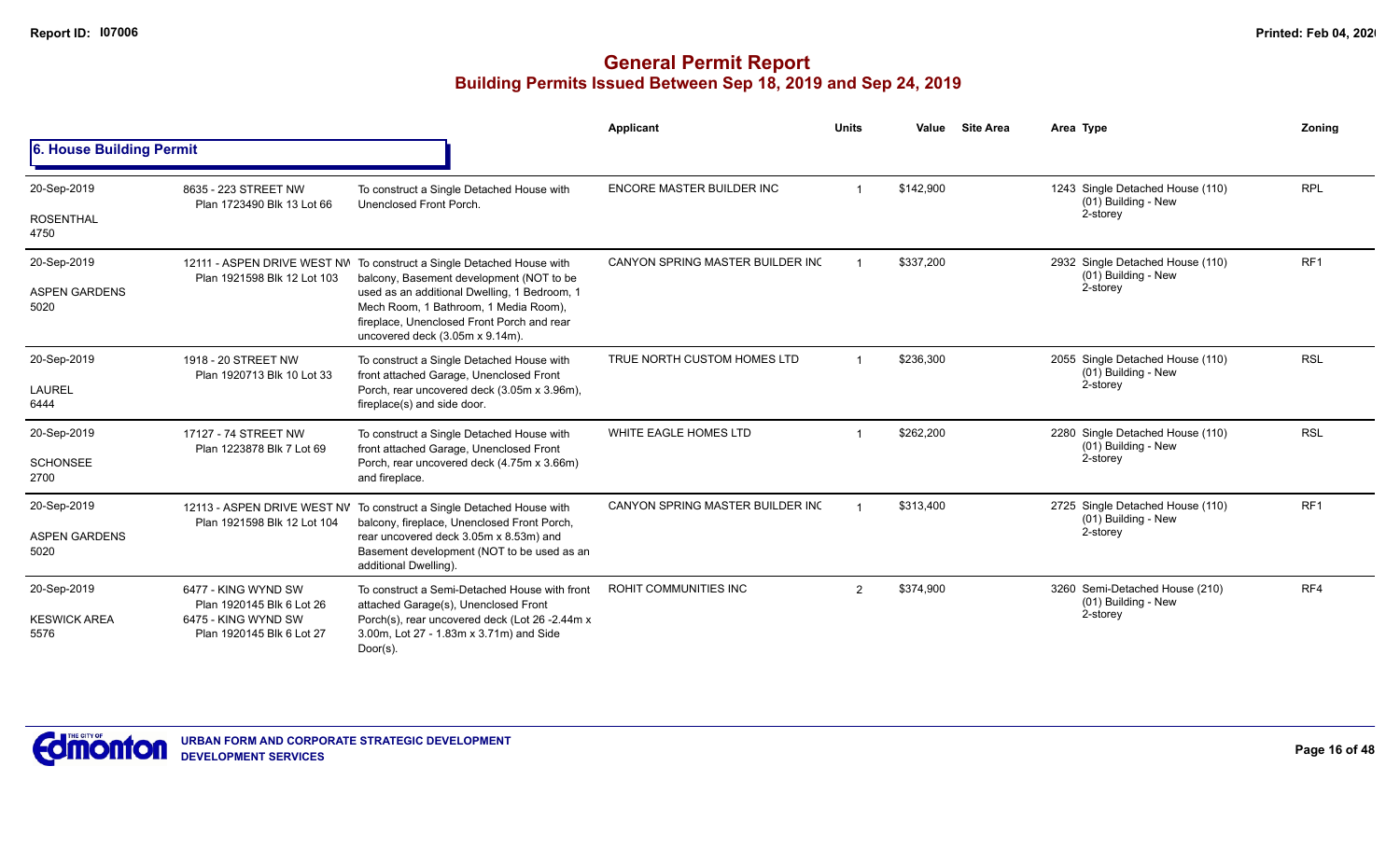|                                    |                                                     |                                                                                                | Applicant                     | <b>Units</b>   | Value     | <b>Site Area</b> | Area Type                                               | Zoning          |
|------------------------------------|-----------------------------------------------------|------------------------------------------------------------------------------------------------|-------------------------------|----------------|-----------|------------------|---------------------------------------------------------|-----------------|
| 6. House Building Permit           |                                                     |                                                                                                |                               |                |           |                  |                                                         |                 |
| 20-Sep-2019                        | 11247 - 71 AVENUE NW<br>Plan 1821973 Blk 18 Lot 30C | To construct a Single Detached House with<br>front attached Garage, Unenclosed Front           | JILLIAN BUILDERS INC          |                | \$279,600 |                  | 2431 Single Detached House (110)<br>(01) Building - New | RF <sub>1</sub> |
| PARKALLEN<br>5310                  |                                                     | Porch, rear uncovered deck (4.27m x 3.79m)<br>and fireplace(s).                                |                               |                |           |                  | 2-storey                                                |                 |
| 18-Sep-2019                        | 1937 - GRAYDON HILL GREEN<br>SW                     | To construct a Single Detached House with rear<br>attached Garage and Unenclosed Front Porch.  | PACESETTER HOMES LTD          |                | \$188,100 |                  | 1636 Single Detached House (110)<br>(01) Building - New | <b>GHLD</b>     |
| <b>GRAYDON HILL</b><br>5468        | Plan 1822866 Blk 8 Lot 42                           |                                                                                                |                               |                |           |                  | 2-storey                                                |                 |
| 18-Sep-2019                        | 6089 - KING LANDING SW<br>Plan 1723517 Blk 4 Lot 6  | To construct a Single Detached House with<br>front attached Garage and Unenclosed Front        | <b>EXCEL HOMES</b>            |                | \$233,200 |                  | 2028 Single Detached House (110)<br>(01) Building - New | <b>RSL</b>      |
| <b>KESWICK AREA</b><br>5576        |                                                     | Porch.                                                                                         |                               |                |           |                  | 2-storey                                                |                 |
| 19-Sep-2019                        | 1532 - ERKER LINK NW<br>Plan 1920341 Blk 2 Lot 23   | To construct a Single Detached House with<br>front attached Garage, fireplace, Unenclosed      | PROMINENT HOMES EDMONTON LTD  |                | \$200,300 |                  | 1742 Single Detached House (110)<br>(01) Building - New | <b>RSL</b>      |
| <b>EDGEMONT</b><br>4462            |                                                     | Front Porch and rear uncovered deck (4.27m x<br>$3.05m$ ).                                     |                               |                |           |                  | 2-storey                                                |                 |
| 19-Sep-2019                        | 22371 - 93 AVENUE NW<br>Plan 1920570 Blk 28 Lot 13  | To construct a Single Detached House with<br>Unenclosed Front Porch.                           | <b>IMPACT HOMES LTD</b>       |                | \$189,300 |                  | 1646 Single Detached House (110)<br>(01) Building - New | <b>RMD</b>      |
| SECORD<br>4487                     |                                                     |                                                                                                |                               |                |           |                  |                                                         |                 |
| 19-Sep-2019                        | 22367 - 93 AVENUE NW<br>Plan 1920570 Blk 28 Lot 14  | To construct a Single Detached House with<br>front attached Garage and veranda.                | <b>IMPACT HOMES LTD</b>       |                | \$189,900 |                  | 1651 Single Detached House (110)<br>(01) Building - New | <b>RMD</b>      |
| SECORD<br>4487                     |                                                     |                                                                                                |                               |                |           |                  | 2-storey                                                |                 |
| 20-Sep-2019                        | 1704 - 169 STREET SW<br>Plan 1623675 Blk 4 Lot 79   | To construct a Semi-detached House with front<br>attached Garages, rear uncovered deck (Lot 80 | <b>CRIMSON COVE HOMES INC</b> | $\overline{2}$ | \$304,400 |                  | 2647 Semi-Detached House (210)<br>(01) Building - New   | <b>RMD</b>      |
| <b>GLENRIDDING HEIGHTS</b><br>5578 | 1706 - 169 STREET SW<br>Plan 1623675 Blk 4 Lot 80   | - 3.05m x 3.66m, Lot 79 - 3.05m x 3.05m) and<br>Unenclosed Front Porches.                      |                               |                |           |                  | 2-storey                                                |                 |

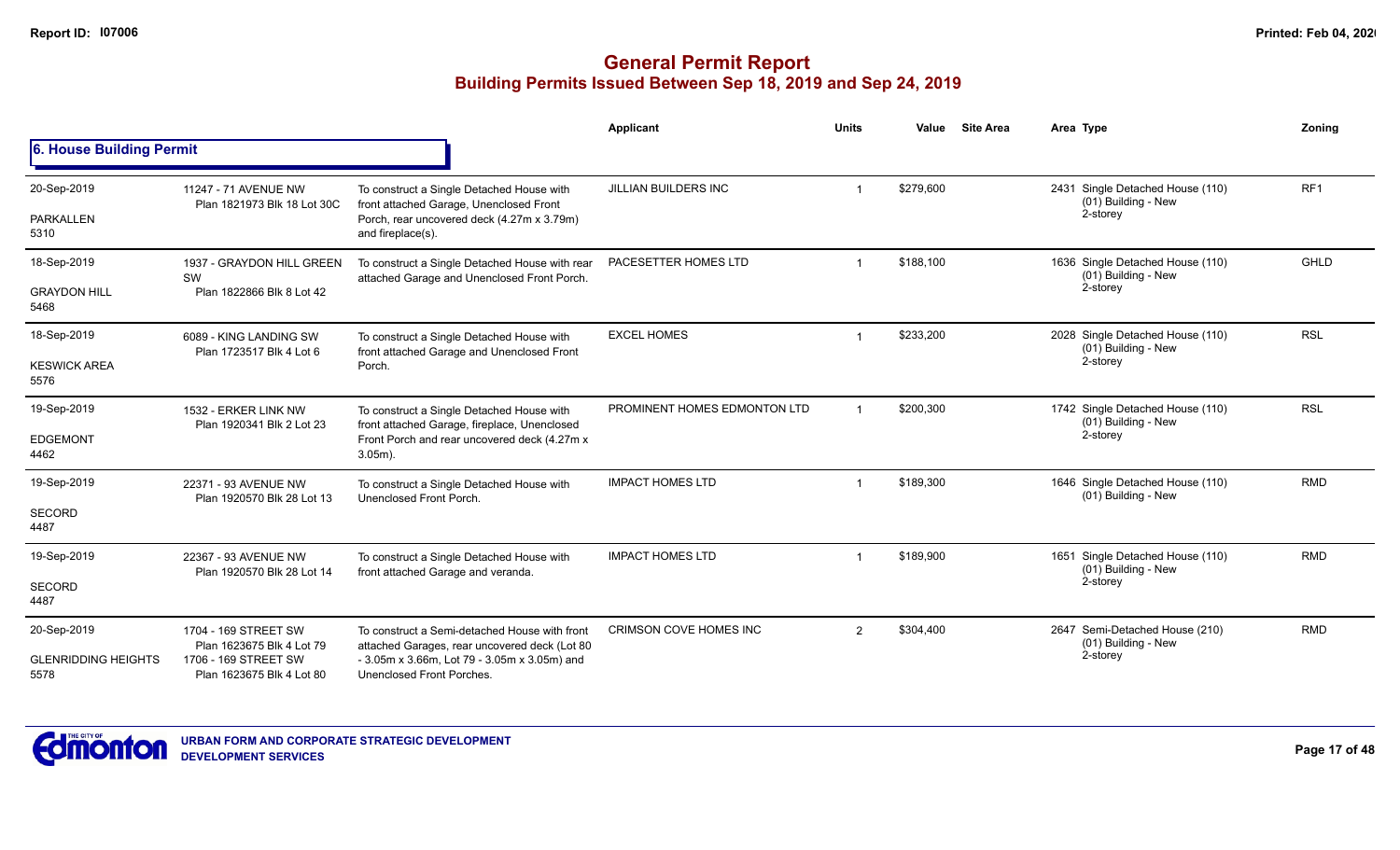|                                                            |                                                                                                                              |                                                                                                                                                                                                                                                                                               | Applicant                                                  | <b>Units</b>           | Value     | <b>Site Area</b> | Area Type                                                           | Zoning     |
|------------------------------------------------------------|------------------------------------------------------------------------------------------------------------------------------|-----------------------------------------------------------------------------------------------------------------------------------------------------------------------------------------------------------------------------------------------------------------------------------------------|------------------------------------------------------------|------------------------|-----------|------------------|---------------------------------------------------------------------|------------|
| 6. House Building Permit                                   |                                                                                                                              |                                                                                                                                                                                                                                                                                               |                                                            |                        |           |                  |                                                                     |            |
| 20-Sep-2019<br>ALLARD<br>5458                              | 5069 - ANDISON CLOSE SW<br>Plan 1723289 Blk 20 Lot 80                                                                        | To construct a Single Detached House with<br>front attached Garage and Unenclosed Front<br>Porch.                                                                                                                                                                                             | <b>MARCSON HOMES LTD</b>                                   |                        | \$175.400 |                  | 1525 Single Detached House (110)<br>(01) Building - New<br>2-storey | <b>RMD</b> |
| 20-Sep-2019<br>ALLARD<br>5458                              | 4635 - ALWOOD WAY SW<br>Plan 1823179 Blk 19 Lot 41                                                                           | To construct a Single Detached House with<br>Unenclosed Front Porch, a rear uncovered<br>deck (1.22m x 2.44m), side door and to install a<br>Renewable Energy Device to a Single Detached<br>House (6 Solar-electric (PV) panels on the<br>roof).                                             | JAYMAN MASTERBUILT INC                                     |                        | \$190,000 |                  | 1652 Single Detached House (110)<br>(01) Building - New             | <b>RMD</b> |
| 20-Sep-2019<br><b>LAUREL</b><br>6444                       | 2912 - 12 AVENUE NW<br>Plan 1722070 Blk 19 Lot 47                                                                            | To construct a Single Detached House with<br>front attached Garage, fireplace and<br>Unenclosed Front Porch.                                                                                                                                                                                  | PARK ROYAL HOMES (2016) LTD                                |                        | \$185,000 |                  | 1609 Single Detached House (110)<br>(01) Building - New<br>2-storey | <b>RMD</b> |
| 20-Sep-2019<br><b>MCCONACHIE AREA</b><br>2521              | 17635 - 58 STREET NW<br>Plan 1722177 Blk 21 Lot 300                                                                          | To construct 6 Unit Dwellings Multi Row House<br>(Building 1, unit 1-6)                                                                                                                                                                                                                       | BRZ PARTNERSHIP ARCHITECTURE INC<br><b>MARICRIS USSHER</b> | 6                      | \$414,000 |                  | 3600 Row House Condo (335)<br>(01) Building - New<br>3-storey       | RA7        |
| 20-Sep-2019<br>THE ORCHARDS AT<br><b>ELLERSLIE</b><br>6216 | 2706 - CHOKECHERRY PLACE<br>SW<br>Plan 1722245 Blk 28 Lot 31<br>2704 - CHOKECHERRY PLACE<br>SW<br>Plan 1722245 Blk 28 Lot 32 | To construct a Semi-detached House with<br>verandas, rear uncovered decks (Lot 32 -<br>2.29m x 3.20m, Lot 31 - 2.44m x 2.44m), and to<br>develop Secondary Suites in the Basements<br>(Lot 32 2 bedrooms, 1 bathroom, mechanical<br>room, Lot 31 1 bedroom, 1 bathroom,<br>mechanical room)). | FIVE STAR HOMES INC                                        | $\boldsymbol{\Lambda}$ | \$371.300 |                  | 3229 Semi-Detached House (210)<br>(01) Building - New<br>2-storey   | RF4        |
| 23-Sep-2019<br>CAVANAGH<br>5467                            | 2799 - COLLINS CRESCENT SW<br>Plan 1822233 Blk 6 Lot 64                                                                      | To construct a Single Detached House with<br>front attached Garage and Unenclosed Front<br>Porch.                                                                                                                                                                                             | STERLING HOMES EDMONTON LTD.                               | -1                     | \$190,900 |                  | 1660 Single Detached House (110)<br>(01) Building - New<br>2-storey | <b>RMD</b> |

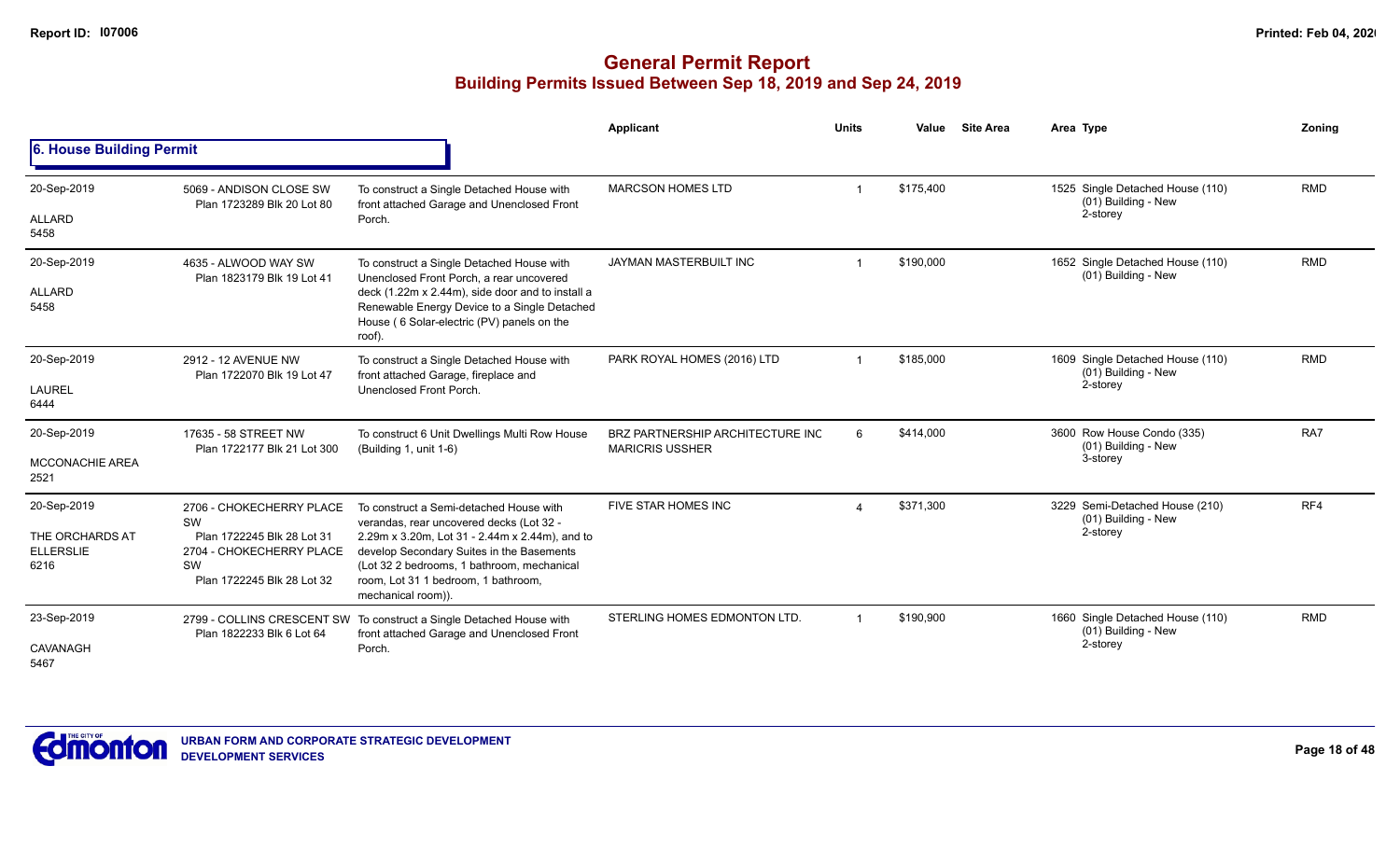|                               |                                                    |                                                                                                                                                       | Applicant                 | <b>Units</b>   | Value     | <b>Site Area</b> | Area Type                                               |                                                         | Zoning          |
|-------------------------------|----------------------------------------------------|-------------------------------------------------------------------------------------------------------------------------------------------------------|---------------------------|----------------|-----------|------------------|---------------------------------------------------------|---------------------------------------------------------|-----------------|
| 6. House Building Permit      |                                                    |                                                                                                                                                       |                           |                |           |                  |                                                         |                                                         |                 |
| 23-Sep-2019                   | 6503 - ELSTON LOOP NW<br>Plan 1621123 Blk 6 Lot 14 | To construct a Single Detached House with<br>front attached Garage, Unenclosed Front Porch                                                            | <b>DOLCE VITA HOMES</b>   |                | \$278,500 |                  |                                                         | 2422 Single Detached House (110)<br>(01) Building - New | <b>RSL</b>      |
| <b>EDGEMONT</b><br>4462       |                                                    | and fireplace.                                                                                                                                        |                           |                |           |                  |                                                         | 2-storey                                                |                 |
| 23-Sep-2019                   | 10713 - 69 STREET NW<br>Plan 1921422 Blk 49 Lot 3B | To construct a Single Detached House with an<br>Unenclosed Front Porch, rear uncovered deck                                                           | <b>FOREVER HOMES LTD</b>  |                | \$262,300 |                  | 2281 Single Detached House (110)<br>(01) Building - New |                                                         | RF <sub>1</sub> |
| <b>CAPILANO</b><br>6061       |                                                    | (3.05 m x 6.40 m), fireplace and to develop a<br>Secondary Suite in the Basement.                                                                     |                           |                |           |                  |                                                         | 3-storey                                                |                 |
| 23-Sep-2019                   | 9131 - 75 AVENUE NW<br>Plan 1920444 Blk 14 Lot 19A | To construct a Single Detached House with<br>Basement development (NOT to be used as an                                                               | TS MODERN HOME DESIGN LTD |                | \$207,500 |                  |                                                         | 1804 Single Detached House (110)<br>(01) Building - New | RF <sub>3</sub> |
| <b>RITCHIE</b><br>6610        |                                                    | additional Dwelling), fireplace and uncovered<br>deck.                                                                                                |                           |                |           |                  |                                                         |                                                         |                 |
| 23-Sep-2019                   | 20703 - 98 AVENUE NW                               | To construct a Single Detached House with<br>front attached Garage, Unenclosed Front Porch                                                            | DAYTONA HOMES INC         | $\overline{2}$ | \$297,500 |                  |                                                         | 2587 Single Detached House (110)<br>(01) Building - New | <b>RSL</b>      |
| <b>STEWART GREENS</b><br>4486 | Plan 1524703 Blk 5 Lot 2                           | and to develop a Secondary Suite in the<br>Basement.                                                                                                  |                           |                |           |                  |                                                         | 2-storey                                                |                 |
| 23-Sep-2019                   | 2715 - 204 STREET NW<br>Plan 1721594 Blk 3 Lot 37  | To construct a Single Detached House with<br>front attached Garage, veranda, uncovered                                                                | JAYMAN MASTERBUILT INC    |                | \$260,400 |                  |                                                         | 2264 Single Detached House (110)<br>(01) Building - New | <b>RSL</b>      |
| THE UPLANDS<br>4464           |                                                    | deck (3.96m x 3.05m @3.11m in Height),<br>walkout Basement and to install a Renewable<br>Energy Device (6 Solar-electric (PV) panels on<br>the roof). |                           |                |           |                  |                                                         | 2-storey                                                |                 |
| 24-Sep-2019                   | 3334 - CHECKNITA COMMON SV                         | To construct a Single Detached House with<br>front attached Garage, and Unenclosed Front                                                              | <b>CAMERON HOMES INC</b>  |                | \$204,000 |                  |                                                         | 1774 Single Detached House (110)                        | <b>RMD</b>      |
| <b>CAVANAGH</b><br>5467       | Plan 1820144 Blk 3 Lot 3                           | Porch.                                                                                                                                                |                           |                |           |                  |                                                         | (01) Building - New<br>2-storey                         |                 |
| 24-Sep-2019                   | Plan 1822233 Blk 6 Lot 69                          | <b>EXCEL HOMES</b><br>2809 - COLLINS CRESCENT SW To construct a Single Detached House with<br>front attached Garage and Unenclosed Front              |                           |                | \$214,000 |                  | 1861 Single Detached House (110)                        | (01) Building - New                                     | <b>RMD</b>      |
| CAVANAGH<br>5467              |                                                    | Porch.                                                                                                                                                |                           |                |           |                  |                                                         | 2-storey                                                |                 |

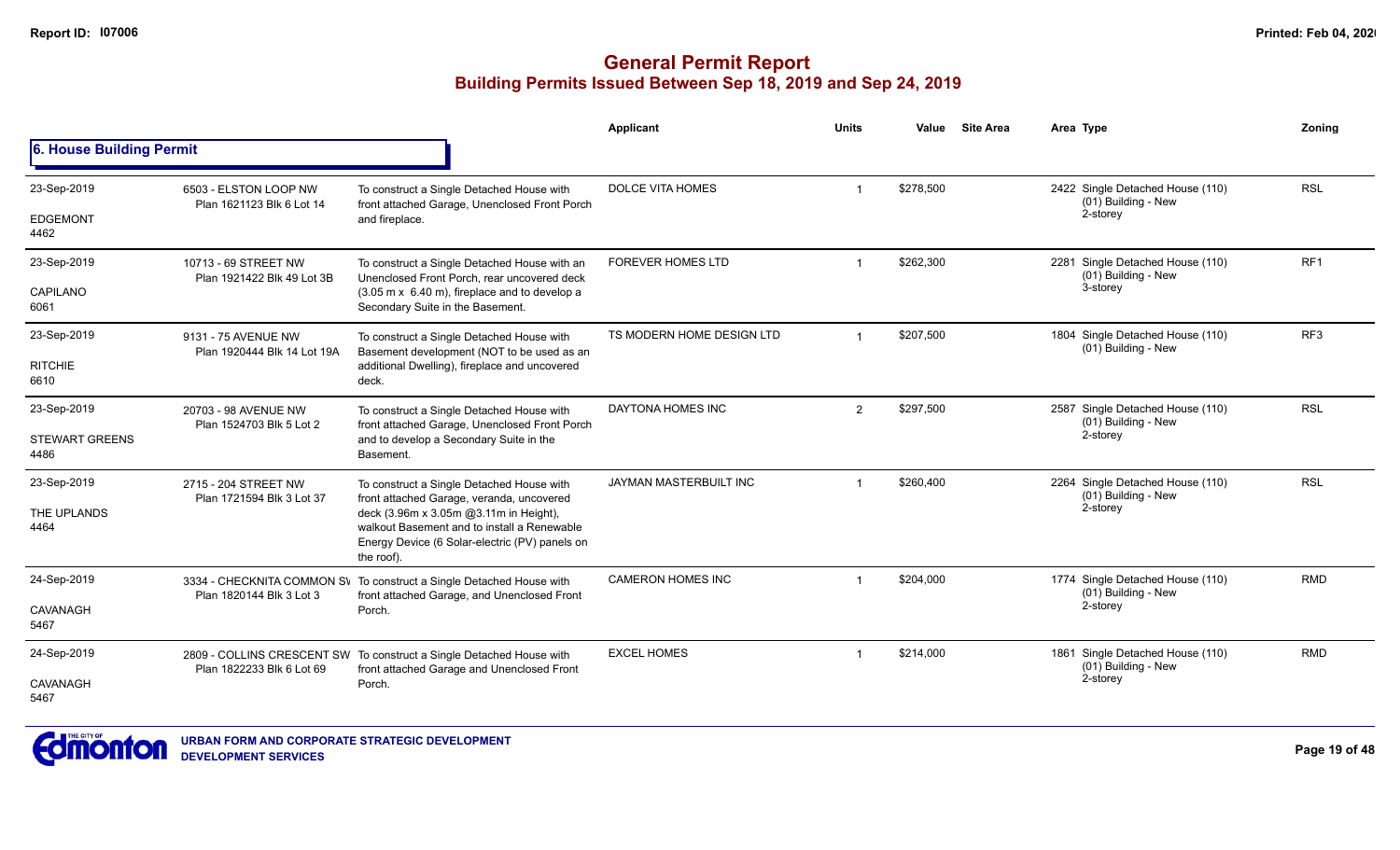|                                |                                                          |                                                                                                                                                    | Applicant                                                  | <b>Units</b>   | Value     | <b>Site Area</b> | Area Type                                                  | Zonina          |
|--------------------------------|----------------------------------------------------------|----------------------------------------------------------------------------------------------------------------------------------------------------|------------------------------------------------------------|----------------|-----------|------------------|------------------------------------------------------------|-----------------|
| 6. House Building Permit       |                                                          |                                                                                                                                                    |                                                            |                |           |                  |                                                            |                 |
| 24-Sep-2019                    | Plan 1822455 Blk 28 Lot 43                               | 626 - EAGLESON CRESCENT N\ To construct a Single Detached House with<br>front attached Garage, fireplace, Unenclosed                               | ROHIT COMMUNITIES INC                                      |                | \$190,800 |                  | 1659 Single Detached House (110)<br>(01) Building - New    | <b>RMD</b>      |
| <b>EDGEMONT</b><br>4462        |                                                          | Front Porch and rear uncovered deck 3.66m x<br>$2.44m$ ).                                                                                          |                                                            |                |           |                  | 2-storey                                                   |                 |
| 24-Sep-2019                    | 1904 - 19 AVENUE NW<br>Plan 1920713 Blk 12 Lot 16        | To construct a Single Detached House with<br>front attached Garage, Unenclosed Front                                                               | N/A                                                        |                | \$333,500 |                  | 2900 Single Detached House (110)<br>(01) Building - New    | <b>RSL</b>      |
| <b>LAUREL</b><br>6444          |                                                          | Porch, rear uncovered deck (3.05m x 3.81m),<br>fireplace(s) and side door.                                                                         |                                                            |                |           |                  | 2-storey                                                   |                 |
| 20-Sep-2019                    | 17635 - 58 STREET NW<br>Plan 1722177 Blk 21 Lot 300      | To construct 6 Unit Dwellings Multi Row House<br>(Unit 7-12)                                                                                       | BRZ PARTNERSHIP ARCHITECTURE INC<br><b>MARICRIS USSHER</b> | 6              | \$414,000 |                  | 3600 Row House Condo (335)<br>(01) Building - New          | RA7             |
| <b>MCCONACHIE AREA</b><br>2521 |                                                          |                                                                                                                                                    |                                                            |                |           |                  | 3-storey                                                   |                 |
| 20-Sep-2019                    | 1684 - GRAYDON HILL LINK SW<br>Plan 1723470 Blk 9 Lot 64 | To construct a Single Detached House with<br>Unenclosed Front Porch.                                                                               | STERLING HOMES EDMONTON LTD.                               | $\overline{1}$ | \$144,200 |                  | 1254 Single Detached House (110)<br>(01) Building - New    | <b>GHLD</b>     |
| <b>GRAYDON HILL</b><br>5468    |                                                          |                                                                                                                                                    |                                                            |                |           |                  | 2-storey                                                   |                 |
| 20-Sep-2019                    | 20633 - 94A AVENUE NW<br>Plan 1823471 Blk 37 Lot 13      | To construct a Semi-Detached House with front<br>attached Garages, Unenclosed Front Porches,                                                       | <b>LINCOLNBERG HOMES LTD</b>                               | $\overline{2}$ | \$324,000 |                  | 2817 Semi-Detached House (210)<br>(01) Building - New      | RF <sub>5</sub> |
| <b>WEBBER GREENS</b><br>4740   | 20637 - 94A AVENUE NW<br>Plan 1823471 Blk 37 Lot 14      | Side Doors and Basement development (Lot 14<br>- NOT to be used as an additional Dwelling, 1<br>Bedroom, 1 Bathroom, 1 Family Room, Mech<br>Room). |                                                            |                |           |                  | 2-storey                                                   |                 |
| 20-Sep-2019                    | 7440 - CREIGHTON PLACE SW<br>Plan 1721785 Blk 10 Lot 40  | To construct a Single Detached House with<br>front attached Garage, Unenclosed Front Porch                                                         | <b>KIRKLAND HOMES LTD</b>                                  |                | \$215,200 |                  | Single Detached House (110)<br>1871<br>(01) Building - New | <b>RMD</b>      |
| <b>CHAPPELLE AREA</b><br>5462  |                                                          | and fireplace(s).                                                                                                                                  |                                                            |                |           |                  | 2-storey                                                   |                 |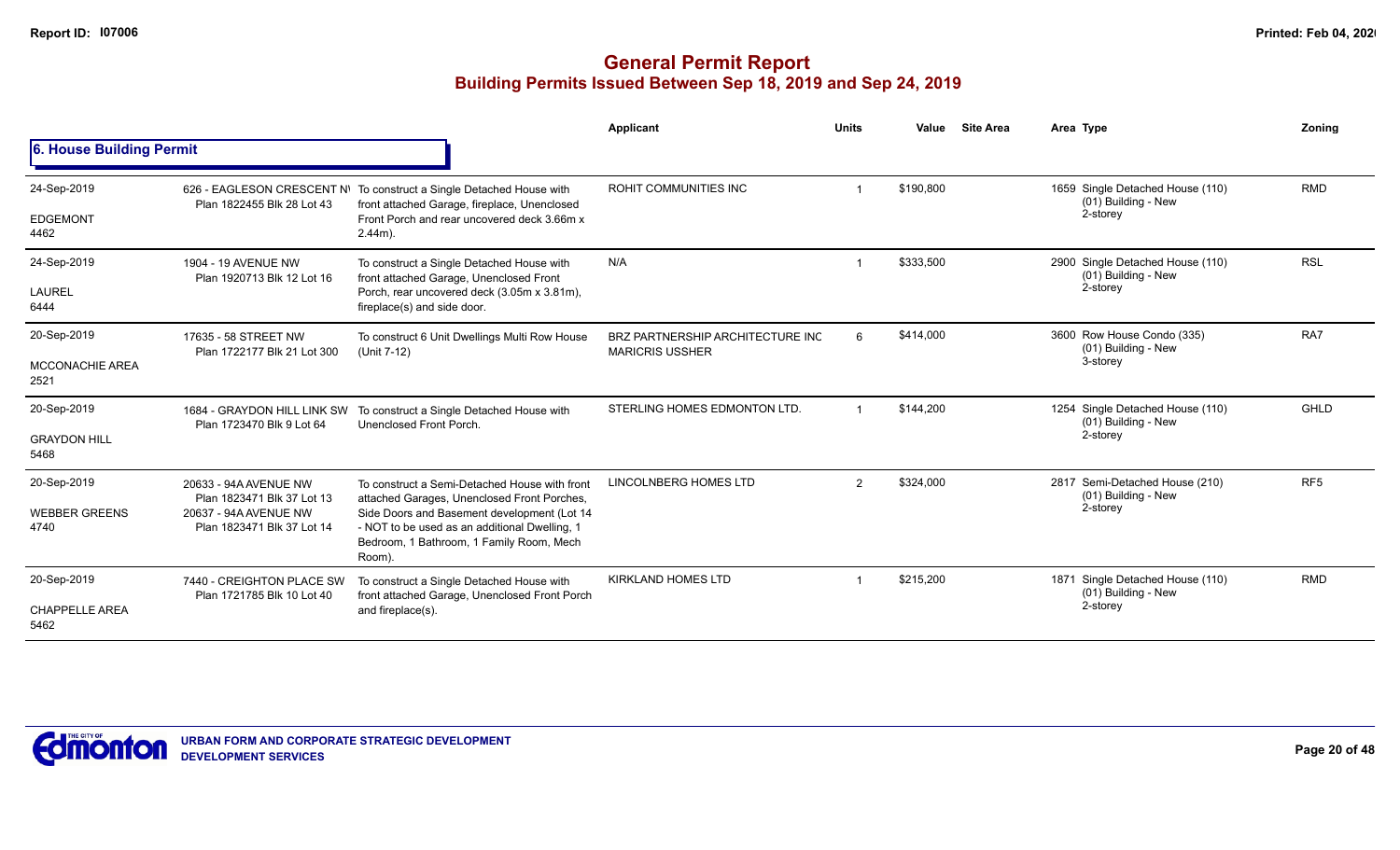|                                |                                                          |                                                                                                                                         | Applicant                        | <b>Units</b>             | Value     | <b>Site Area</b> | Area Type                                                           | Zoning          |
|--------------------------------|----------------------------------------------------------|-----------------------------------------------------------------------------------------------------------------------------------------|----------------------------------|--------------------------|-----------|------------------|---------------------------------------------------------------------|-----------------|
| 6. House Building Permit       |                                                          |                                                                                                                                         |                                  |                          |           |                  |                                                                     |                 |
| 20-Sep-2019<br>THE HAMPTONS    | 5023 - 213 STREET NW<br>Plan 0826516 Blk 11 Lot 69       | To construct a Single Detached House with<br>front attached Garage, Basement development<br>(NOT to be used as an additional Dwelling), | <b>AUGUSTA FINE HOMES</b>        |                          | \$688,200 |                  | 5984 Single Detached House (110)<br>(01) Building - New<br>2-storey | <b>RSL</b>      |
| 4461                           |                                                          | covered deck, fireplace, uncovered deck and<br>veranda.                                                                                 |                                  |                          |           |                  |                                                                     |                 |
| 20-Sep-2019                    | 1939 - GRAYDON HILL GREEN<br>SW                          | To construct a Single Detached House with rear<br>attached Garage, Unenclosed Front Porch and                                           | PACESETTER HOMES LTD             |                          | \$193,700 |                  | 1684 Single Detached House (110)<br>(01) Building - New             | <b>GHLD</b>     |
| <b>GRAYDON HILL</b><br>5468    | Plan 1822866 Blk 8 Lot 41                                | Side door.                                                                                                                              |                                  |                          |           |                  | 2-storey                                                            |                 |
| 20-Sep-2019                    | 7211 - MAY ROAD NW<br>Plan 1323967 Blk 9 Lot 17          | To construct a Semi-Detached House with<br>Basement developments (NOT to be used as an                                                  | ALVES CONSTRUCTION LTD.          | 2                        | \$451,300 |                  | 3924 Semi-Detached House (210)<br>(01) Building - New               | RF <sub>5</sub> |
| <b>MAGRATH HEIGHTS</b><br>5476 | 7215 - MAY ROAD NW<br>Plan 1323967 Blk 9 Lot 18          | additional Dwelling), fireplaces, uncovered<br>decks (both lots - $6.10m \times 6.10m$ ), and<br>verandas.                              |                                  |                          |           |                  |                                                                     |                 |
| 20-Sep-2019                    | 10711 - 69 STREET NW<br>Plan 1921422 Blk 49 Lot 3A       | To construct a Single Detached House with<br>fireplace and Balcony.                                                                     | <b>FOREVER HOMES LTD</b>         |                          | \$269,100 |                  | 2340 Single Detached House (110)<br>(01) Building - New             | RF1             |
| CAPILANO<br>6061               |                                                          |                                                                                                                                         |                                  |                          |           |                  | 2-storey                                                            |                 |
| 23-Sep-2019                    | 1665 - GRAYDON HILL LINK SW<br>Plan 1723470 Blk 8 Lot 11 | To construct a Single Detached House with<br>Unenclosed Front Porch and Side Door.                                                      | <b>LANDMARK LEGACY HOMES INC</b> |                          | \$156,600 |                  | 1362 Single Detached House (110)<br>(01) Building - New             | <b>GHLD</b>     |
| <b>GRAYDON HILL</b><br>5468    |                                                          |                                                                                                                                         |                                  |                          |           |                  | 2-storey                                                            |                 |
| 23-Sep-2019                    | 12604 - 116 AVENUE NW<br>Plan RN46 Blk 31 Lot 1          | To construct a 4 Dwelling Row House with<br>Unenclosed Front Porches, rear uncovered                                                    | <b>Century Land Homes</b>        | $\boldsymbol{\varDelta}$ | \$680,700 |                  | 5919 Row House (330)<br>(01) Building - New                         | RF <sub>3</sub> |
| <b>INGLEWOOD</b><br>3240       |                                                          | decks                                                                                                                                   |                                  |                          |           |                  | 3-storey                                                            |                 |
| 23-Sep-2019                    | 8014 - 174 AVENUE NW<br>Plan 1525206 Blk 4 Lot 38        | To construct a Semi-detached House with front<br>attached Garages, rear uncovered deck (4.88m                                           | CONNA HOMES MASTER BUILDER INC   | 2                        | \$172,500 |                  | 1500 Semi-Detached House (210)<br>(01) Building - New               | RF4             |
| <b>SCHONSEE</b><br>2700        | 8012 - 174 AVENUE NW<br>Plan 1525206 Blk 4 Lot 39        | x 3.05m) and Unenclosed Front Porches.                                                                                                  |                                  |                          |           |                  | 2-storey                                                            |                 |

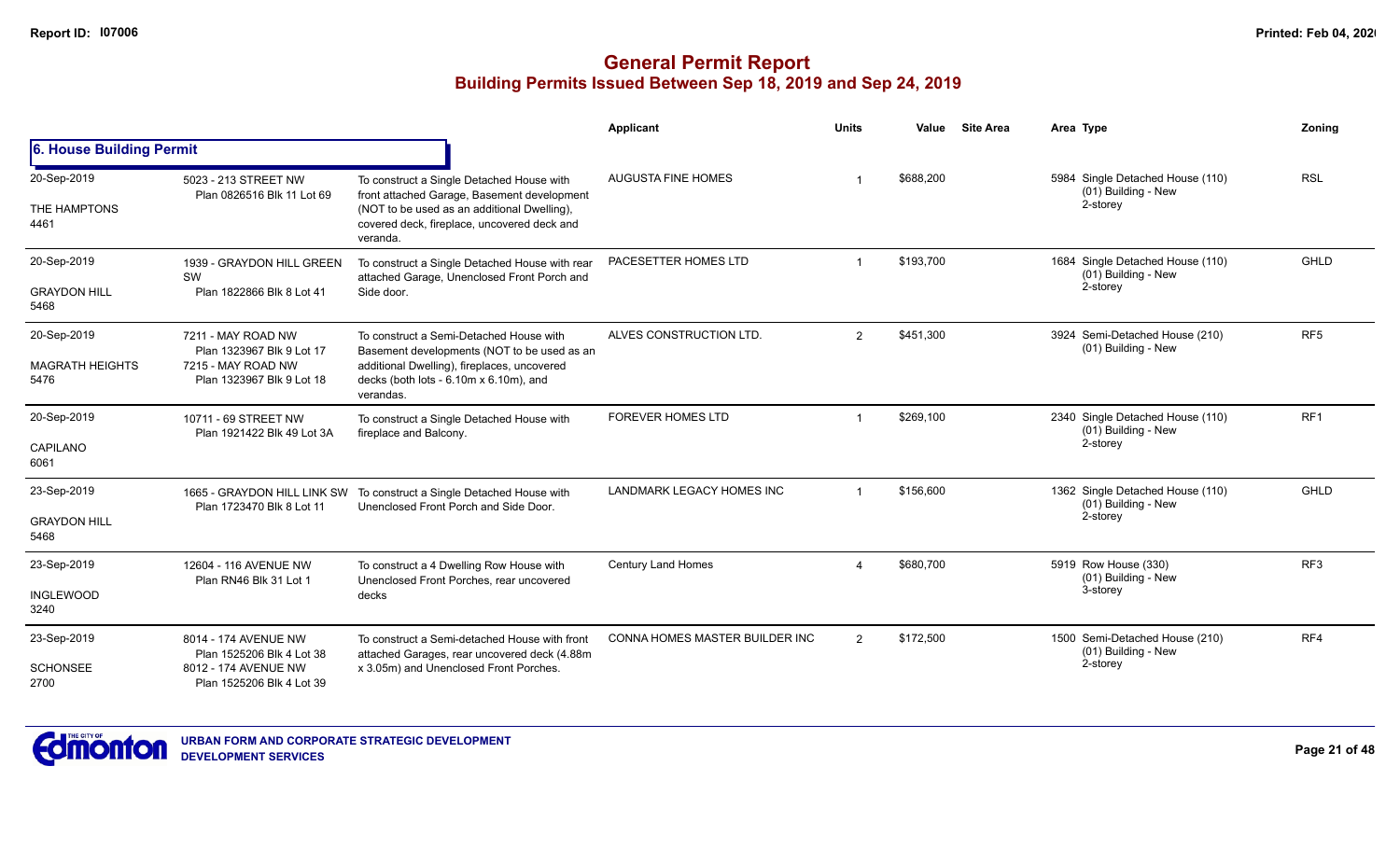|                                       |                                                       |                                                                                                                       | <b>Applicant</b>             | <b>Units</b>   | Value     | <b>Site Area</b> | Area Type                                                           | Zoning     |
|---------------------------------------|-------------------------------------------------------|-----------------------------------------------------------------------------------------------------------------------|------------------------------|----------------|-----------|------------------|---------------------------------------------------------------------|------------|
| 6. House Building Permit              |                                                       |                                                                                                                       |                              |                |           |                  |                                                                     |            |
| 23-Sep-2019<br><b>HAYS RIDGE AREA</b> | 1487 - HOWES CRESCENT SW<br>Plan 1823170 Blk 13 Lot 4 | To construct a Single Detached House with<br>front attached Garage, Unenclosed Front Porch<br>and Electric fireplace. | <b>KANVI HOMES</b>           |                | \$309,900 |                  | 2695 Single Detached House (110)<br>(01) Building - New<br>2-storey | <b>RSL</b> |
| 5465                                  |                                                       |                                                                                                                       |                              |                |           |                  |                                                                     |            |
| 23-Sep-2019                           | 2336 - 54 STREET SW<br>Plan 1823364 Blk 10 Lot 31     | To construct a Single Detached House with<br>front attached Garage, Unenclosed Front                                  | <b>MONTORIO HOMES</b>        |                | \$226,400 |                  | 1969 Single Detached House (110)<br>(01) Building - New             | <b>RSL</b> |
| <b>WALKER</b><br>6662                 |                                                       | Porch, and rear uncovered deck (3.96m x<br>$3.05m$ ).                                                                 |                              |                |           |                  | 2-storey                                                            |            |
| 23-Sep-2019                           | 12167 - 177 AVENUE NW<br>Plan 1425124 Blk 109 Lot 44  | To construct a Single Detached House with<br>front attached Garage, fireplace, Unenclosed                             | <b>ART HOMES</b>             | $\overline{1}$ | \$243.600 |                  | 2118 Single Detached House (110)<br>(01) Building - New             | <b>RSL</b> |
| <b>RAPPERSWILL</b><br>3370            |                                                       | Front Porch, rear uncovered deck (3.06m x<br>3.96m) and SIDE DOOR.                                                    |                              |                |           |                  | 2-storey                                                            |            |
| 23-Sep-2019                           | 1916 - 20 AVENUE NW<br>Plan 1920713 Blk 10 Lot 44     | To construct a Single Detached House with<br>front attached Garage, fireplace, Unenclosed                             | <b>ART HOMES</b>             | -1             | \$261,100 |                  | 2270 Single Detached House (110)<br>(01) Building - New             | <b>RSL</b> |
| LAUREL<br>6444                        |                                                       | Front Porch, rear uncovered deck (3.96m x<br>3.05m) and Side door.                                                    |                              |                |           |                  | 2-storey                                                            |            |
| 23-Sep-2019                           | 9032 - COOPER LINK SW<br>Plan 1723094 Blk 19 Lot 14   | To construct a Semi-detached House with front<br>attached Garages, Unenclosed Front Porches,                          | STERLING HOMES EDMONTON LTD. | $\overline{2}$ | \$353,900 |                  | 3077 Semi-Detached House (210)<br>(01) Building - New               | <b>RMD</b> |
| <b>CHAPPELLE AREA</b><br>5462         | 9030 - COOPER LINK SW<br>Plan 1723094 Blk 19 Lot 15   | and Side Doors.                                                                                                       |                              |                |           |                  | 2-storey                                                            |            |
| 23-Sep-2019                           | 7442 - CREIGHTON PLACE SW                             | To construct a Single Detached House with                                                                             | <b>KIRKLAND HOMES LTD</b>    |                | \$181,500 |                  | 1578 Single Detached House (110)<br>(01) Building - New             | <b>RMD</b> |
| <b>CHAPPELLE AREA</b><br>5462         | Plan 1721785 Blk 10 Lot 41                            | front attached Garage, fireplace, Unenclosed<br>Front Porch and Side Door.                                            |                              |                |           |                  | 2-storey                                                            |            |
| 23-Sep-2019                           | 2873 - ANTON WYND SW<br>Plan 1723500 Blk 24 Lot 85    | To construct a Single Detached House with<br>front attached Garage, Unenclosed Front                                  | ROHIT COMMUNITIES INC        | $\mathcal{P}$  | \$235,300 |                  | 2046 Single Detached House (110)<br>(01) Building - New             | <b>RMD</b> |
| <b>ALLARD</b><br>5458                 |                                                       | Porch, Side door and to develop a Secondary<br>Suite in the Basement.                                                 |                              |                |           |                  | 2-storey                                                            |            |

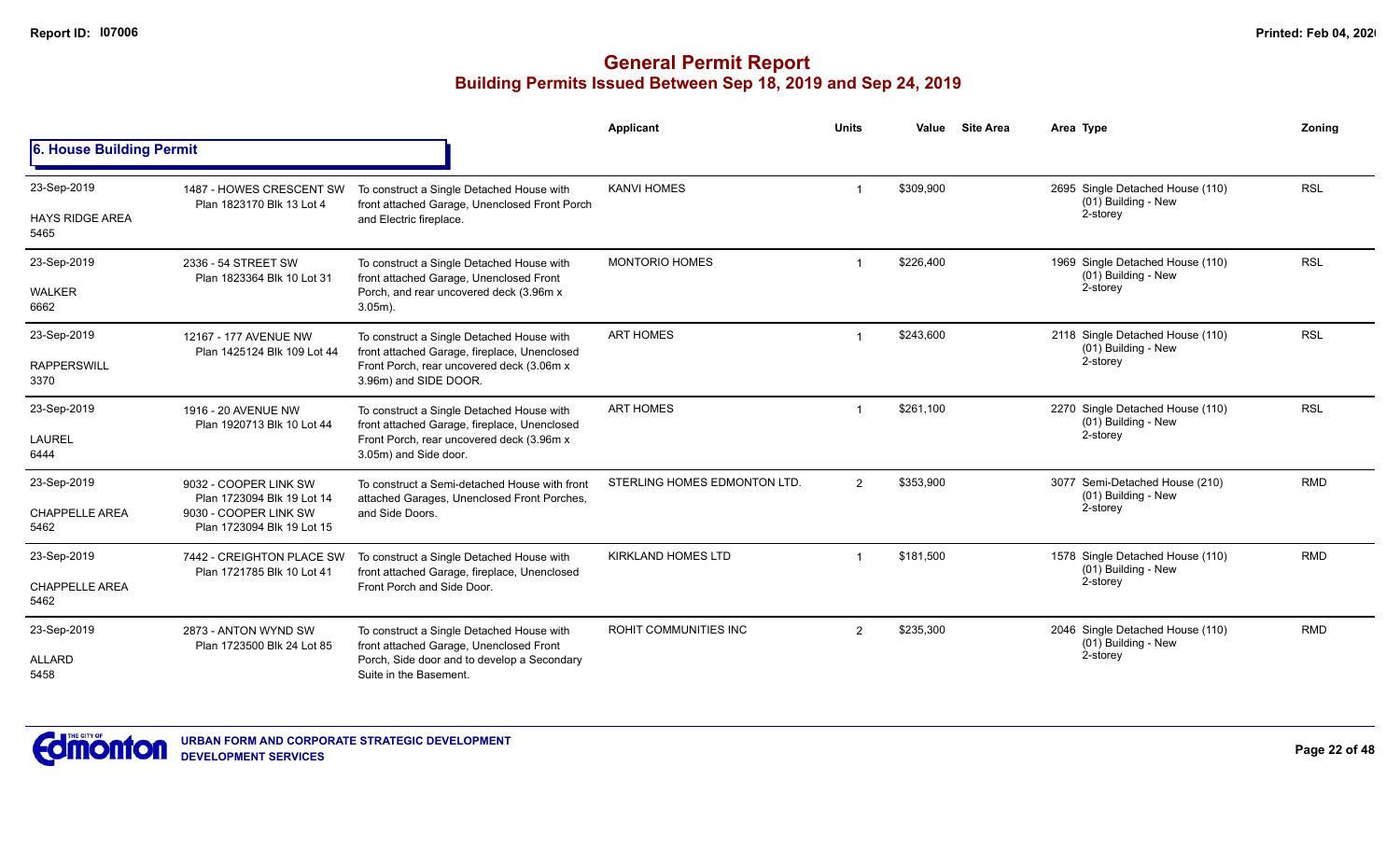|                                |                                                                                                      |                                                                                            | <b>Applicant</b>                                | <b>Units</b> | Value     | <b>Site Area</b> | Area Type                        |                                                         | Zoning          |
|--------------------------------|------------------------------------------------------------------------------------------------------|--------------------------------------------------------------------------------------------|-------------------------------------------------|--------------|-----------|------------------|----------------------------------|---------------------------------------------------------|-----------------|
| 6. House Building Permit       |                                                                                                      |                                                                                            |                                                 |              |           |                  |                                  |                                                         |                 |
| 23-Sep-2019                    | 9811 - 92 AVENUE NW<br>Plan 1822787 Blk 128 Lot 21A                                                  | To construct a Single Detached House with<br>fireplace, uncovered deck and walkout         | FRANKEN HOLDINGS LTD                            |              | \$275,300 |                  |                                  | 2294 Single Detached House (110)<br>(01) Building - New | RF <sub>2</sub> |
| <b>STRATHCONA</b><br>5480      |                                                                                                      | Basement development.                                                                      |                                                 |              |           |                  |                                  | 3-storey                                                |                 |
| 23-Sep-2019                    | 7723 - 176 AVENUE NW<br>Plan 1524653 Blk 4 Lot 30                                                    | To construct a Single Detached House with<br>front attached Garage, Unenclosed Front       | <b>NOBLES HOMES LTD</b>                         |              | \$269,200 |                  |                                  | 2341 Single Detached House (110)<br>(01) Building - New | <b>RSL</b>      |
| CRYSTALLINA NERA WEST<br>2463  |                                                                                                      | Porch, rear uncovered deck (3.05m x 4.57m),<br>and side door.                              |                                                 |              |           |                  |                                  | 2-storey                                                |                 |
| 23-Sep-2019                    | 8547 - 223 STREET NW<br>Plan 1723490 Blk 13 Lot 74                                                   | To construct a Single Detached House with<br>Unenclosed Front Porch.                       | LANDMARK LEGACY HOMES INC                       | -1           | \$190,100 |                  |                                  | 1653 Single Detached House (110)<br>(01) Building - New | <b>RPL</b>      |
| <b>ROSENTHAL</b><br>4750       |                                                                                                      |                                                                                            |                                                 |              |           |                  |                                  | 2-storey                                                |                 |
| 24-Sep-2019                    | 3090 - CHECKNITA WAY SW<br>Plan 1820144 Blk 4 Lot 29                                                 | To construct a Single Detached House with<br>Covered Front Porch.                          | STERLING HOMES EDMONTON LTD.                    |              | \$144,200 |                  |                                  | 1254 Single Detached House (110)<br>(01) Building - New | <b>RMD</b>      |
| CAVANAGH<br>5467               |                                                                                                      |                                                                                            |                                                 |              |           |                  |                                  | 2-storey                                                |                 |
| 24-Sep-2019                    | 8125 - 222A STREET NW<br>Plan 1723550 Blk 21 Lot 13                                                  | To construct a Single Detached House with<br>front attached Garage, Unenclosed Front Porch | <b>BEDROCK HOMES LTD.</b>                       |              | \$279,200 |                  | 2428 Single Detached House (110) |                                                         | <b>RSL</b>      |
| <b>ROSENTHAL</b><br>4750       |                                                                                                      | and fireplace.                                                                             |                                                 |              |           |                  |                                  | (01) Building - New<br>2-storey                         |                 |
| 24-Sep-2019                    | 3808 - ROBINS CRESCENT NW                                                                            | To construct a Single Detached House with<br>front attached Garage, fireplace, Unenclosed  | 1110722 ALBERTA LTD O/A FINESSE<br><b>HOMES</b> |              | \$246,900 |                  |                                  | 2147 Single Detached House (110)                        | <b>RSL</b>      |
| <b>STARLING</b><br>4474        | Plan 1720814 Blk 5 Lot 49                                                                            | Front Porch and rear uncovered deck (3.66m x<br>$4.57m$ ).                                 |                                                 |              |           |                  |                                  | (01) Building - New<br>2-storey                         |                 |
| 24-Sep-2019                    | 1298 - MCCONACHIE<br><b>BOULEVARD NW</b>                                                             | To construct a Semi-Detached House with                                                    | STERLING HOMES EDMONTON LTD.                    | 2            | \$335,900 |                  |                                  | 2921 Semi-Detached House (210)<br>(01) Building - New   | RF4, RLD        |
| <b>MCCONACHIE AREA</b><br>2521 | Plan 1823225 Blk 29 Lot 15<br>1300 - MCCONACHIE<br><b>BOULEVARD NW</b><br>Plan 1823225 Blk 29 Lot 16 | Unenclosed Front Porch.                                                                    |                                                 |              |           |                  | 2-storey                         |                                                         |                 |

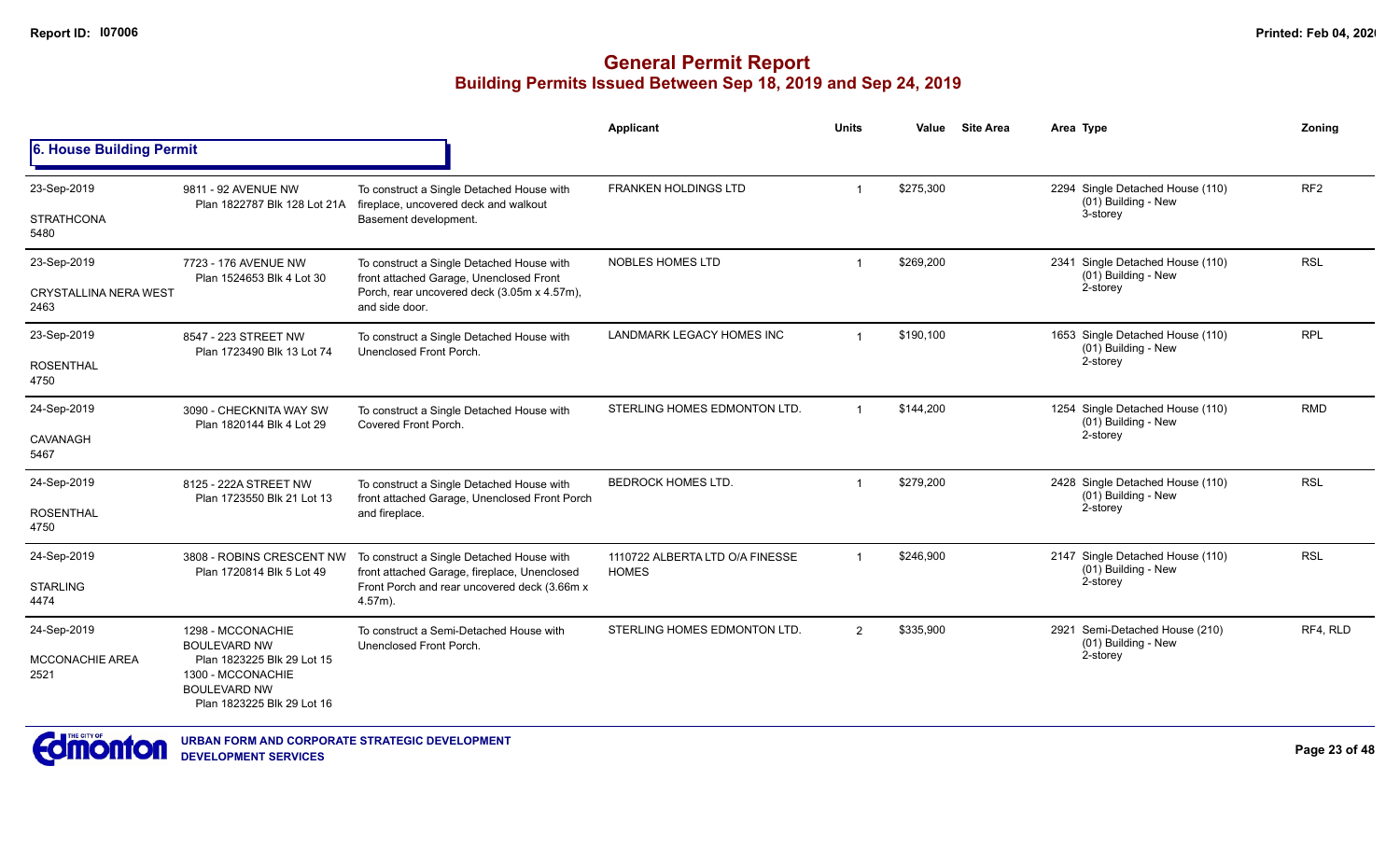|                                             |                                                                                            |                                                                                                                                                                                                        | Applicant                               | <b>Units</b>  | Value     | <b>Site Area</b> | Area Type                                               | Zoning          |
|---------------------------------------------|--------------------------------------------------------------------------------------------|--------------------------------------------------------------------------------------------------------------------------------------------------------------------------------------------------------|-----------------------------------------|---------------|-----------|------------------|---------------------------------------------------------|-----------------|
| 6. House Building Permit                    |                                                                                            |                                                                                                                                                                                                        |                                         |               |           |                  |                                                         |                 |
| 24-Sep-2019                                 | 7804 - 94 AVENUE NW<br>Plan 5970HW Blk 10 Lot 27                                           | To construct a 4 Dwelling unit Row House with<br>Unenclosed Front Porches, fireplaces, and rear                                                                                                        | N/A                                     |               | \$531.300 |                  | 4620 Row House (330)<br>(01) Building - New             | RF <sub>3</sub> |
| <b>HOLYROOD</b><br>6310                     |                                                                                            | landings.                                                                                                                                                                                              |                                         |               |           |                  | 2-storey                                                |                 |
| 24-Sep-2019                                 | 1010 - CY BECKER ROAD NW<br>Plan 1823038 Blk 19 Lot 53                                     | To construct a Single Detached House with<br>front attached Garage, Unenclosed Front                                                                                                                   | <b>COVENTRY HOMES INC</b>               |               | \$203.600 |                  | 1770 Single Detached House (110)<br>(01) Building - New | DC <sub>1</sub> |
| <b>CY BECKER</b><br>2611                    |                                                                                            | Porch, and rear uncovered deck (3.05m x)<br>$2.74m$ ).                                                                                                                                                 |                                         |               |           |                  | 2-storey                                                |                 |
| 24-Sep-2019                                 | 10733 - 128 STREET NW<br>Plan 3875P Blk 25 Lot 14                                          | To construct a two-Storey Garden Suite<br>(irregular shaped - main floor 11.89m x 10.97m,                                                                                                              | <b>MODWORKS INC</b>                     | 2             | \$158,700 |                  | 1380 Garden Suite (110)<br>(01) Building - New          | RF <sub>1</sub> |
| WESTMOUNT<br>3440                           |                                                                                            | second floor 7.93m x 5.33m).                                                                                                                                                                           |                                         |               |           |                  | 2-storey                                                |                 |
| 24-Sep-2019                                 | 2268 - CHOKECHERRY CLOSE<br>SW                                                             | To construct a Semi-Detached House with front<br>attached Garages and Unenclosed Front                                                                                                                 | <b>BROOKFIELD RESIDENTIAL PROPERTIE</b> | $\mathcal{P}$ | \$385,800 |                  | 3355 Semi-Detached House (210)<br>(01) Building - New   | RF4             |
| THE ORCHARDS AT<br><b>ELLERSLIE</b><br>6216 | Plan 1822444 Blk 21 Lot 70<br>2266 - CHOKECHERRY CLOSE<br>SW<br>Plan 1822444 Blk 21 Lot 71 | Porches.                                                                                                                                                                                               |                                         |               |           |                  | 2-storey                                                |                 |
| 24-Sep-2019                                 | 11419 - 123 STREET NW                                                                      | To construct a Single Detached House with                                                                                                                                                              | COPPERBLOCK CAPITAL CORP.               |               | \$225,200 |                  | 1877 Single Detached House (110)<br>(01) Building - New | RF <sub>3</sub> |
| <b>INGLEWOOD</b><br>3240                    |                                                                                            | Basement development (NOT to be used as an<br>Plan 1722490 Blk 23 Lot 16B<br>additional Dwelling) (2 bedrooms, 1 bathroom,<br>living room, mechanical room), fireplace,<br>uncovered deck and veranda. |                                         |               |           |                  | 2-storey                                                |                 |
| 24-Sep-2019                                 | 1935 - GRAYDON HILL GREEN<br>SW                                                            | To construct a Single Detached House with<br>Unenclosed Front Porch.                                                                                                                                   | PACESETTER HOMES LTD                    |               | \$144,400 |                  | 1256 Single Detached House (110)<br>(01) Building - New | <b>GHLD</b>     |
| <b>GRAYDON HILL</b><br>5468                 | Plan 1822866 Blk 8 Lot 43                                                                  |                                                                                                                                                                                                        |                                         |               |           |                  | 2-storey                                                |                 |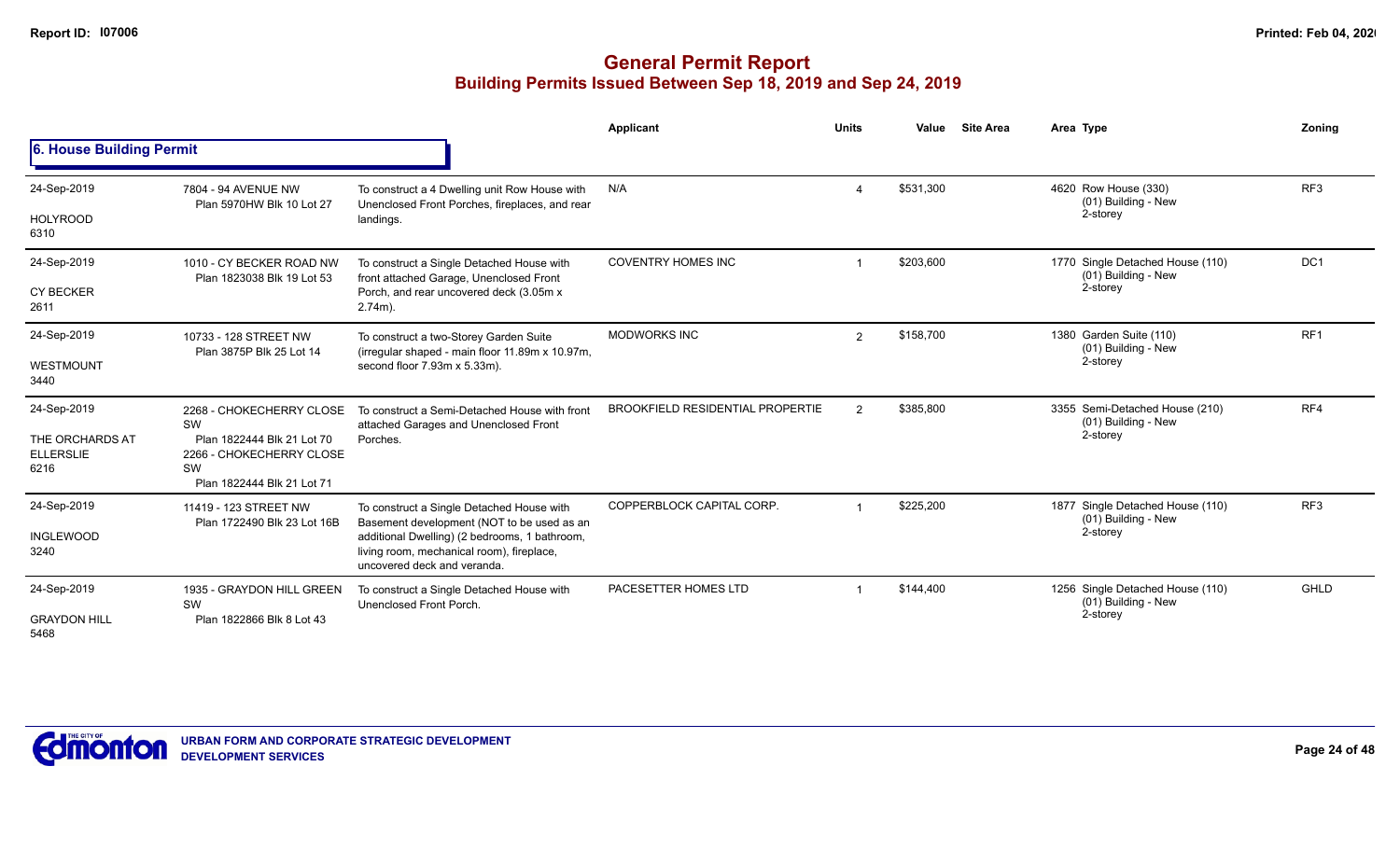|                                              |                                                                                                                |                                                                                                             | <b>Applicant</b>                        | <b>Units</b> | Value     | <b>Site Area</b> | Area Type                                                           | Zoning          |
|----------------------------------------------|----------------------------------------------------------------------------------------------------------------|-------------------------------------------------------------------------------------------------------------|-----------------------------------------|--------------|-----------|------------------|---------------------------------------------------------------------|-----------------|
| 6. House Building Permit                     |                                                                                                                |                                                                                                             |                                         |              |           |                  |                                                                     |                 |
| 24-Sep-2019<br><b>CHAPPELLE AREA</b><br>5462 | 4330 - COOKE LANE SW<br>Plan 1821165 Blk 15 Lot 55<br>4332 - COOKE LANE SW<br>Plan 1821165 Blk 15 Lot 56       | To construct a Semi-detached House with front<br>attached Garages and Unenclosed Front<br>Porches.          | <b>BROOKFIELD RESIDENTIAL PROPERTIE</b> | 2            | \$400,700 |                  | 3484 Semi-Detached House (210)<br>(01) Building - New<br>2-storey   | <b>RMD</b>      |
| 24-Sep-2019<br><b>CHAPPELLE AREA</b><br>5462 | 6332 - CARTMELL ROAD SW<br>Plan 1820782 Blk 29 Lot 32<br>6330 - CARTMELL ROAD SW<br>Plan 1820782 Blk 29 Lot 33 | To construct a Semi-detached House with front<br>attached Garages and Unenclosed Front<br>Porches.          | KLAIR CUSTOM HOMES (EDMONTON) L'        | 2            | \$361,800 |                  | 3146 Semi-Detached House (210)<br>(01) Building - New<br>2-storey   | RF4             |
| 24-Sep-2019<br><b>STRATHCONA</b><br>5480     | 9809 - 92 AVENUE NW<br>Plan 1822787 Blk 128 Lot 21B                                                            | To construct a Single Detached House with<br>fireplace, uncovered deck and walkout<br>Basement development. | <b>FRANKEN HOLDINGS LTD</b>             |              | \$274,800 |                  | 2290 Single Detached House (110)<br>(01) Building - New<br>2-storey | RF <sub>2</sub> |
| 7. Other Misc. Building Permits              |                                                                                                                |                                                                                                             |                                         |              |           |                  |                                                                     |                 |
| 23-Sep-2019<br><b>INGLEWOOD</b><br>3240      | 12604 - 116 AVENUE NW<br>Plan RN46 Blk 31 Lot 1                                                                | To construct an Accessory Building (rear<br>detached Garage, 6.25m x 12.84m)                                | <b>CENTURYLAND HOMES LTD</b>            | $\mathbf{0}$ | \$13,400  |                  | 82 Detached Garage (010)<br>(01) Building - New                     | RF <sub>3</sub> |
| <b>Accessory Building Combo Permit</b>       |                                                                                                                |                                                                                                             |                                         |              |           |                  |                                                                     |                 |
| 24-Sep-2019<br>QUEEN MARY PARK<br>1180       | 11040 - 110 STREET NW<br>Plan 2109HW Blk 12A Lot 24                                                            | To construct an Accessory Building (rear<br>detached Garage, 7.32m x 10.97m).                               | N/A                                     | $\mathbf 0$  | \$9,900   |                  | Detached Garage (010)<br>$(01)$ New                                 | RF1             |

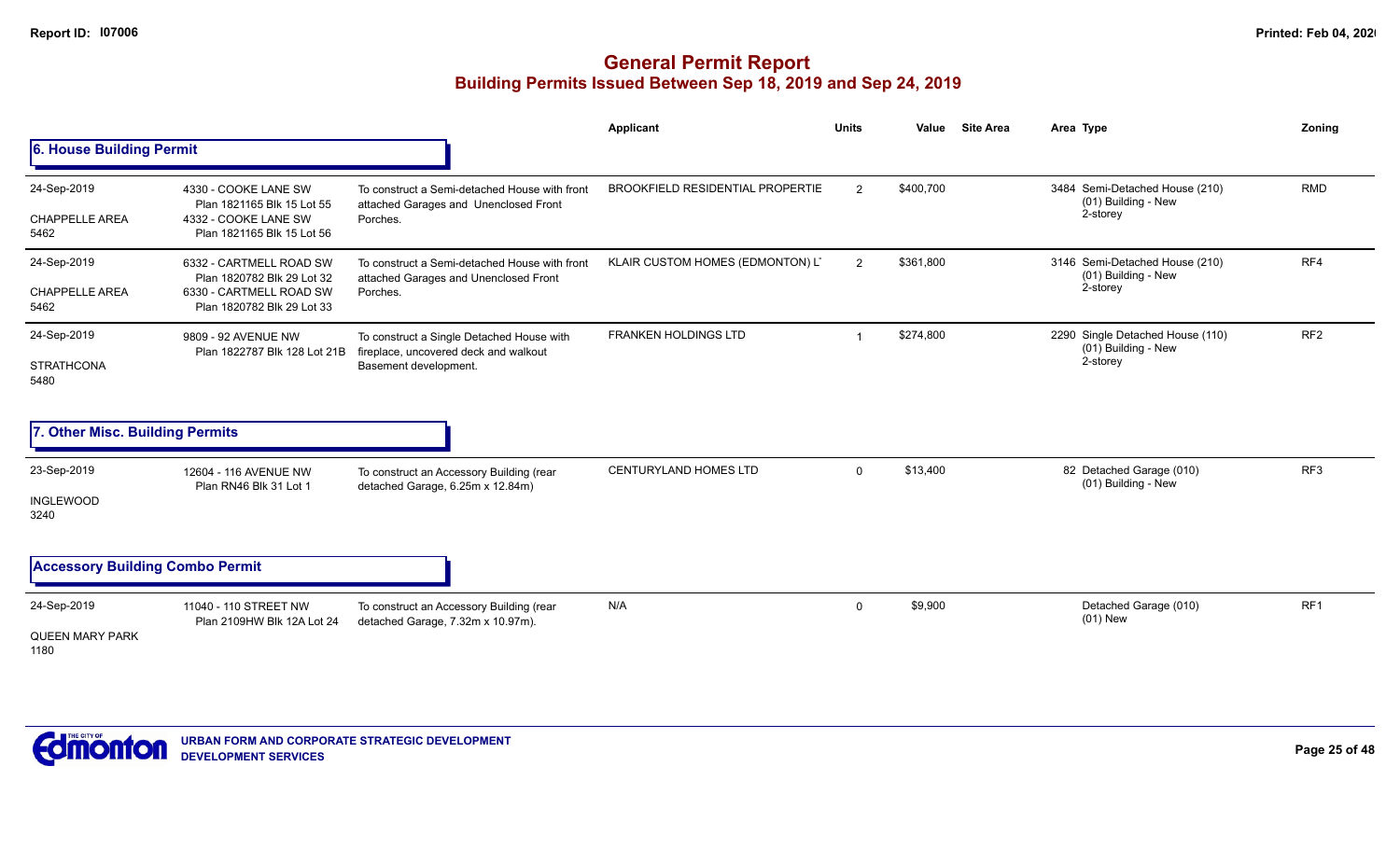|                                |                                                    |                                                                                                 | Applicant | <b>Units</b> | Value    | <b>Site Area</b> | Area Type                                                | Zonina          |
|--------------------------------|----------------------------------------------------|-------------------------------------------------------------------------------------------------|-----------|--------------|----------|------------------|----------------------------------------------------------|-----------------|
| <b>Home Improvement Permit</b> |                                                    |                                                                                                 |           |              |          |                  |                                                          |                 |
| 23-Sep-2019                    | 5406 - 109 STREET NW<br>Plan 2105KS Blk 4 Lot 35   | To demolish a Single Detached House and                                                         | N/A       | $\mathbf{0}$ | \$3,300  |                  | Detached Garage(010)<br>(99) Demolition                  | RF <sub>1</sub> |
| PLEASANTVIEW<br>5320           |                                                    | detached Garage.                                                                                |           |              |          |                  |                                                          |                 |
| 23-Sep-2019                    | 5406 - 109 STREET NW<br>Plan 2105KS Blk 4 Lot 35   | To demolish a Single Detached House and<br>detached Garage.                                     | N/A       | $-1$         | \$6,400  |                  | Single Detached House (110)<br>(99) Demolition           | RF <sub>1</sub> |
| PLEASANTVIEW<br>5320           |                                                    |                                                                                                 |           |              |          |                  |                                                          |                 |
| 19-Sep-2019                    | 11151 - 73 AVENUE NW<br>Plan 1366HW Blk 9 Lot 5    | To construct an Accessory Building (detached<br>Garage, 7.32m x 7.32m).                         | N/A       | $\mathbf 0$  | \$8,000  |                  | 50 Detached Garage (010)<br>(01) Building - New          | RF1             |
| <b>MCKERNAN</b><br>5290        |                                                    |                                                                                                 |           |              |          |                  |                                                          |                 |
| 20-Sep-2019                    | 10752 - 63 STREET NW<br>Plan 1997KS Blk 44 Lot 25  | To construct an Accessory Building (Sea Can,<br>2.40 m x 6.05 m), existing without permits.     | N/A       | $\mathbf 0$  | \$500    |                  | 15 Shed (040)<br>(01) Building - New                     | RF <sub>1</sub> |
| CAPILANO<br>6061               |                                                    |                                                                                                 |           |              |          |                  |                                                          |                 |
| 23-Sep-2019                    | 10824 - 63 AVENUE NW<br>Plan 1822962 Blk 19 Lot 7B | To construct an Accessory Building (rear<br>mutual detached Garage (11.57m x 6.4m)).            | N/A       | $\mathbf 0$  | \$11,900 |                  | 74 Detached Garage (010)<br>(01) Building - New          | RF3, RF3        |
| <b>ALLENDALE</b><br>5010       |                                                    |                                                                                                 |           |              |          |                  |                                                          |                 |
| 18-Sep-2019                    | 10827 - 62 AVENUE NW                               | To construct an Accessory Building (rear<br>detached mutual Garage (10.97m x 6.71m)) and        | N/A       | $\mathbf{0}$ | \$11,900 |                  | 74 Detached Garage (010)<br>(01) Building - New          | RF <sub>3</sub> |
| ALLENDALE<br>5010              | Plan 4800HW Blk 27 Lot 14                          | to demolish an existing Accessory building (rear<br>detached Garage).                           |           |              |          |                  |                                                          |                 |
| 18-Sep-2019                    | 13005 - 66 STREET NW<br>Plan 2552S Blk 4 Lots 1-2  | To erect a Fence 1.8 m in Height in the Front<br>Yard abutting 66 Street NW and in the Flanking | N/A       | $\mathbf{0}$ | \$0      |                  | Single Detached House (110)<br>(03) Exterior Alterations | RF <sub>3</sub> |
| <b>BELVEDERE</b><br>2080       |                                                    | Side Yard abutting 130 Avenue NW.                                                               |           |              |          |                  |                                                          |                 |

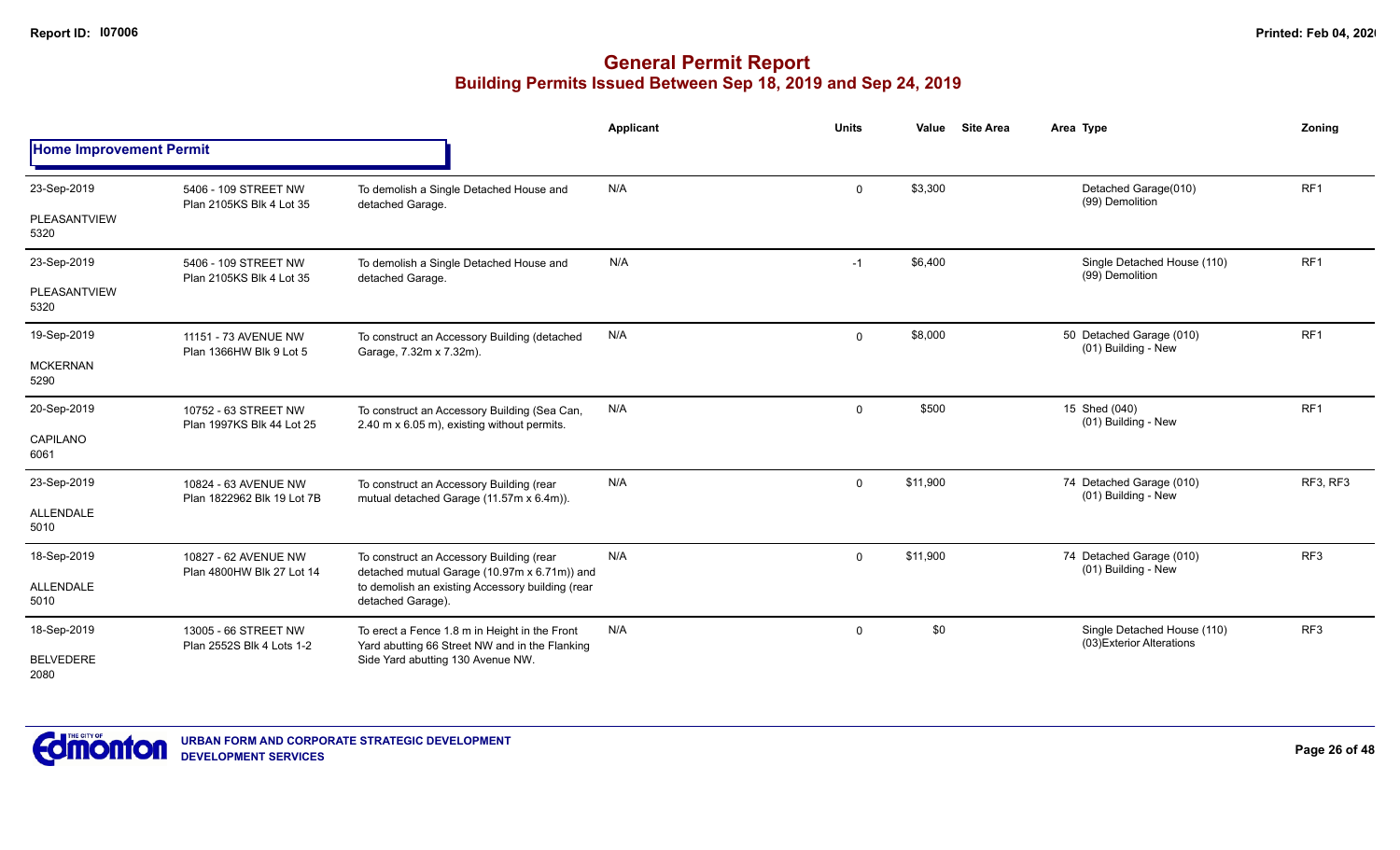|                                |                                                   |                                                                                                                                                                                                                                                     | Applicant                                                    | <b>Units</b> | Value   | <b>Site Area</b> | Area Type                                                | Zoning          |
|--------------------------------|---------------------------------------------------|-----------------------------------------------------------------------------------------------------------------------------------------------------------------------------------------------------------------------------------------------------|--------------------------------------------------------------|--------------|---------|------------------|----------------------------------------------------------|-----------------|
| <b>Home Improvement Permit</b> |                                                   |                                                                                                                                                                                                                                                     |                                                              |              |         |                  |                                                          |                 |
| 20-Sep-2019                    | 8707 - 136 AVENUE NW<br>Plan 4054MC Blk 12 Lot 16 | To construct a front uncovered deck (8.6m x)<br>3.17m @ 0.53m in Height), existing without                                                                                                                                                          | N/A                                                          | $\mathbf 0$  | \$6,800 |                  | 27 Single Detached House (110)<br>(03) Deck Attached     | RF <sub>1</sub> |
| <b>GLENGARRY</b><br>2290       |                                                   | permits.                                                                                                                                                                                                                                            |                                                              |              |         |                  |                                                          |                 |
| 18-Sep-2019                    | 8412 - 74 AVENUE NW<br>Plan 959KS Blk 1 Lot 40    | To demolish a detached Garage.                                                                                                                                                                                                                      | <b>BUTTERWICK CONSTRUCTION &amp;</b><br><b>CARPENTRY LTD</b> | 0            | \$3,400 |                  | Detached Garage(010)<br>(99) Demolition                  | RF <sub>1</sub> |
| <b>AVONMORE</b><br>6020        | 4333 - COOKE LANE SW                              |                                                                                                                                                                                                                                                     |                                                              |              |         |                  |                                                          |                 |
| 23-Sep-2019                    | Plan 1821165 Blk 32 Lot 33                        | To construct an Accessory Building (detached<br>Garage (5.49m x 6.71m)).                                                                                                                                                                            | <b>BROOKFIELD RESIDENTIAL PROPERTIE</b>                      | $\mathbf 0$  | \$5,900 |                  | 37 Detached Garage (010)<br>(01) Building - New          | <b>RMD</b>      |
| <b>CHAPPELLE AREA</b><br>5462  |                                                   |                                                                                                                                                                                                                                                     |                                                              |              |         |                  |                                                          |                 |
| 19-Sep-2019                    | 11224 - 94 STREET NW<br>Plan RN43 Blk 28 Lot 26   | To construct an rear addition to a Single<br>Detached House (1.45m x 3.58m).                                                                                                                                                                        | N/A                                                          | $\Omega$     | \$2,000 |                  | Single Detached House (110)<br>(02) Addition             | RF3             |
| <b>ALBERTA AVENUE</b><br>1010  |                                                   |                                                                                                                                                                                                                                                     |                                                              |              |         |                  |                                                          |                 |
| 23-Sep-2019                    | 6034 - 105 STREET NW<br>Plan 2015MC Blk 43 Lot 6  | To develop a Secondary Suite in the Basement,<br>and to construct interior/exterior alterations to a                                                                                                                                                | N/A                                                          | 0            |         |                  | Single Detached House (110)<br>(03) Exterior Alterations | RF1             |
| PLEASANTVIEW<br>5320           |                                                   | Single Detached House (new Basement and<br>main floor windows, 2 new rear doors,<br>upgrade existing doors and windows, add<br>second bathroom and remodel kitchen on main<br>floor) and an Accessory building (detached<br>Garage, 6.27m x 6.27m). |                                                              |              |         |                  |                                                          |                 |
|                                |                                                   | (Basement secondary suite: 2 Bedrooms, 2<br>Washrooms, 2 Furance rooms, 1 Foyer, 1<br>Living room, and 1 Kitchen)                                                                                                                                   |                                                              |              |         |                  |                                                          |                 |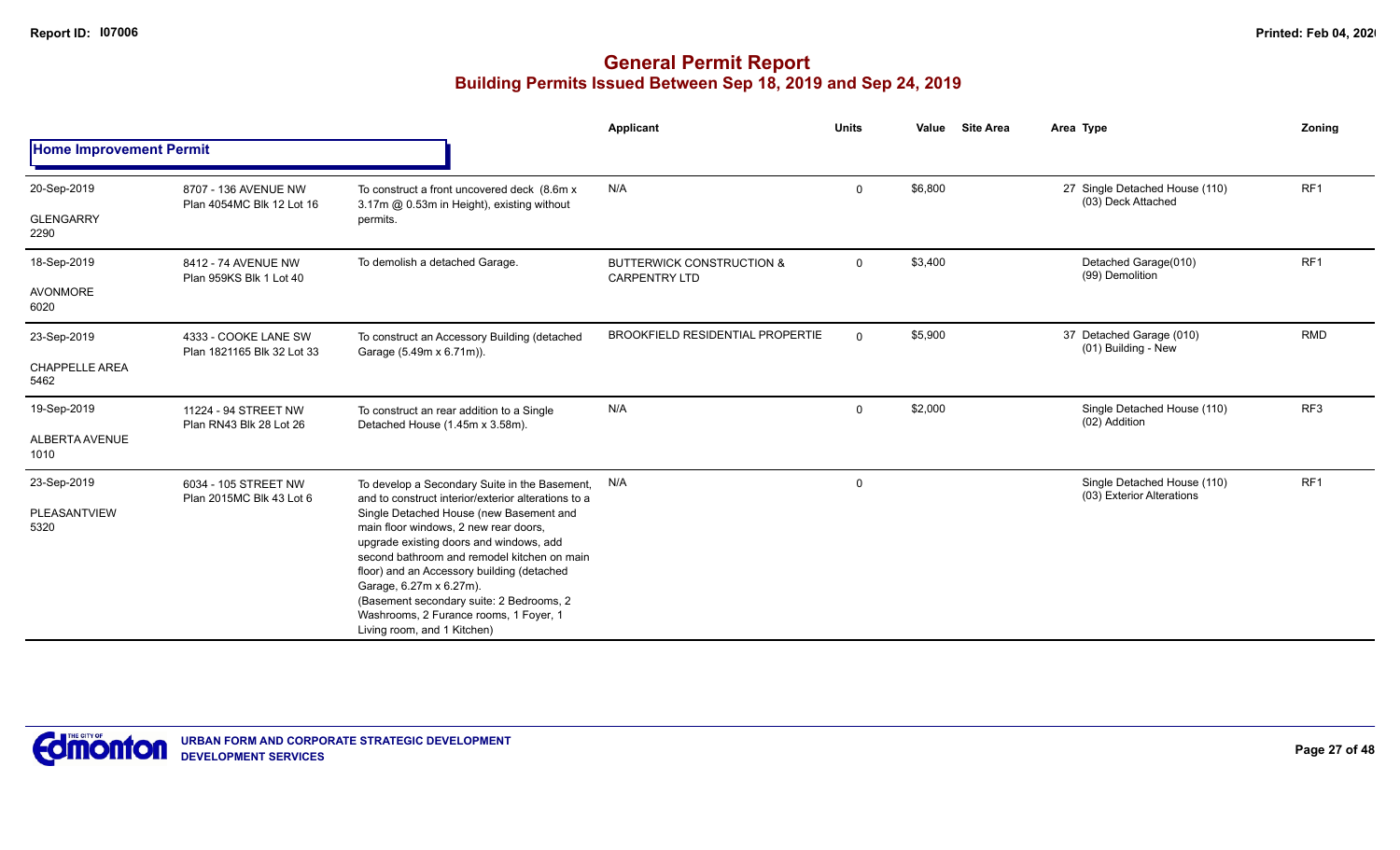|                                            |                                                  |                                                                                                                                                                                                                                                                                                                                                                                                                                                                                  | <b>Applicant</b> | <b>Units</b> | Value    | <b>Site Area</b> | Area Type                                                             | Zoning          |
|--------------------------------------------|--------------------------------------------------|----------------------------------------------------------------------------------------------------------------------------------------------------------------------------------------------------------------------------------------------------------------------------------------------------------------------------------------------------------------------------------------------------------------------------------------------------------------------------------|------------------|--------------|----------|------------------|-----------------------------------------------------------------------|-----------------|
| <b>Home Improvement Permit</b>             |                                                  |                                                                                                                                                                                                                                                                                                                                                                                                                                                                                  |                  |              |          |                  |                                                                       |                 |
| 23-Sep-2019<br><b>PLEASANTVIEW</b><br>5320 | 6034 - 105 STREET NW<br>Plan 2015MC Blk 43 Lot 6 | To develop a Secondary Suite in the Basement,<br>and to construct interior/exterior alterations to a<br>Single Detached House (new Basement and<br>main floor windows, 2 new rear doors,<br>upgrade existing doors and windows, add<br>second bathroom and remodel kitchen on main<br>floor) and an Accessory building (detached<br>Garage, 6.27m x 6.27m).<br>(Basement secondary suite: 2 Bedrooms, 2<br>Washrooms, 2 Furance rooms, 1 Foyer, 1<br>Living room, and 1 Kitchen) | N/A              | 0            |          |                  | Single Detached House (110)<br>(03) Interior Alterations              | RF1             |
| 23-Sep-2019<br>PLEASANTVIEW<br>5320        | 6034 - 105 STREET NW<br>Plan 2015MC Blk 43 Lot 6 | To develop a Secondary Suite in the Basement,<br>and to construct interior/exterior alterations to a<br>Single Detached House (new Basement and<br>main floor windows, 2 new rear doors,<br>upgrade existing doors and windows, add<br>second bathroom and remodel kitchen on main<br>floor) and an Accessory building (detached<br>Garage, 6.27m x 6.27m).<br>(Basement secondary suite: 2 Bedrooms, 2<br>Washrooms, 2 Furance rooms, 1 Foyer, 1<br>Living room, and 1 Kitchen) | N/A              | $\mathbf 0$  | \$6,000  |                  | 37 Detached Garage (010)<br>(01) Building - New                       | RF <sub>1</sub> |
| 23-Sep-2019<br>PLEASANTVIEW<br>5320        | 6034 - 105 STREET NW<br>Plan 2015MC Blk 43 Lot 6 | To develop a Secondary Suite in the Basement,<br>and to construct interior/exterior alterations to a<br>Single Detached House (new Basement and<br>main floor windows, 2 new rear doors,<br>upgrade existing doors and windows, add<br>second bathroom and remodel kitchen on main<br>floor) and an Accessory building (detached<br>Garage, 6.27m x 6.27m).<br>(Basement secondary suite: 2 Bedrooms, 2<br>Washrooms, 2 Furance rooms, 1 Foyer, 1<br>Living room, and 1 Kitchen) | N/A              |              | \$20,000 |                  | 244 Single Detached House (110)<br>(07) Add Suites to Single Dwelling | RF <sub>1</sub> |

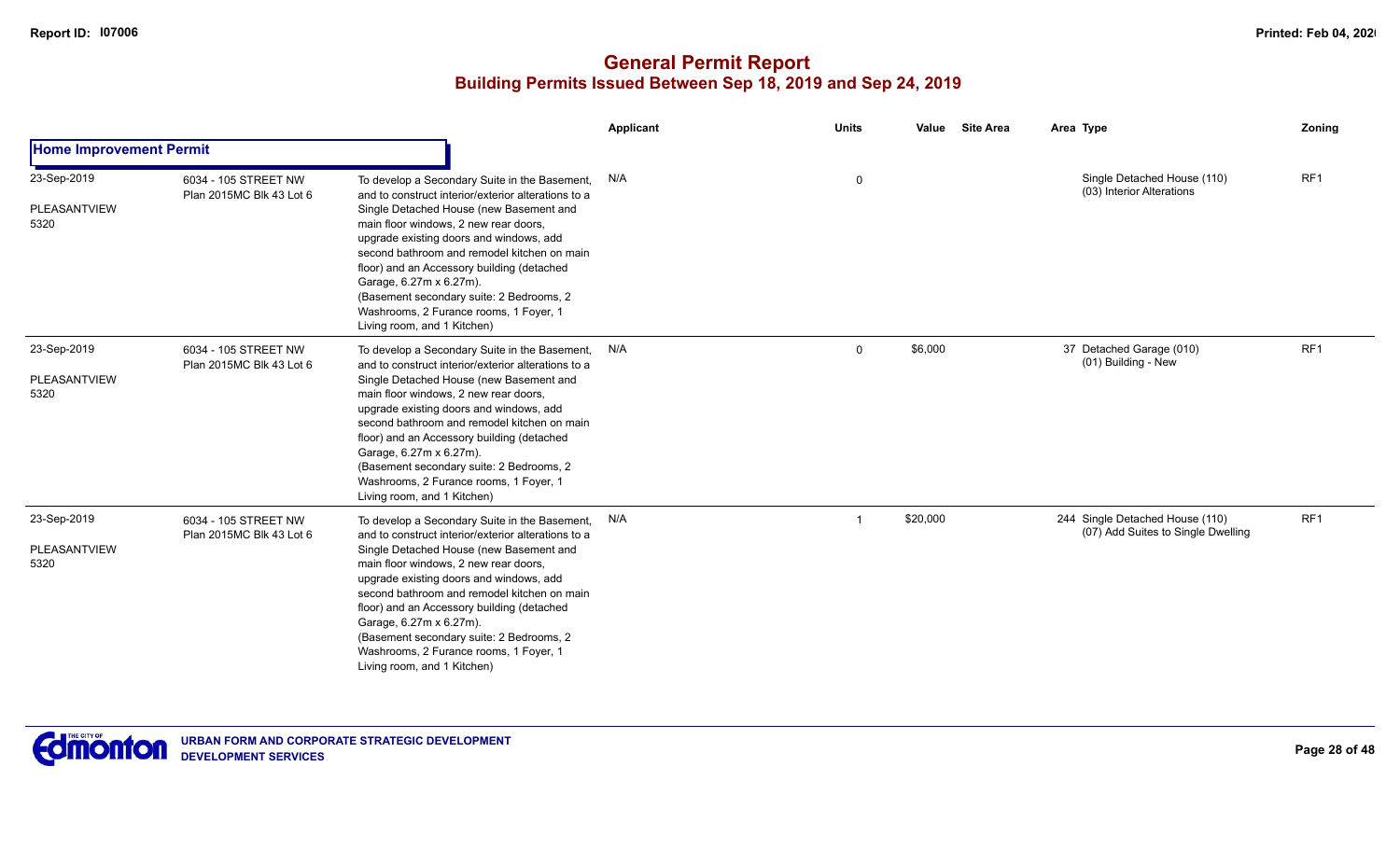|                                |                                                    |                                                                                              | <b>Applicant</b>   | <b>Units</b>   | <b>Site Area</b><br>Value | Area Type                                                         | Zoning          |
|--------------------------------|----------------------------------------------------|----------------------------------------------------------------------------------------------|--------------------|----------------|---------------------------|-------------------------------------------------------------------|-----------------|
| <b>Home Improvement Permit</b> |                                                    |                                                                                              |                    |                |                           |                                                                   |                 |
| 20-Sep-2019                    | 7824 - 148 AVENUE NW<br>Plan 6143NY Blk 23 Lot 5   | To construct an addition to a Single Detached<br>House (Sunroom 3.66m x 5.18).               | N/A                | $\mathbf 0$    | \$6,000                   | Single Detached House (110)<br>(02) Addition                      | RF <sub>1</sub> |
| <b>KILKENNY</b><br>2410        |                                                    |                                                                                              |                    |                |                           |                                                                   |                 |
| 20-Sep-2019                    | 5906 - 110 STREET NW<br>Plan 239HW Blk 13 Lot 11   | To demolish a Single Detached House and<br>Accessory building (detached Garage).             | TUSCAN DESIGNS INC | $\mathbf 0$    | \$3,400                   | Detached Garage(010)<br>(99) Demolition                           | RF <sub>1</sub> |
| PLEASANTVIEW<br>5320           |                                                    |                                                                                              |                    |                |                           |                                                                   |                 |
| 20-Sep-2019                    | 5906 - 110 STREET NW<br>Plan 239HW Blk 13 Lot 11   | To demolish a Single Detached House and<br>Accessory building (detached Garage).             | TUSCAN DESIGNS INC | $-1$           | \$6,500                   | Single Detached House (110)<br>(99) Demolition                    | RF <sub>1</sub> |
| PLEASANTVIEW<br>5320           |                                                    |                                                                                              |                    |                |                           |                                                                   |                 |
| <b>KEHEEWIN</b><br>5250        | 10849 - 21 AVENUE NW<br>Plan 8120956 Blk 7 Lot 45A | To develop a Secondary Suite in the Basement<br>of a Single Detached House (Existing Suite). | N/A                | $\overline{1}$ | \$0                       | Single Detached House (110)<br>(07) Add Suites to Single Dwelling | RF4             |
| 18-Sep-2019                    | 10445 - 144 STREET NW<br>Plan 4278V Blk 3A Lot 22  | To demolish a Single Detached House and<br>detached Garage.                                  | APLUS HOMES CORP   | $\mathbf 0$    | \$3,400                   | Detached Garage(010)<br>(99) Demolition                           | RF <sub>3</sub> |
| <b>GROVENOR</b><br>3210        |                                                    |                                                                                              |                    |                |                           |                                                                   |                 |
| 18-Sep-2019                    | 10445 - 144 STREET NW<br>Plan 4278V Blk 3A Lot 22  | To demolish a Single Detached House and<br>detached Garage.                                  | APLUS HOMES CORP   | $-1$           | \$6,500                   | Single Detached House (110)<br>(99) Demolition                    | RF <sub>3</sub> |
| <b>GROVENOR</b><br>3210        |                                                    |                                                                                              |                    |                |                           |                                                                   |                 |
| 24-Sep-2019                    | 10708 - 58 AVENUE NW<br>Plan 1928TR Blk 9 Lot 3A   | To demolish a Single Detached House and<br>Accessory building (detached Garage).             | N/A                | $\mathbf 0$    | \$3,400                   | Detached Garage(010)<br>(99) Demolition                           | RF <sub>1</sub> |
| PLEASANTVIEW<br>5320           |                                                    |                                                                                              |                    |                |                           |                                                                   |                 |

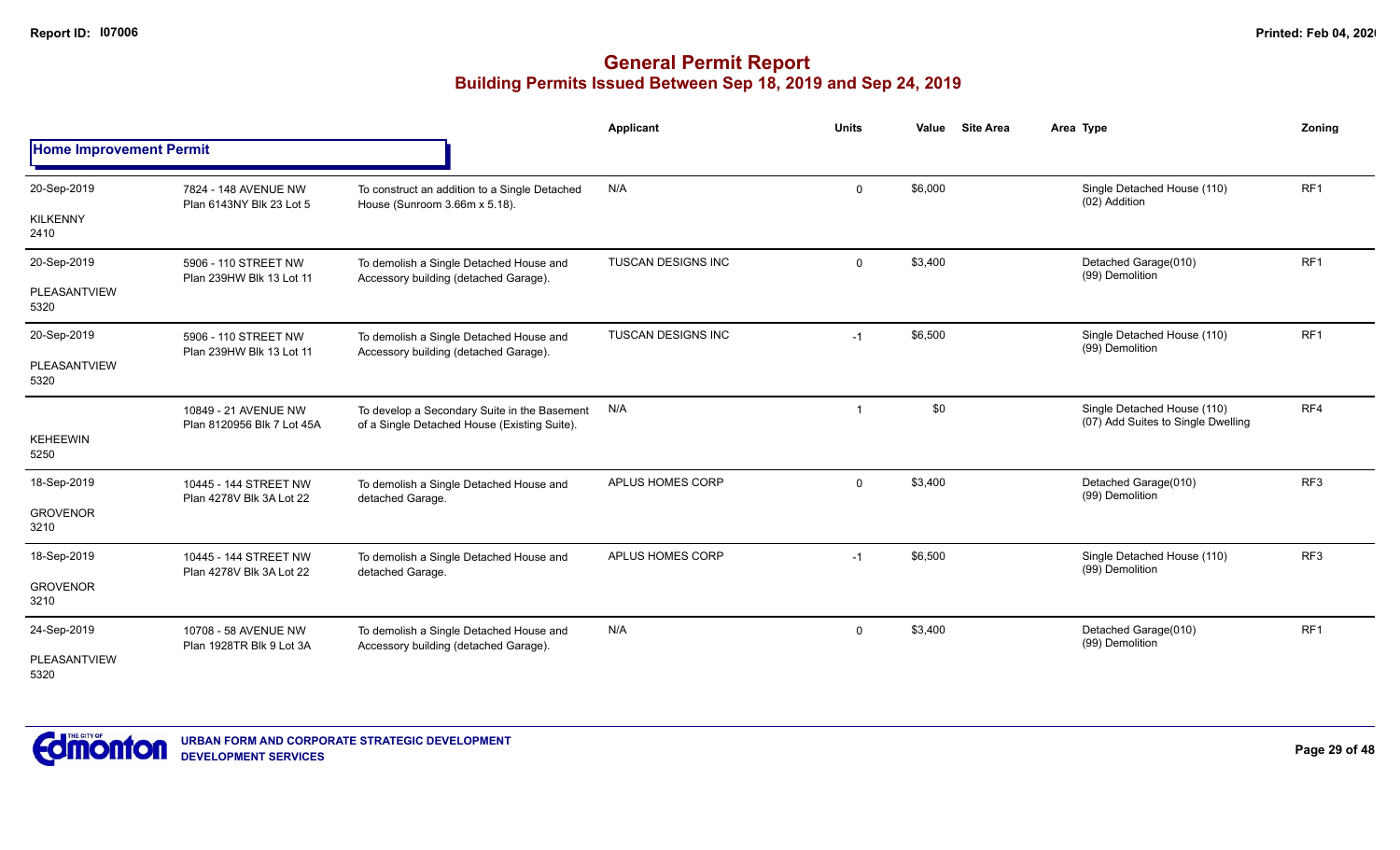|                                             |                                                                                                                                                                                                                  |                                                                                                                                     | Applicant                     | <b>Units</b> | Value    | <b>Site Area</b> | Area Type                                                             | Zonina          |
|---------------------------------------------|------------------------------------------------------------------------------------------------------------------------------------------------------------------------------------------------------------------|-------------------------------------------------------------------------------------------------------------------------------------|-------------------------------|--------------|----------|------------------|-----------------------------------------------------------------------|-----------------|
| <b>Home Improvement Permit</b>              |                                                                                                                                                                                                                  |                                                                                                                                     |                               |              |          |                  |                                                                       |                 |
| 24-Sep-2019                                 | 10708 - 58 AVENUE NW<br>Plan 1928TR Blk 9 Lot 3A                                                                                                                                                                 | To demolish a Single Detached House and<br>Accessory building (detached Garage).                                                    | N/A                           | $-1$         | \$6,500  |                  | Single Detached House (110)<br>(99) Demolition                        | RF1             |
| <b>PLEASANTVIEW</b><br>5320                 |                                                                                                                                                                                                                  |                                                                                                                                     |                               |              |          |                  |                                                                       |                 |
| 20-Sep-2019                                 | 10808 - 136 STREET NW<br>Plan 5382HW Blk 6 Lot 6                                                                                                                                                                 | To construct exterior alterations and to install a<br>Renewable Energy Device to a Single Detached                                  | EVERGREEN AND GOLD RENEWABLES | $\mathbf 0$  |          |                  | Single Detached House (110)<br>(02) Addition                          | RF1             |
| <b>NORTH GLENORA</b><br>3310                |                                                                                                                                                                                                                  | House (covered deck, 3.00m x 4.00m with 6<br>Solar -electric (PV) Panel(s) on the Roof).                                            |                               |              |          |                  |                                                                       |                 |
| 24-Sep-2019                                 | 9630 - 85 STREET NW<br>Plan 1922199 Blk 3 Lot 21B                                                                                                                                                                | To construct an Accessory building (detached<br>Garage, 5.64m x 6.40m).                                                             | SACCOMANNO DEVELOPMENTS INC   | $\mathbf 0$  | \$5,800  |                  | 36 Detached Garage (010)<br>(01) Building - New                       | RF <sub>1</sub> |
| <b>STRATHEARN</b><br>6710                   |                                                                                                                                                                                                                  |                                                                                                                                     |                               |              |          |                  |                                                                       |                 |
| 20-Sep-2019                                 | 2418 - ASHCRAFT CRESCENT<br>SW                                                                                                                                                                                   | To develop a Secondary Suite in the Basement                                                                                        | PAV RENOVATIONS INC           |              | \$43,000 |                  | 115 Single Detached House (110)<br>(07) Add Suites to Single Dwelling | <b>RSL</b>      |
| <b>ALLARD</b><br>5458                       | Plan 1320080 Blk 12 Lot 28                                                                                                                                                                                       | of a Single Detached House (New Suite).                                                                                             |                               |              |          |                  |                                                                       |                 |
| 18-Sep-2019                                 | 1755 - 26A STREET NW<br>Plan 1722382 Blk 9 Lot 47                                                                                                                                                                | To construct an Accessory Building (detached<br>Garage (5.79m x 6.1m)).                                                             | <b>HOMES BY AVI</b>           | $\Omega$     | \$5,700  |                  | 35 Detached Garage (010)<br>(01) Building - New                       | DC1             |
| <b>LAUREL</b><br>6444                       |                                                                                                                                                                                                                  |                                                                                                                                     |                               |              |          |                  |                                                                       |                 |
| 23-Sep-2019                                 | 3791 - CHERRY LOOP SW                                                                                                                                                                                            | To develop a Secondary Suite in the basement                                                                                        | FOX PRO CONSTRUCTION LTD      |              | \$44,000 |                  | 73 Single Detached House (110)<br>(07) Add Suites to Single Dwelling  | <b>RMD</b>      |
| THE ORCHARDS AT<br><b>ELLERSLIE</b><br>6216 | of a Single Detached House and to construct<br>Plan 1820072 Blk 16 Lot 42<br>exterior alterations (change the rear sliding<br>patio door to a swing door). 1 bedroom, 1<br>bathroom, furnace room and living are |                                                                                                                                     |                               |              |          |                  |                                                                       |                 |
| 23-Sep-2019                                 | 3791 - CHERRY LOOP SW<br>Plan 1820072 Blk 16 Lot 42                                                                                                                                                              | To develop a Secondary Suite in the basement<br>of a Single Detached House and to construct                                         | FOX PRO CONSTRUCTION LTD      | $\mathbf 0$  |          |                  | Single Detached House (110)<br>(03) Exterior Alterations              | <b>RMD</b>      |
| THE ORCHARDS AT<br><b>ELLERSLIE</b><br>6216 |                                                                                                                                                                                                                  | exterior alterations (change the rear sliding<br>patio door to a swing door). 1 bedroom, 1<br>bathroom, furnace room and living are |                               |              |          |                  |                                                                       |                 |

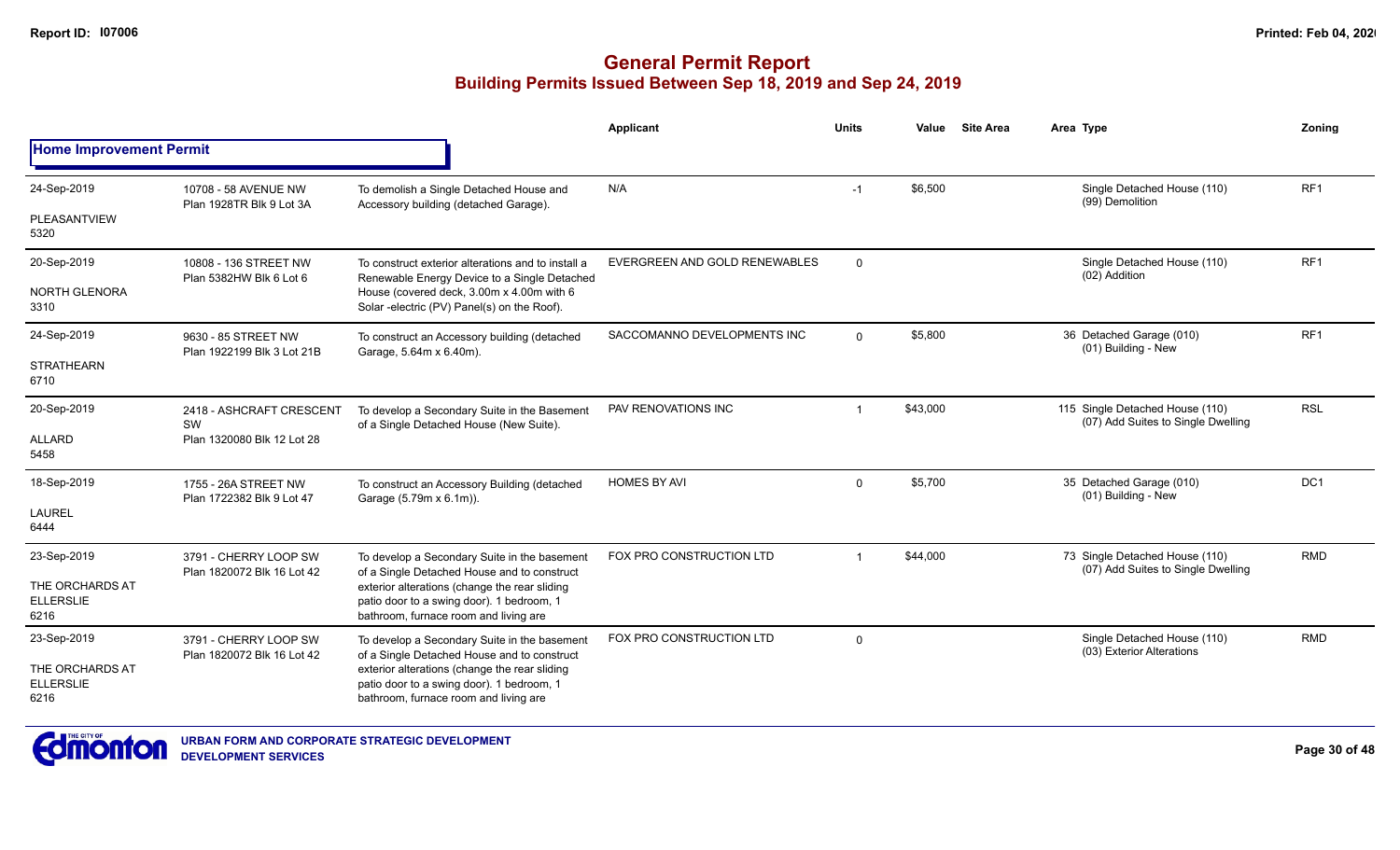|                                              |                                                             |                                                                                                                                                                                                                                                                                 | Applicant                 | <b>Units</b> | Value     | <b>Site Area</b> | Area Type                                                | Zoning          |
|----------------------------------------------|-------------------------------------------------------------|---------------------------------------------------------------------------------------------------------------------------------------------------------------------------------------------------------------------------------------------------------------------------------|---------------------------|--------------|-----------|------------------|----------------------------------------------------------|-----------------|
| <b>Home Improvement Permit</b>               |                                                             |                                                                                                                                                                                                                                                                                 |                           |              |           |                  |                                                          |                 |
| 19-Sep-2019<br><b>SPRUCE AVENUE</b><br>1230  | 11436 - 97 STREET NW<br>Condo Common Area (Plan<br>1421348) | To construct interior alterations to a portion of<br>an existing Stacked Row House (Basement<br>development, NOT to be used as an additional<br>Dwelling and adding wet bar on the second<br>floor).                                                                            | N/A                       | $\Omega$     | \$15,000  |                  | Semi-Detached Condo (215)<br>(03) Interior Alterations   | RA7             |
| 19-Sep-2019<br><b>RUTHERFORD</b><br>5454     | 11746 - 13A AVENUE SW<br>Plan 0628336 Blk 16 Lot 20         | To construct a rear addition to a Single<br>Detached House (Sunroom, 3.05m x 3.55m).                                                                                                                                                                                            | <b>IDEAL SUNDECKS</b>     | $\Omega$     | \$24,300  |                  | Single Detached House (110)<br>(02) Addition             | <b>RSL</b>      |
| 20-Sep-2019<br>KING EDWARD PARK<br>6360      | 8143 - 79 AVENUE NW<br>Plan 1738HW Blk 38 Lot 25            | To demolish a Single Detached House.                                                                                                                                                                                                                                            | 2173279 ALBERTA LTD       | $-1$         | \$6,500   |                  | Single Detached House (110)<br>(99) Demolition           | RF <sub>3</sub> |
| 19-Sep-2019<br><b>WOODCROFT</b><br>3450      | 11644 - 136 STREET NW<br>Plan 5995HW Blk 10 Lot 5           | To construct interior alterations to a Single<br>Detached House (partial foundation and framing<br>repair, interior finishes, restore 1 bedroom on<br>main floor, Basement Development NOT to be<br>used as an additional Dwelling) (rec room,<br>mechanical room, 1 bathroom). | FIRST ON SITE RESTORATION | $\Omega$     | \$100,000 |                  | Single Detached House (110)<br>(03) Interior Alterations | RF <sub>1</sub> |
| 23-Sep-2019<br><b>STEWART GREENS</b><br>4486 | Plan 1524703 Blk 7 Lot 2                                    | 697 - LEWIS GREENS DRIVE NV To construct interior alterations to a<br>Semi-detached House (Basement development,<br>NOT to be used as an additional Dwelling), (1<br>bedroom, 1 living area, 1 bathroom, NO wet bar,<br>NO kitchen).                                            | N/A                       | $\Omega$     | \$18,000  |                  | Semi-Detached House (210)<br>(03) Interior Alterations   | RF4             |
| 18-Sep-2019<br><b>WINDERMERE</b><br>5570     | 4012 - WESTCLIFF PLACE SW<br>Plan 1026123 Blk 12 Lot 9      | To construct exterior alterations to a Single<br>Detached House (Driveway extension) existing<br>without permits.                                                                                                                                                               | <b>PERMIT MASTERS</b>     | $\Omega$     |           |                  | Single Detached House (110)<br>(03) Exterior Alterations | <b>RSL</b>      |

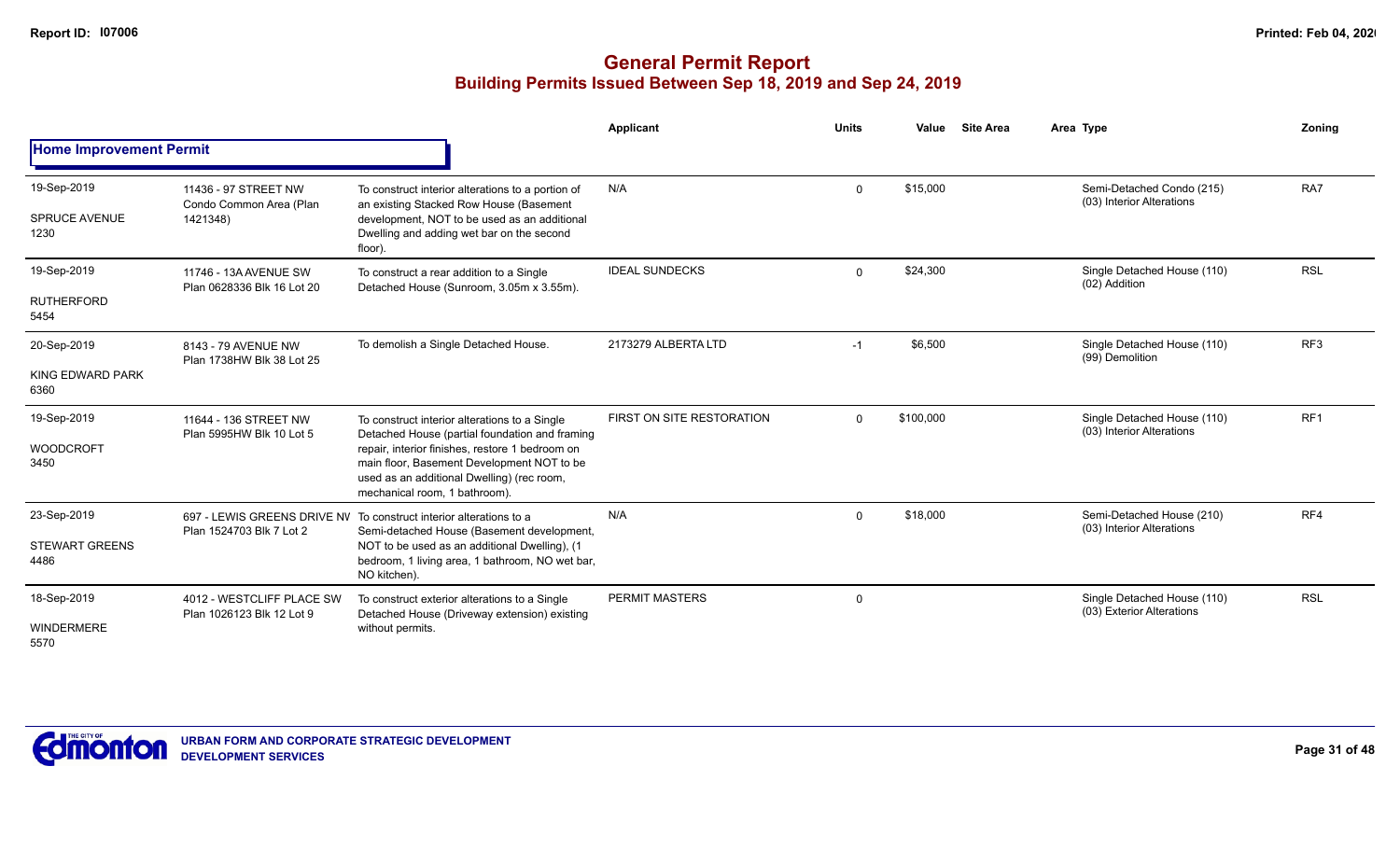|                                |                                                    |                                                                                                                              | Applicant                 | <b>Units</b> | Value    | <b>Site Area</b> | Area Type                                                            | Zonina          |
|--------------------------------|----------------------------------------------------|------------------------------------------------------------------------------------------------------------------------------|---------------------------|--------------|----------|------------------|----------------------------------------------------------------------|-----------------|
| <b>Home Improvement Permit</b> |                                                    |                                                                                                                              |                           |              |          |                  |                                                                      |                 |
| 20-Sep-2019                    | 14511 - 88 AVENUE NW<br>Plan 1760KS Blk 13 Lot 1   | To construct an Accessory Building (rear<br>detached Garage (4.88m x 6.71m) with carport                                     | N/A                       | $\mathbf 0$  | \$8,600  |                  | 53 Detached Garage (010)<br>(01) Building - New                      | RF <sub>1</sub> |
| <b>PARKVIEW</b><br>3330        |                                                    | $(3.05m \times 6.71m)$ ).                                                                                                    |                           |              |          |                  |                                                                      |                 |
| 23-Sep-2019                    | Plan 1720796 Blk 6 Lot 24                          | 2717 - COLLINS CRESCENT SW To construct interior alterations to a Single<br>Detached House(Basement development, NOT         | N/A                       | $\mathbf{0}$ | \$22,000 |                  | Single Detached House (110)<br>(03) Interior Alterations             | <b>RMD</b>      |
| CAVANAGH<br>5467               |                                                    | to be used as an additional Dwelling). Two<br>bedrooms, one bathroom, living room, kitchen,<br>service room.                 |                           |              |          |                  |                                                                      |                 |
| 19-Sep-2019                    | 3306 - 110A STREET NW<br>Plan 4786TR Blk 2 Lot 92  | To construct a rear uncovered deck to a Single<br>Detached House (6.10m x 3.30m @ 0.81m in                                   | N/A                       | $\mathbf 0$  | \$5,000  |                  | 20 Single Detached House (110)<br>(03) Deck Attached                 | RF1             |
| <b>STEINHAUER</b><br>5470      |                                                    | Height).                                                                                                                     |                           |              |          |                  |                                                                      |                 |
| 23-Sep-2019                    | 9319 - 94 STREET NW<br>Plan 8701S Blk 6 Lots 6-7   | To install a Renewable Energy Device to a<br>Single Detached House (12 Solar-electric (PV)                                   | <b>SKYFIRE ENERGY INC</b> | $\Omega$     | \$0      |                  | Single Detached House (110)<br>(03) Exterior Alterations             | RF <sub>3</sub> |
| <b>BONNIE DOON</b><br>6040     |                                                    | panels on the roof and 6 Solar-electric (PV)<br>panels on the wall).                                                         |                           |              |          |                  |                                                                      |                 |
| 23-Sep-2019                    | 9023 - 218 STREET NW<br>Plan 1325133 Blk 10 Lot 38 | To construct interior alterations to a<br>Semi-Detached House (Basement development,                                         | N/A                       | $\mathbf 0$  | \$20,000 |                  | Semi-Detached House (210)<br>(03) Interior Alterations               | RF4             |
| <b>ROSENTHAL</b><br>4750       |                                                    | NOT to be used as an additional Dwelling), (1<br>bedroom, 1 washroom, living room, storage<br>room, NO wet bar, NO kitchen). |                           |              |          |                  |                                                                      |                 |
| 20-Sep-2019                    | 13104 - 122 AVENUE NW                              | To develop a Secondary Suite in the Basement<br>of a Single Detached House.                                                  | N/A                       |              | \$0      |                  | 84 Single Detached House (110)<br>(07) Add Suites to Single Dwelling | RF <sub>1</sub> |
| <b>SHERBROOKE</b><br>3410      | Plan 5068HW Blk 15 Lot 5                           |                                                                                                                              |                           |              |          |                  |                                                                      |                 |
| 18-Sep-2019                    | 8605 - 157 STREET NW<br>Plan 5559KS Blk 3 Lot 26   | To demolish an Accessory building (detached<br>Garage).                                                                      | N/A                       | $\mathbf 0$  | \$3,400  |                  | Detached Garage(010)<br>(99) Demolition                              | RF <sub>1</sub> |
| LYNNWOOD<br>4280               |                                                    |                                                                                                                              |                           |              |          |                  |                                                                      |                 |

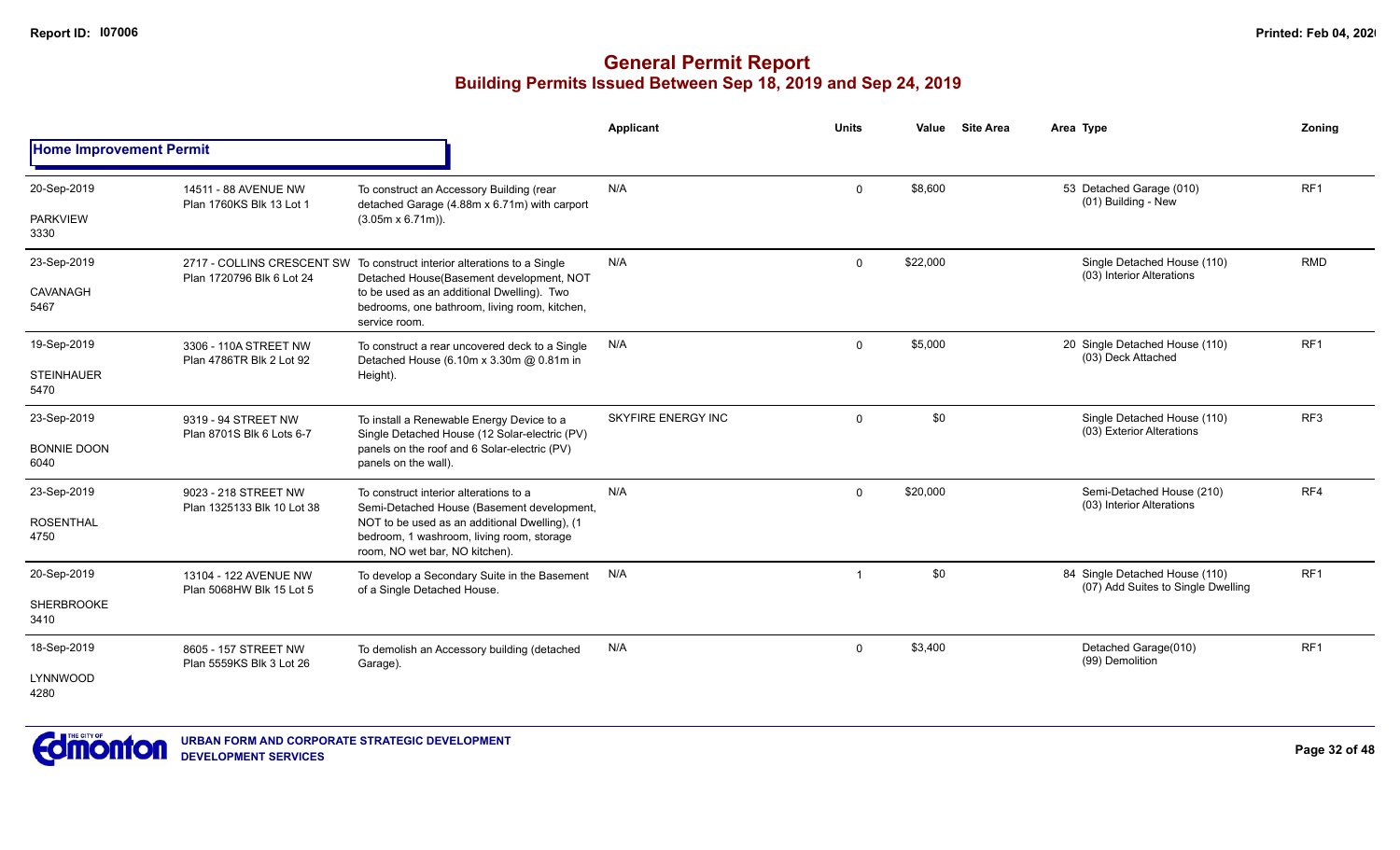|                                      |                                                     |                                                                                              | <b>Applicant</b>              | <b>Units</b> | Value   | <b>Site Area</b> | Area Type                                                         | Zoning          |
|--------------------------------------|-----------------------------------------------------|----------------------------------------------------------------------------------------------|-------------------------------|--------------|---------|------------------|-------------------------------------------------------------------|-----------------|
| <b>Home Improvement Permit</b>       |                                                     |                                                                                              |                               |              |         |                  |                                                                   |                 |
| 24-Sep-2019                          | 717 - WELSH DRIVE SW<br>Plan 1025143 Blk 15 Lot 36A | To construct an Accessory Building (detached<br>Garage 7.40m x 6.80m).                       | N/A                           | $\mathbf 0$  | \$8,100 |                  | 50 Detached Garage (010)<br>(01) Building - New                   | RF <sub>5</sub> |
| <b>WALKER</b><br>6662                |                                                     |                                                                                              |                               |              |         |                  |                                                                   |                 |
| 18-Sep-2019                          | 6477 - KING WYND SW<br>Plan 1920145 Blk 6 Lot 27    | To construct an Accessory Building (detached<br>Garage (5.49m x 6.71m)).                     | ROHIT COMMUNITIES INC         | $\mathbf 0$  | \$5,900 |                  | 37 Detached Garage (010)<br>(01) Building - New                   | RF4, RF4        |
| <b>KESWICK AREA</b><br>5576          |                                                     |                                                                                              |                               |              |         |                  |                                                                   |                 |
| 20-Sep-2019                          | 3330 - 21A AVENUE NW<br>Plan 0927123 Blk 1 Lot 64   | To develop a Secondary Suite in the Basement<br>of a Single Detached House (New Suite).      | N/A                           |              | \$6,000 |                  | Single Detached House (110)<br>(07) Add Suites to Single Dwelling | <b>RSL</b>      |
| <b>LAUREL</b><br>6444                |                                                     |                                                                                              |                               |              |         |                  |                                                                   |                 |
| 18-Sep-2019                          | 17459 - 77 STREET NW<br>Plan 1820022 Blk 16 Lot 45  | To construct an Accessory Building (detached<br>Garage, 6.10m x 6.10m).                      | DAYTONA HOMES INC             | $\mathbf 0$  | \$6,000 |                  | 37 Detached Garage (010)<br>(01) Building - New                   | <b>RPL</b>      |
| <b>CRYSTALLINA NERA WEST</b><br>2463 |                                                     |                                                                                              |                               |              |         |                  |                                                                   |                 |
| 19-Sep-2019                          | 17707 - 59 STREET NW<br>Plan 1525713 Blk 14 Lot 80  | To construct an Accessory Building (detached<br>Garage 6.1m x 6.71m) and to construct a rear | MORRISON HOMES (EDMONTON) LTD | $\mathbf{0}$ | \$3,600 |                  | 14 Detached Garage (010)<br>(03) Deck Attached                    | <b>RPL</b>      |
| MCCONACHIE AREA<br>2521              |                                                     | uncovered deck (4.27m x 3.95 m @ 1.10m in<br>Height)                                         |                               |              |         |                  |                                                                   |                 |
| 19-Sep-2019                          | 17707 - 59 STREET NW                                | To construct an Accessory Building (detached<br>Garage 6.1m x 6.71m) and to construct a rear | MORRISON HOMES (EDMONTON) LTD | $\mathbf 0$  | \$6,600 |                  | 41 Detached Garage (010)<br>(01) Building - New                   | <b>RPL</b>      |
| <b>MCCONACHIE AREA</b><br>2521       | Plan 1525713 Blk 14 Lot 80                          | uncovered deck (4.27m x 3.95 m @ 1.10m in<br>Height)                                         |                               |              |         |                  |                                                                   |                 |
| 20-Sep-2019                          | 9927 - 89 AVENUE NW                                 | To construct a rear uncovered deck with<br>pergola to a Single Detached House (deck,         | N/A                           | $\Omega$     | \$6,900 |                  | 27 Single Detached House (110)<br>(03) Deck Attached              | RF <sub>2</sub> |
| <b>STRATHCONA</b><br>5480            | Plan 19 Blk 117 Lot 24                              | 7.46m x 3.68m @ 0.7m in Height, and pergola<br>$3.67m \times 3.72m$ ).                       |                               |              |         |                  |                                                                   |                 |

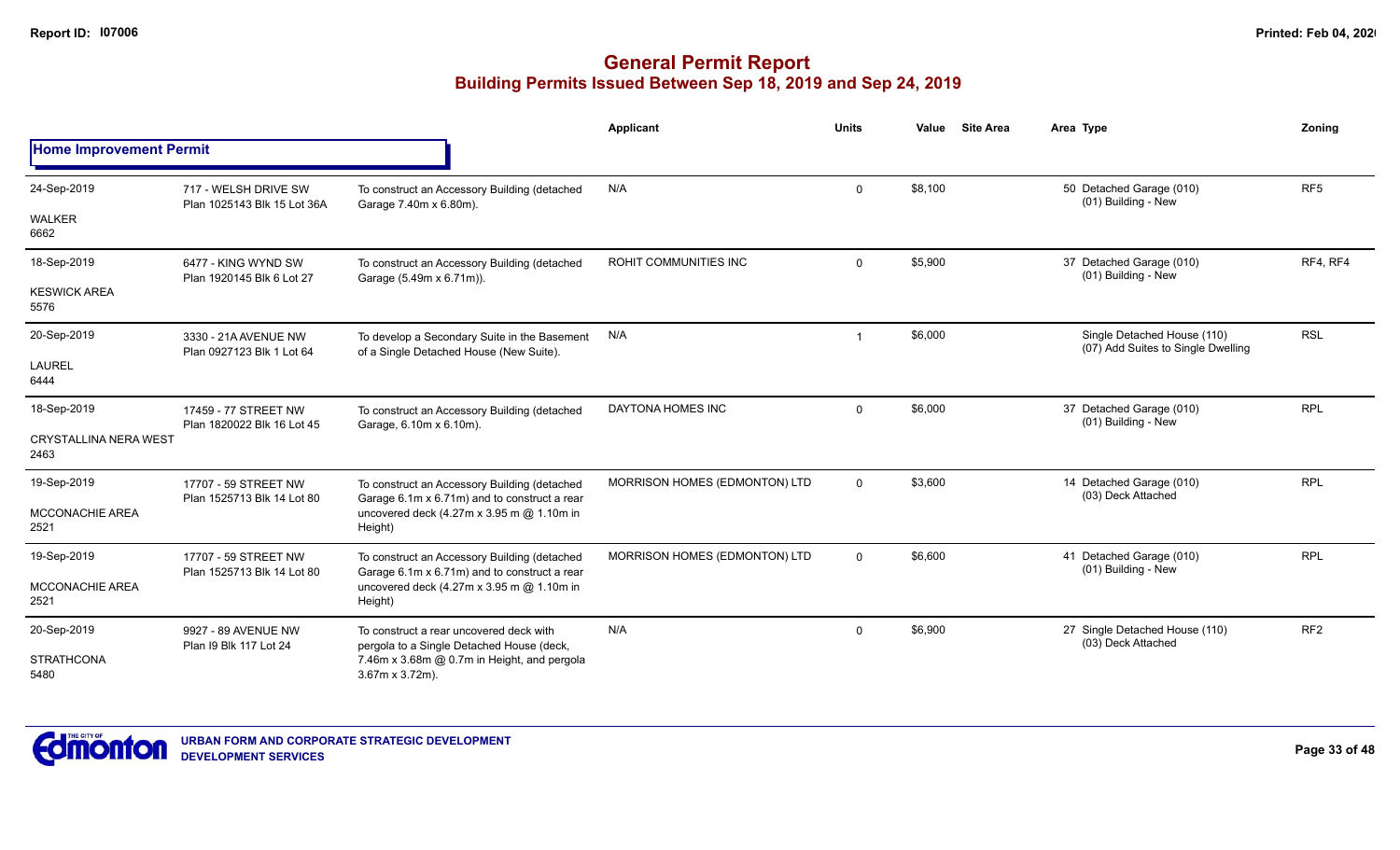|                                |                                                    |                                                                                              | <b>Applicant</b>     | <b>Units</b> | <b>Site Area</b><br>Value | Area Type                                                              | Zoning          |
|--------------------------------|----------------------------------------------------|----------------------------------------------------------------------------------------------|----------------------|--------------|---------------------------|------------------------------------------------------------------------|-----------------|
| <b>Home Improvement Permit</b> |                                                    |                                                                                              |                      |              |                           |                                                                        |                 |
| 20-Sep-2019                    | 9927 - 89 AVENUE NW<br>Plan I9 Blk 117 Lot 24      | To construct a rear uncovered deck with<br>pergola to a Single Detached House (deck,         | N/A                  | 0            |                           | Single Detached House (110)<br>(02) Addition                           | RF <sub>2</sub> |
| <b>STRATHCONA</b><br>5480      |                                                    | 7.46m x 3.68m @ 0.7m in Height, and pergola<br>$3.67m \times 3.72m$ ).                       |                      |              |                           |                                                                        |                 |
| 19-Sep-2019                    | 9031 - 208 STREET NW<br>Plan 0626170 Blk 26 Lot 51 | To construct a rear uncovered deck to a Single<br>Detached House (5.98m x 11.58m @ 0.91m in  | N/A                  | $\mathbf 0$  | \$16,000                  | 64 Single Detached House (110)<br>(03) Deck Attached                   | <b>RSL</b>      |
| <b>SUDER GREENS</b><br>4730    |                                                    | Height).                                                                                     |                      |              |                           |                                                                        |                 |
| 23-Sep-2019                    | 227 - 42 AVENUE NW<br>Plan 1623032 Blk 12 Lot 33   | To construct an Accessory Building (detached<br>Garage (6.1m x 7.32m)).                      | FAUJ MANAGEMENT LTD. | $\mathbf 0$  | \$7,200                   | 45 Detached Garage (010)<br>(01) Building - New                        | <b>RMD</b>      |
| <b>MAPLE</b><br>6441           |                                                    |                                                                                              |                      |              |                           |                                                                        |                 |
| 20-Sep-2019                    | 9923 - 149 STREET NW                               | To erect a fence 1.83 m high in the Front Yard.                                              | N/A                  | $\mathbf 0$  | \$0                       | Single Detached House (110)<br>(03) Exterior Alterations               | RF <sub>1</sub> |
| <b>CRESTWOOD</b><br>3140       | Plan 4590W Blk 78 Lot 16                           |                                                                                              |                      |              |                           |                                                                        |                 |
| 18-Sep-2019                    | 13008 - 90 STREET NW<br>Plan 4542KS Blk 30 Lot 25  | To develop a Secondary Suite in the Basement<br>of a Single Detached House, existing without | 2061996 ALBERTA LTD  |              | \$0                       | 1050 Single Detached House (110)<br>(07) Add Suites to Single Dwelling | RF <sub>1</sub> |
| <b>KILLARNEY</b><br>2420       |                                                    | permits.                                                                                     |                      |              |                           |                                                                        |                 |
| 18-Sep-2019                    | 9744 - 87 AVENUE NW                                | To construct a front uncovered deck to a Single<br>Detached House (irregular shape, 2.25m x  | N/A                  | $\mathbf 0$  | \$500                     | 2 Single Detached House (110)<br>(03) Deck Attached                    | RF <sub>2</sub> |
| <b>STRATHCONA</b><br>5480      | Plan I14 Blk 110 Lot 3                             | 3.04m @ 1.14m in Height), existing without<br>Permits.                                       |                      |              |                           |                                                                        |                 |
| 19-Sep-2019                    | 7615 - 189 STREET NW<br>Plan 8220107 Blk 49 Lot 16 | To construct exterior alterations (Driveway<br>extension) to a Single Detached House.        | N/A                  | 0            |                           | Single Detached House (110)<br>(03) Exterior Alterations               | RF1             |
| <b>LYMBURN</b><br>4270         |                                                    |                                                                                              |                      |              |                           |                                                                        |                 |

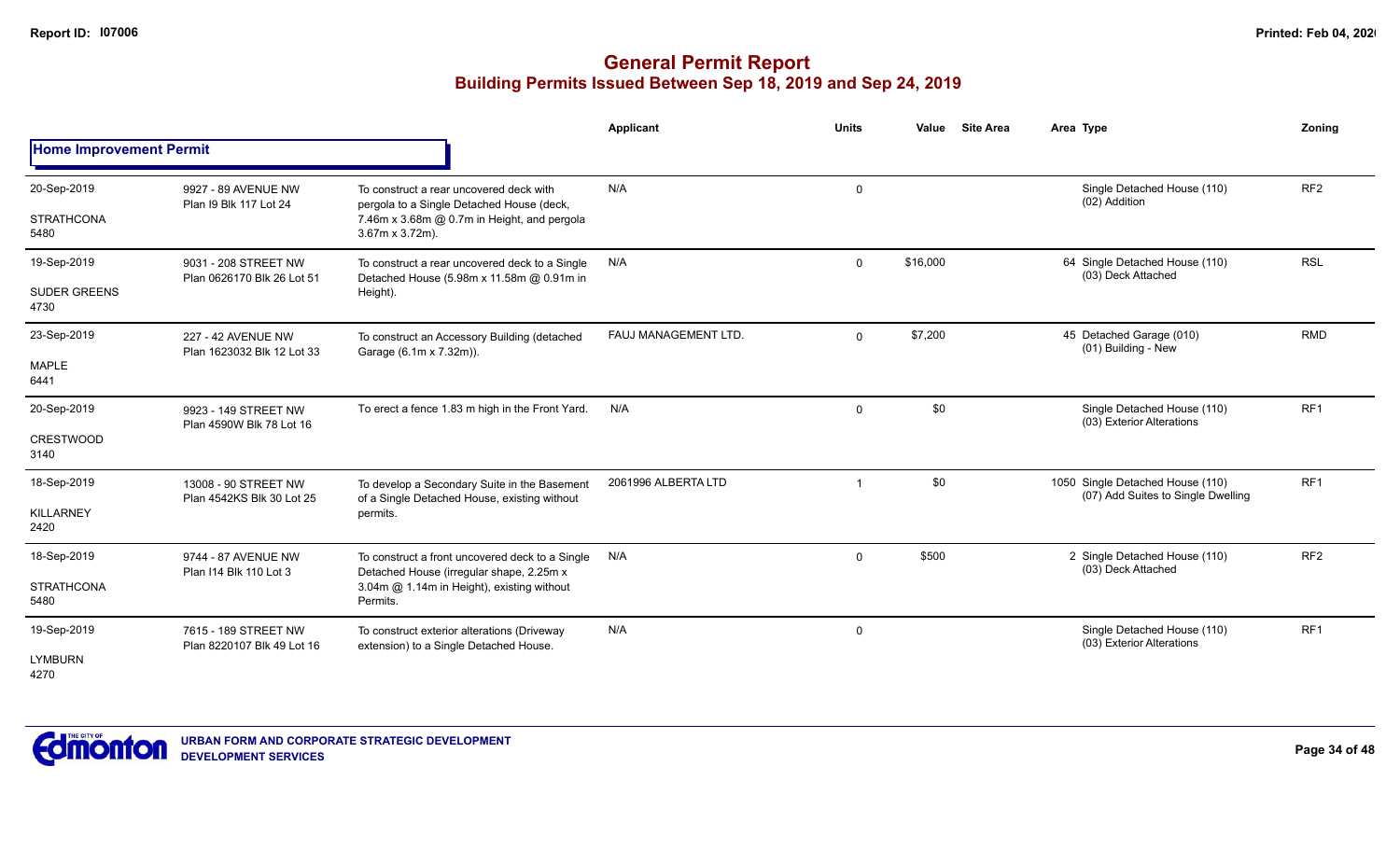|                                |                                                          |                                                                                            | Applicant                                       | <b>Units</b> | Value    | <b>Site Area</b> | Area Type                                                            | Zonina          |
|--------------------------------|----------------------------------------------------------|--------------------------------------------------------------------------------------------|-------------------------------------------------|--------------|----------|------------------|----------------------------------------------------------------------|-----------------|
| <b>Home Improvement Permit</b> |                                                          |                                                                                            |                                                 |              |          |                  |                                                                      |                 |
| 20-Sep-2019                    | 12733 - 118 STREET NW<br>Plan 1425130 Blk 7 Lot 4A       | To develop a Secondary Suite in the Basement<br>of a Semi-detached House (New Suite).      | N/A                                             |              | \$4,000  |                  | Duplex (210)<br>(07) Add Suites to Single Dwelling                   | RF <sub>2</sub> |
| CALDER<br>3070                 |                                                          |                                                                                            |                                                 |              |          |                  |                                                                      |                 |
| 18-Sep-2019                    | 6227 - 109A STREET NW<br>Plan 2609HW Blk 20 Lot 19       | To develop a Secondary Suite in the Basement<br>of a Single Detached House. (2 Bedroom, 1  | ALBERTA CAPITAL CITY CONSTRUCTION<br><b>LTD</b> |              | \$40,000 |                  | 73 Single Detached House (110)<br>(07) Add Suites to Single Dwelling | RF <sub>1</sub> |
| <b>PARKALLEN</b><br>5310       |                                                          | Bathroom, Kitchen, Living, Mech. Rm).                                                      |                                                 |              |          |                  |                                                                      |                 |
| 18-Sep-2019                    | 5111 - CORVETTE STREET NW<br>Plan 1224373 Blk 28 Lot 33  | To construct an Accessory Building (detached<br>Garage (6.71m x 7.32m)).                   | <b>ART HOMES</b>                                | 0            | \$7,900  |                  | 49 Detached Garage (010)<br>(01) Building - New                      | GLG             |
| <b>GRIESBACH</b><br>3111       |                                                          |                                                                                            |                                                 |              |          |                  |                                                                      |                 |
| 20-Sep-2019                    | 13114 - FORT ROAD NW                                     | To erect a Fence 1.86 m high in the Front Yard.                                            | N/A                                             | $\mathbf 0$  | \$0      |                  | Single Detached House (110)<br>(03) Exterior Alterations             | RA7             |
| <b>BELVEDERE</b><br>2080       | Plan 4800KS Blk 40 Lot 25                                |                                                                                            |                                                 |              |          |                  |                                                                      |                 |
| 19-Sep-2019                    | 7578 - CREIGHTON PLACE SW<br>Plan 1723183 Blk 10 Lot 105 | To construct interior alterations to a Single<br>Detached House (Basement development, NOT | N/A                                             | $\mathbf{0}$ | \$15,500 |                  | Single Detached House (110)<br>(03) Interior Alterations             | <b>RMD</b>      |
| <b>CHAPPELLE AREA</b><br>5462  |                                                          | to be used as an additional Dwelling).2<br>bedrooms, 1 bathroom                            |                                                 |              |          |                  |                                                                      |                 |
| 18-Sep-2019                    | 4707 - 156 AVENUE NW<br>Plan 0522926 Blk 8 Lot 48        | To construct an Accessory Building (detached<br>Garage 6.70m x 7.31m).                     | <b>PREMIER BUILT GARAGES</b>                    | $\mathbf 0$  | \$7,900  |                  | 49 Detached Garage (010)<br>(01) Building - New                      | <b>RPL</b>      |
| <b>BRINTNELL</b><br>2110       |                                                          |                                                                                            |                                                 |              |          |                  |                                                                      |                 |
| 19-Sep-2019                    | 2747 - COUGHLAN GREEN SW<br>Plan 1524683 Blk 16 Lot 9    | To construct an Accessory Building (detached<br>Garage, 6.10m x 6.71m).                    | <b>PREMIER BUILT GARAGES</b>                    | $\mathbf{0}$ | \$6,600  |                  | 41 Detached Garage (010)<br>(01) Building - New                      | <b>RPL</b>      |
| CHAPPELLE AREA<br>5462         |                                                          |                                                                                            |                                                 |              |          |                  |                                                                      |                 |

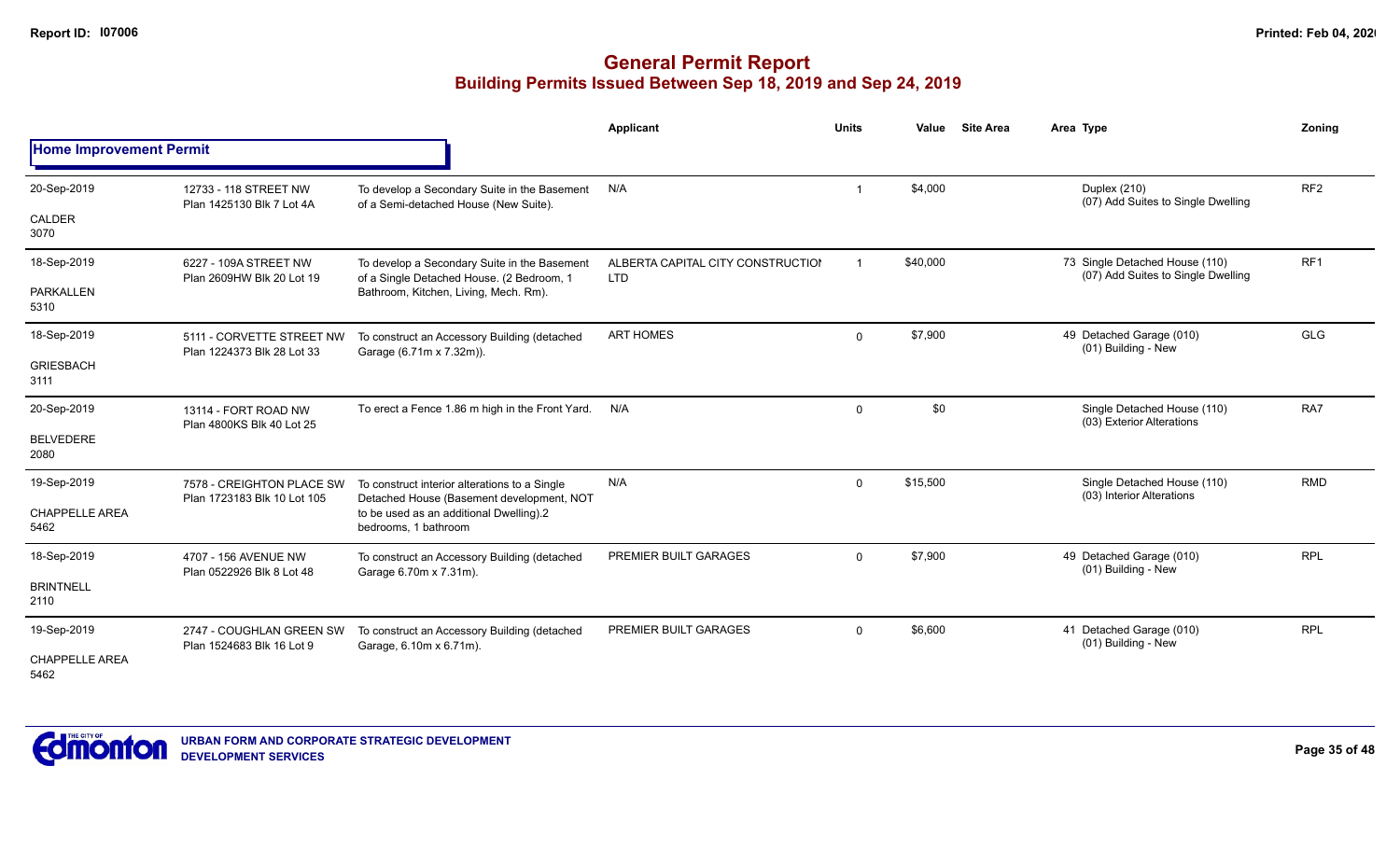|                                    |                                                         |                                                                                                                                      | <b>Applicant</b>                                 | <b>Units</b>         | Value                                           | <b>Site Area</b>                                    | Area Type                                                | Zoning          |
|------------------------------------|---------------------------------------------------------|--------------------------------------------------------------------------------------------------------------------------------------|--------------------------------------------------|----------------------|-------------------------------------------------|-----------------------------------------------------|----------------------------------------------------------|-----------------|
| <b>Home Improvement Permit</b>     |                                                         |                                                                                                                                      |                                                  |                      |                                                 |                                                     |                                                          |                 |
| 19-Sep-2019<br><b>MALMO PLAINS</b> | 11131 - 48 AVENUE NW<br>Plan 5397MC Blk 4 Lot 17        | To construct interior alterations to a Single<br>Detached House (Basement development, NOT<br>to be used as an additional Dwelling). | N/A                                              | $\mathbf 0$          | \$20,000                                        |                                                     | Single Detached House (110)<br>(03) Interior Alterations | RF <sub>1</sub> |
| 5280                               |                                                         |                                                                                                                                      |                                                  |                      |                                                 |                                                     |                                                          |                 |
| 19-Sep-2019                        | 15224 - 94 STREET NW                                    | To develop a Secondary Suite in the Basement                                                                                         | N/A                                              | $\overline{1}$       | \$0                                             |                                                     | Single Detached House (110)                              | RF <sub>1</sub> |
| <b>EVANSDALE</b><br>2260           | Plan 3160RS Blk 29 Lot 3A                               | of a Single Detached House. (2 Bedroom, 1<br>Bathroom, Kitchen/ Living, Laundry, Mech. Rm).                                          |                                                  |                      |                                                 |                                                     | (07) Add Suites to Single Dwelling                       |                 |
| 23-Sep-2019                        | 5312 - 90 AVENUE NW<br>Plan 2593MC Blk 49 Lot 29        | To construct a front uncovered deck to a Single<br>Detached House, existing without permits                                          | N/A                                              | \$1,400<br>0         |                                                 | 5 Single Detached House (110)<br>(03) Deck Attached | RF1                                                      |                 |
| <b>OTTEWELL</b><br>6550            |                                                         | (2.14m x 2.54m @ 0.60m in Height).                                                                                                   |                                                  |                      |                                                 |                                                     |                                                          |                 |
| 23-Sep-2019                        | 10676 - CAPILANO STREET NW<br>Plan 1997KS Blk 37 Lot 16 | To construct an Accessory Building (detached<br>Garage 7.92m x 7.92m).                                                               | PREMIER BUILT GARAGES                            | \$10,100<br>$\Omega$ | 63 Detached Garage (010)<br>(01) Building - New | RF <sub>1</sub>                                     |                                                          |                 |
| CAPILANO<br>6061                   |                                                         |                                                                                                                                      |                                                  |                      |                                                 |                                                     |                                                          |                 |
| 23-Sep-2019                        | 3618 - 8 AVENUE SW<br>Plan 1525623 Blk 4 Lot 23         | To construct an Accessory Building (detached<br>Garage 12.20m x 6.10m).                                                              | 1007384 ALBERTA LTD O/A LAKEVIEW<br><b>HOMES</b> | $\mathbf 0$          | \$12,000                                        |                                                     | 74 Detached Garage (010)<br>(01) Building - New          | RMD, RMD        |
| <b>CHARLESWORTH</b><br>6661        |                                                         |                                                                                                                                      |                                                  |                      |                                                 |                                                     |                                                          |                 |
| 18-Sep-2019                        | 2047 - 160 STREET SW                                    | To construct an Accessory Building (detached                                                                                         | N.P. ARTISAN                                     | $\mathbf 0$          | \$6,600                                         |                                                     | 41 Detached Garage (010)<br>(01) Building - New          | <b>RPL</b>      |
| <b>GLENRIDDING RAVINE</b><br>5579  | Plan 1723622 Blk 17 Lot 8                               | Garage 6.1m x 6.71m).                                                                                                                |                                                  |                      |                                                 |                                                     |                                                          |                 |
| 24-Sep-2019                        | 6077 - NADEN LANDING NW<br>Plan 1822264 Blk 23 Lot 46   | To construct an Accessory Building (detached<br>Garage (6.71m x 6.71m)).                                                             | <b>HOMES BY AVI</b>                              | $\mathbf 0$          | \$7,300                                         |                                                     | 45 Detached Garage (010)<br>(01) Building - New          | <b>GLG</b>      |
| <b>GRIESBACH</b><br>3111           |                                                         |                                                                                                                                      |                                                  |                      |                                                 |                                                     |                                                          |                 |

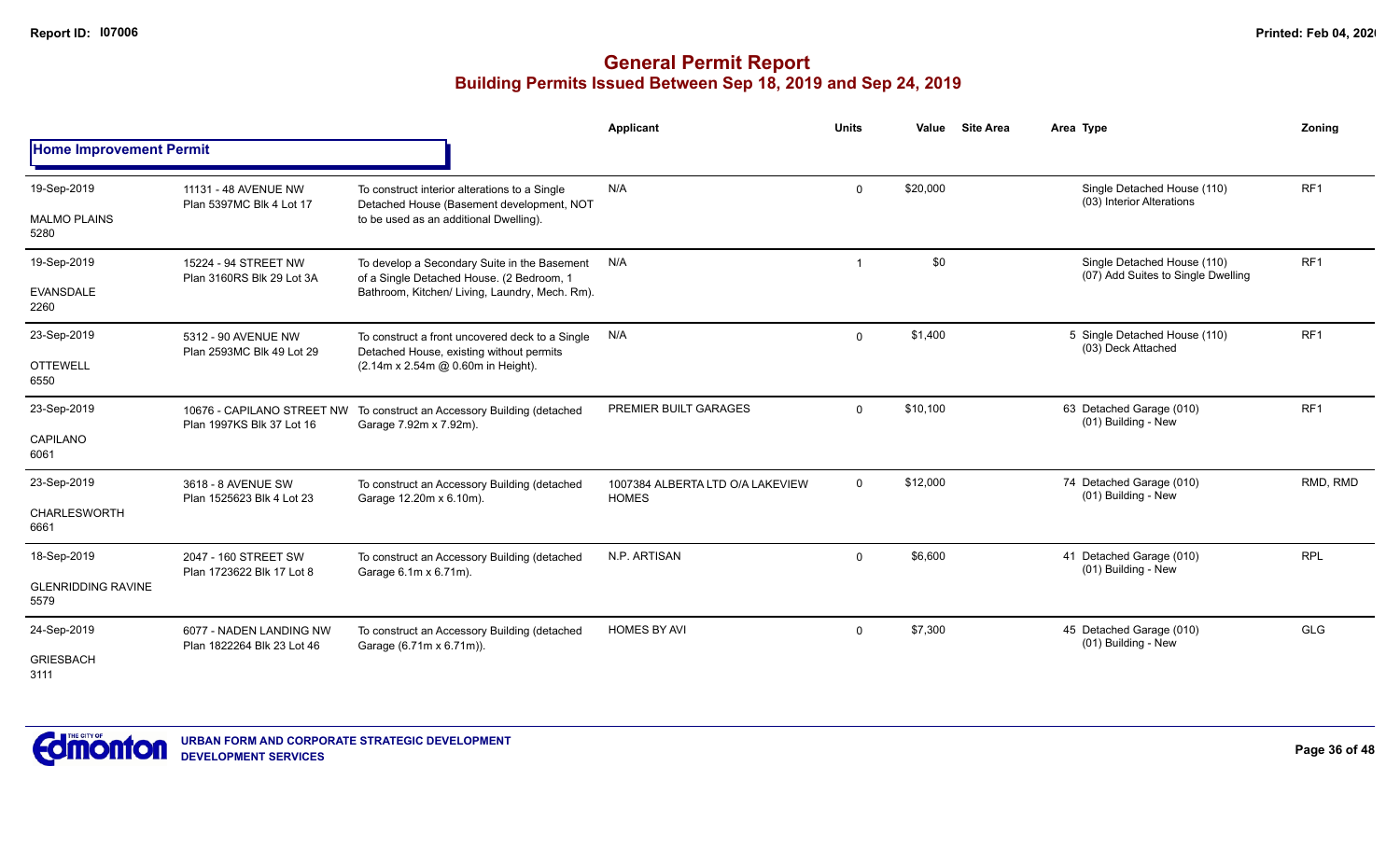|                                |                                                        |                                                                                                    | Applicant                               | <b>Units</b> | Value   | <b>Site Area</b> | Area Type                                                          | Zonina          |
|--------------------------------|--------------------------------------------------------|----------------------------------------------------------------------------------------------------|-----------------------------------------|--------------|---------|------------------|--------------------------------------------------------------------|-----------------|
| <b>Home Improvement Permit</b> |                                                        |                                                                                                    |                                         |              |         |                  |                                                                    |                 |
| 18-Sep-2019                    | 4120 - CHAPPELLE GREEN SW<br>Plan 1822411 Blk 34 Lot 7 | To construct an Accessory Building (detached<br>Garage, 6.1m x 6.1m) and to construct a rear       | <b>BROOKFIELD RESIDENTIAL PROPERTIE</b> | $\Omega$     | \$6,000 |                  | 37 Detached Garage (010)<br>(01) Building - New                    | <b>RPL</b>      |
| <b>CHAPPELLE AREA</b><br>5462  |                                                        | uncovered deck (2.44m x 3.66m @ 0.65m in<br>Height).                                               |                                         |              |         |                  |                                                                    |                 |
| 18-Sep-2019                    | 4120 - CHAPPELLE GREEN SW<br>Plan 1822411 Blk 34 Lot 7 | To construct an Accessory Building (detached<br>Garage, 6.1m x 6.1m) and to construct a rear       | <b>BROOKFIELD RESIDENTIAL PROPERTIE</b> | $\Omega$     | \$2,200 |                  | 9 Single Detached House (110)<br>(03) Deck Attached                | <b>RPL</b>      |
| <b>CHAPPELLE AREA</b><br>5462  |                                                        | uncovered deck (2.44m x 3.66m @ 0.65m in<br>Height).                                               |                                         |              |         |                  |                                                                    |                 |
| 20-Sep-2019                    | 181 - CAVANAGH COMMON SW<br>Plan 1822496 Blk 14 Lot 34 | To construct an Accessory Building (detached<br>Garage, 6.10m x 6.10m).                            | N.P. ARTISAN                            | $\mathbf 0$  | \$6,000 |                  | 37 Detached Garage (010)<br>(01) Building - New                    | <b>RMD</b>      |
| CAVANAGH<br>5467               |                                                        |                                                                                                    |                                         |              |         |                  |                                                                    |                 |
| 20-Sep-2019                    | 1797 - ERKER WAY NW                                    | To construct interior alterations to a Single<br>Detached House (Basement development, NOT         | N/A                                     | $\Omega$     | \$9,900 |                  | Single Detached House (110)<br>(03) Interior Alterations           | DC1             |
| <b>EDGEMONT</b><br>4462        | Plan 1920341 Blk 1 Lot 9                               | to be used as an additional Dwelling). 2<br>bedrooms, one bathroom, living room, service<br>room.  |                                         |              |         |                  |                                                                    |                 |
| 20-Sep-2019                    | 2431 - 32 AVENUE NW<br>Plan 0325210 Blk 19 Lot 36      | To construct interior alterations to a Single<br>Detached House (Basement development, NOT         | N/A                                     | $\Omega$     | \$2,000 |                  | Single Detached House (110)<br>(03) Interior Alterations           | <b>RSL</b>      |
| <b>SILVER BERRY</b><br>6442    |                                                        | to be used as an additional Dwelling). NO<br>bedrooms, one bathroom, living room, utility<br>room. |                                         |              |         |                  |                                                                    |                 |
| 20-Sep-2019                    | 5421 - 22 AVENUE NW                                    | To construct an Accessory Building (detached<br>Garage, 5.8m x 7.3m).                              | N/A                                     | $\mathbf{0}$ | \$6,800 |                  | 42 Detached Garage (010)<br>(01) Building - New                    | <b>RPL</b>      |
| <b>MEYOKUMIN</b><br>6460       | Plan 8121013 Blk 5 Lot 18                              |                                                                                                    |                                         |              |         |                  |                                                                    |                 |
| 19-Sep-2019                    | 9221 - 91 STREET NW<br>Plan 1820664 Blk 1 Lot 3B       | To develop a Secondary Suite in the Basement<br>of a Semi-detached House. One bedroom, one         | N/A                                     | -1           | \$5,000 |                  | 59 Semi-Detached House (210)<br>(07) Add Suites to Single Dwelling | RF <sub>3</sub> |
| <b>BONNIE DOON</b><br>6040     |                                                        | bathroom, living room, mechanical room.                                                            |                                         |              |         |                  |                                                                    |                 |

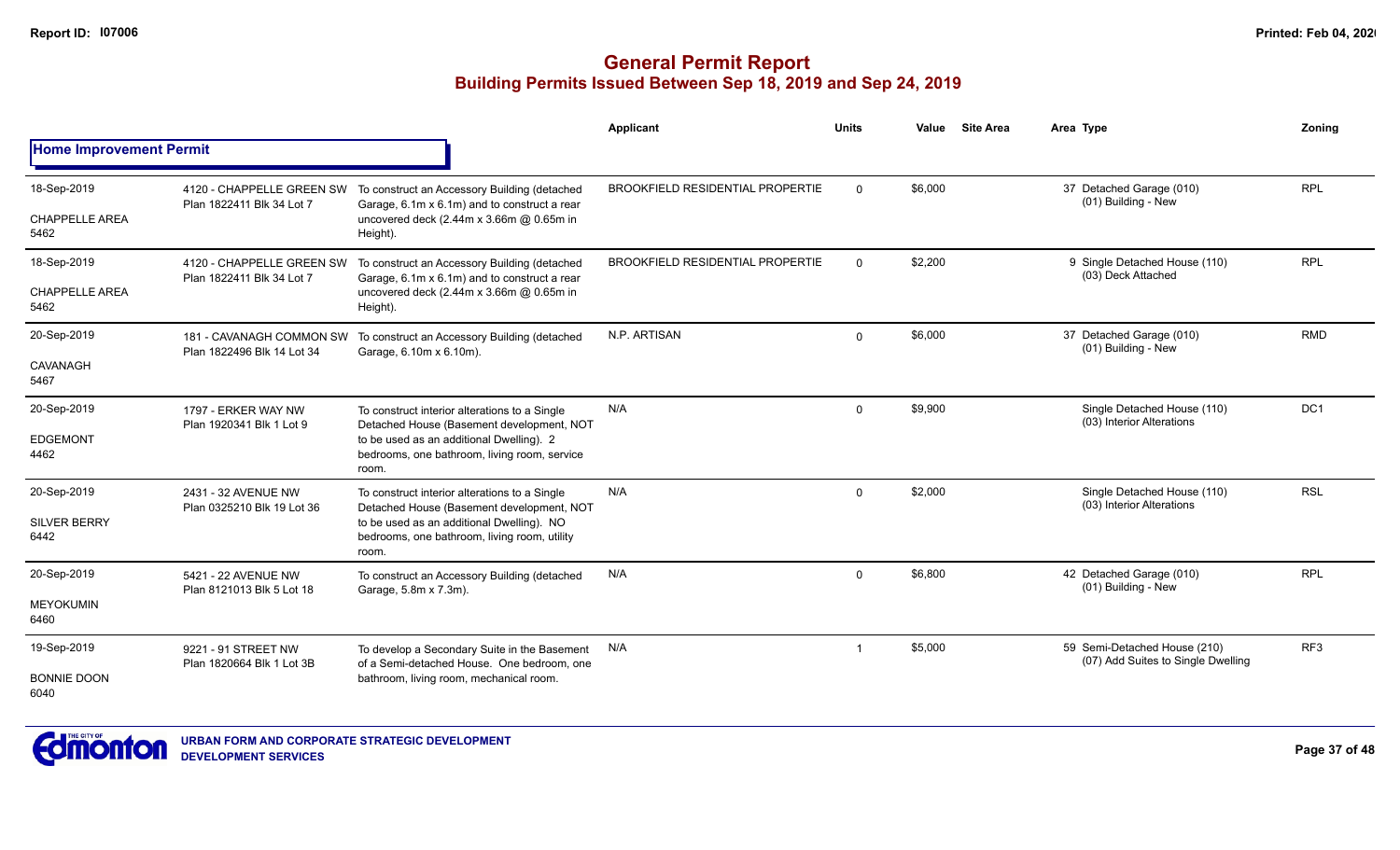|                                      |                                                      |                                                                                                                    | Applicant                  | <b>Units</b> | Value   | <b>Site Area</b> | Area Type                                                            | Zoning          |
|--------------------------------------|------------------------------------------------------|--------------------------------------------------------------------------------------------------------------------|----------------------------|--------------|---------|------------------|----------------------------------------------------------------------|-----------------|
| <b>Home Improvement Permit</b>       |                                                      |                                                                                                                    |                            |              |         |                  |                                                                      |                 |
| 23-Sep-2019                          | 4212 - ALLAN LINK SW<br>Plan 1222864 Blk 16 Lot 16   | To construct interior alterations (converting the<br>bonus room into bedroom, NOT to be used as                    | N/A                        | $\Omega$     | \$4,900 |                  | Single Detached House (110)<br>(03) Interior Alterations             | <b>RPL</b>      |
| <b>AMBLESIDE</b><br>5505             |                                                      | an additional Dwelling).                                                                                           |                            |              |         |                  |                                                                      |                 |
| 24-Sep-2019                          | 6917 - CARDINAL WYND SW<br>Plan 1325466 Blk 11 Lot 8 | To develop a Secondary Suite in the Basement<br>of a Single Detached House. (1 Bedroom, 1                          | N/A                        | -1           | \$5,000 |                  | 58 Single Detached House (110)<br>(07) Add Suites to Single Dwelling | <b>RPL</b>      |
| <b>CHAPPELLE AREA</b><br>5462        |                                                      | Bathroom, Living, Kitchen, Utility Room).                                                                          |                            |              |         |                  |                                                                      |                 |
| 20-Sep-2019                          | 7127 - DELWOOD ROAD NW<br>Plan 990NY Blk 13 Lot 9A   | To construct interior alterations (Extend kitchen<br>and relocate bathroom. NOT to be used as an                   | N/A                        | $\Omega$     | \$5,000 |                  | Single Detached House (110)<br>(03) Interior Alterations             | RF <sub>1</sub> |
| <b>DELWOOD</b><br>2230               |                                                      | additional Dwelling).                                                                                              |                            |              |         |                  |                                                                      |                 |
| 23-Sep-2019                          | 13430 - 162A AVENUE NW                               | To construct interior alterations to a Single<br>Detached House (Basement development, NOT                         | N/A                        | $\Omega$     | \$6,000 |                  | Single Detached House (110)<br>(03) Interior Alterations             | <b>RSL</b>      |
| <b>CARLTON</b><br>3470               | Plan 1223652 Blk 65 Lot 10                           | to be used as an additional Dwelling). (1<br>Bedroom, 1 Bathroom, Living Area, Utility, NO<br>Wetbar, NO Kitchen). |                            |              |         |                  |                                                                      |                 |
| 18-Sep-2019                          | 17712 - 58 STREET NW<br>Plan 1525713 Blk 14 Lot 93   | To construct an Accessory Building (detached<br>Garage, 6.10m x 6.40m).                                            | <b>RAYHANA HOMES</b>       | $\Omega$     | \$6,300 |                  | 39 Detached Garage (010)<br>(01) Building - New                      | <b>RPL</b>      |
| <b>MCCONACHIE AREA</b><br>2521       |                                                      |                                                                                                                    |                            |              |         |                  |                                                                      |                 |
| 19-Sep-2019                          | 246 - CHARLESWORTH DRIVE<br>SW                       | To construct an Accessory Building (rear<br>detached Garage, 6.71m x 6.71m)                                        | PREMIER BUILT GARAGES      | $\Omega$     | \$7,300 |                  | 45 Detached Garage (010)<br>(01) Building - New                      | <b>RMD</b>      |
| CHARLESWORTH<br>6661                 | Plan 1823105 Blk 11 Lot 4                            |                                                                                                                    |                            |              |         |                  |                                                                      |                 |
| 18-Sep-2019                          | 17440 - 77 STREET NW<br>Plan 1820022 Blk 17 Lot 12   | To construct an Accessory Building (detached<br>Garage (6.09m x 6.09m)).                                           | <b>D3 DECKS AND FENCES</b> | $\Omega$     | \$6,000 |                  | 37 Detached Garage (010)<br>(01) Building - New                      | <b>RPL</b>      |
| <b>CRYSTALLINA NERA WEST</b><br>2463 |                                                      |                                                                                                                    |                            |              |         |                  |                                                                      |                 |

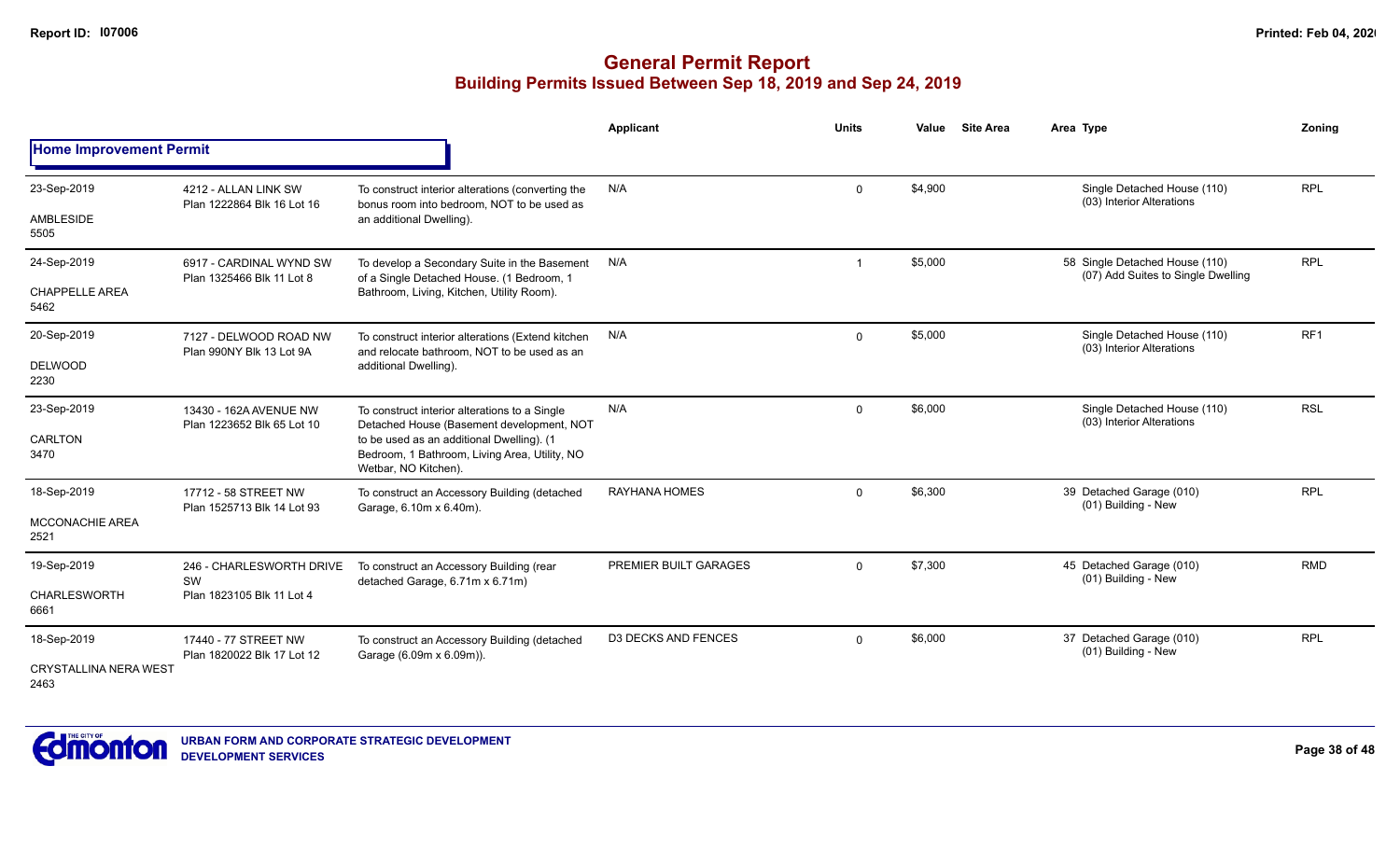|                                                            |                                                    |                                                                                                                                                                                                                                                        | <b>Applicant</b>          | <b>Units</b> | Value    | <b>Site Area</b> | Area Type                                                | Zonina          |
|------------------------------------------------------------|----------------------------------------------------|--------------------------------------------------------------------------------------------------------------------------------------------------------------------------------------------------------------------------------------------------------|---------------------------|--------------|----------|------------------|----------------------------------------------------------|-----------------|
| <b>Home Improvement Permit</b>                             |                                                    |                                                                                                                                                                                                                                                        |                           |              |          |                  |                                                          |                 |
| 20-Sep-2019<br><b>GLENRIDDING HEIGHTS</b><br>5578          | 1507 - 158 STREET SW<br>Plan 1425763 Blk 10 Lot 10 | To construct interior alterations to a Single<br>Detached House (Basement development with<br>wet bar, NOT to be used as an additional<br>Dwelling). (2 Bedroom, 1 Bathroom, Games<br>Room, Living, Laundry, Mech.).                                   | <b>GNC HOMES</b>          | 0            | \$25,000 |                  | Single Detached House (110)<br>(03) Interior Alterations | <b>RSL</b>      |
| 19-Sep-2019<br><b>SWEET GRASS</b><br>5490                  | 11334 - 33A AVENUE NW<br>Plan 7620484 Blk 1 Lot 83 | To construct interior alterations (Basement<br>development, NOT to be used as an additional<br>Dwelling) and to construct exterior alterations<br>(Window). (1 Bedroom, 1 Bathroom, Office,<br>Family Room, Laundry, Mech, NO Wetbar, NO<br>Kitchen).  | N/A                       | 0            |          |                  | Single Detached House (110)<br>(03) Exterior Alterations | RF <sub>1</sub> |
| 19-Sep-2019<br><b>SWEET GRASS</b><br>5490                  | 11334 - 33A AVENUE NW<br>Plan 7620484 Blk 1 Lot 83 | To construct interior alterations (Basement<br>development, NOT to be used as an additional<br>Dwelling) and to construct exterior alterations<br>(Window). (1 Bedroom, 1 Bathroom, Office,<br>Family Room, Laundry, Mech, NO Wetbar, NO<br>Kitchen).  | N/A                       | 0            |          |                  | Single Detached House (110)<br>(03) Interior Alterations | RF <sub>1</sub> |
| 20-Sep-2019<br><b>KENSINGTON</b><br>3250                   | 12332 - 134A AVENUE NW<br>Plan 4766KS Blk 8 Lot 11 | To construct interior alterations to a Single<br>Detached House (Basement development with<br>kitchen. NOT to be used as an additional<br>Dwelling). (NO bedrooms, sewing room,<br>storage room, bathroom, service room, jarring<br>kitchen, rec room) | N/A                       | $\mathbf{0}$ | \$4,800  |                  | Single Detached House (110)<br>(03) Interior Alterations | RF <sub>1</sub> |
| 19-Sep-2019<br><b>OTTEWELL</b><br>6550                     | 6508 - 94 AVENUE NW<br>Plan 2862MC Blk 37 Lot 42B  | To install a Renewable Energy Device On a<br>Single Detached House (27 Solar PhotoVoltaic<br>(PV) Panel(s) on the Roof).                                                                                                                               | <b>SKYFIRE ENERGY INC</b> | $\mathbf{0}$ | \$0      |                  | Single Detached House (110)<br>(03) Exterior Alterations | RF <sub>1</sub> |
| 23-Sep-2019<br>THE ORCHARDS AT<br><b>ELLERSLIE</b><br>6216 | 8330 - MAYDAY LINK SW<br>Plan 1820076 Blk 2 Lot 17 | To install a Renewable Energy Device On a<br>Single Detached House (24 Solar PhotoVoltaic<br>(PV) Panel(s) on the Roof).                                                                                                                               | <b>SKYFIRE ENERGY INC</b> | $\Omega$     | \$0      |                  | Single Detached House (110)<br>(03) Exterior Alterations | DC <sub>1</sub> |

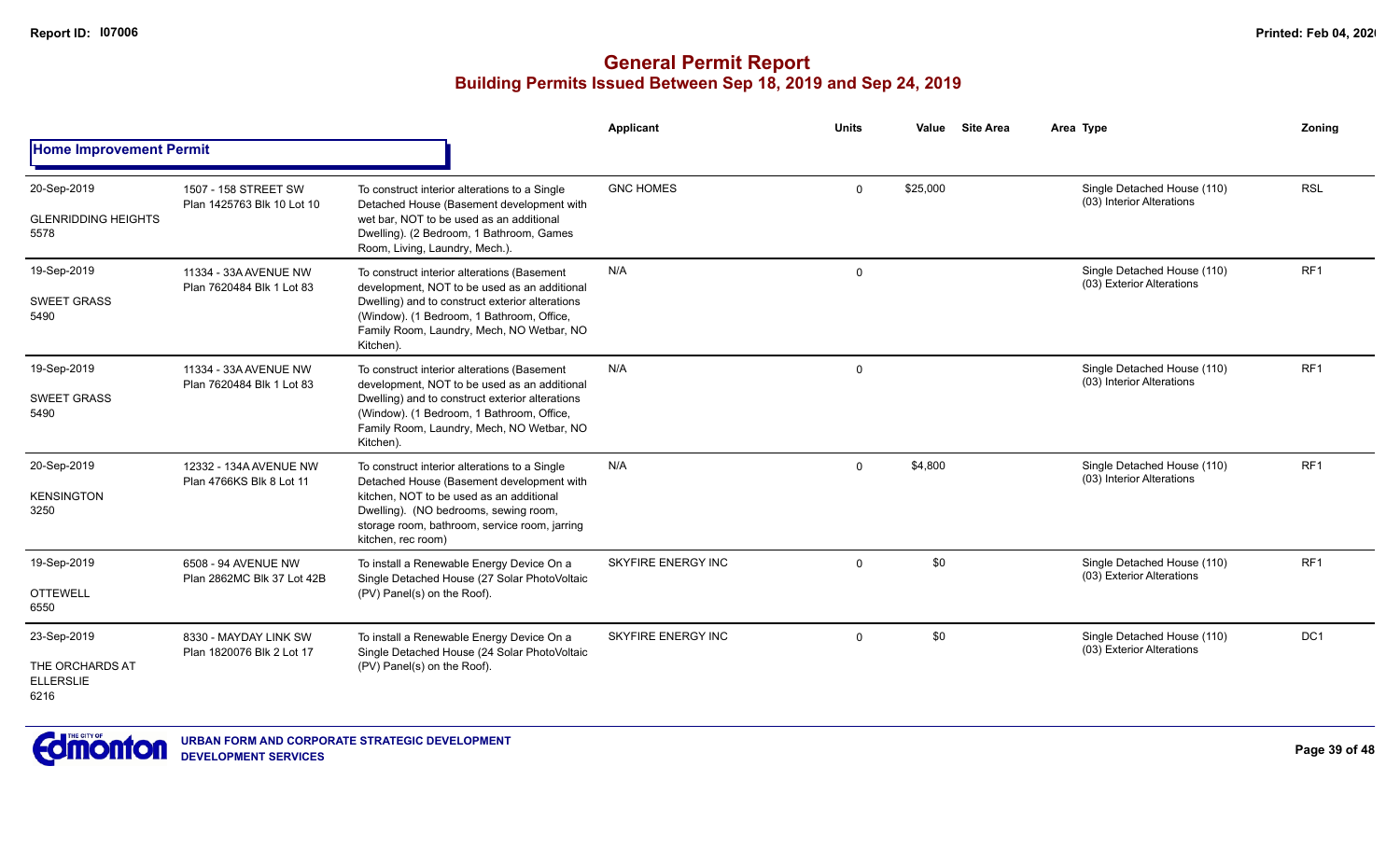|                                |                                                      |                                                                                                             | <b>Applicant</b>          | <b>Units</b>   | Value    | <b>Site Area</b> | Area Type                                                         | Zoning          |
|--------------------------------|------------------------------------------------------|-------------------------------------------------------------------------------------------------------------|---------------------------|----------------|----------|------------------|-------------------------------------------------------------------|-----------------|
| <b>Home Improvement Permit</b> |                                                      |                                                                                                             |                           |                |          |                  |                                                                   |                 |
| 19-Sep-2019                    | 13908 - 85 STREET NW<br>Plan 6689NY Blk 4 Lot 25     | To construct an Accessory Building (detached<br>Garage, 7.32m x 9.14m).                                     | N/A                       | 0              | \$10,800 |                  | 67 Detached Garage (010)<br>(01) Building - New                   | RF <sub>1</sub> |
| <b>NORTHMOUNT</b><br>2580      |                                                      |                                                                                                             |                           |                |          |                  |                                                                   |                 |
| 23-Sep-2019                    | 6097 - KING LANDING SW<br>Plan 1723517 Blk 4 Lot 2   | To develop a Secondary Suite in the Basement<br>of a Single Detached House (New Suite). Two                 | N/A                       | $\overline{1}$ | \$12,000 |                  | Single Detached House (110)<br>(07) Add Suites to Single Dwelling | <b>RSL</b>      |
| <b>KESWICK AREA</b><br>5576    |                                                      | bedrooms, one bathroom, kitchen, living room,<br>mechanical room.                                           |                           |                |          |                  |                                                                   |                 |
| 20-Sep-2019                    | 22305 - 93A AVENUE NW<br>Plan 1723442 Blk 27 Lot 65  | To construct an Accessory Building (detached<br>Garage 6.71m x 6.71m).                                      | N/A                       | $\mathbf{0}$   | \$7,300  |                  | 45 Detached Garage (010)<br>(01) Building - New                   | <b>RMD</b>      |
| <b>SECORD</b><br>4487          |                                                      |                                                                                                             |                           |                |          |                  |                                                                   |                 |
| 20-Sep-2019                    | 2469 - WARE CRESCENT NW                              | To construct interior alterations to a Single<br>Detached House (Basement development, NOT                  | N/A                       | $\mathbf 0$    | \$15,000 |                  | Single Detached House (110)<br>(03) Interior Alterations          | <b>RSL</b>      |
| <b>WINDERMERE</b><br>5570      | Plan 1223768 Blk 9 Lot 27                            | to be used as an additional Dwelling). (1<br>Bedroom, 1 Bathroom, Living, Mech., NO<br>Wetbar, NO Kitchen). |                           |                |          |                  |                                                                   |                 |
| 20-Sep-2019                    | 1951 - DAVIDSON WYND SW<br>Plan 1723529 Blk 2 Lot 36 | To develop a Secondary Suite in Basement of a<br>Single Detached House. Two bedrooms, one                   | N/A                       | $\mathbf 1$    | \$30,000 |                  | Single Detached House (110)<br>(07) Add Suites to Single Dwelling | <b>RMD</b>      |
| <b>DESROCHERS AREA</b><br>5463 |                                                      | bathroom, living room, kitchen, common service<br>room.                                                     |                           |                |          |                  |                                                                   |                 |
| 18-Sep-2019                    | 17630 - 111 STREET NW                                | To install a Renewable Energy Device on a<br>Single Detached House (29 Solar-electric (PV)                  | KUBY RENEWABLE ENERGY LTD | $\mathbf{0}$   | \$0      |                  | Single Detached House (110)<br>(03) Exterior Alterations          | <b>RSL</b>      |
| <b>CHAMBERY</b><br>3120        | Plan 0225988 Blk 94 Lot 16                           | panels on the roof).                                                                                        |                           |                |          |                  |                                                                   |                 |
| 18-Sep-2019                    | 10520 - 31 AVENUE NW<br>Plan 4884TR Blk 14 Lot 49    | To install a Renewable Energy Device On a<br>Single Detached House (18 Solar-electric (PV)                  | KUBY RENEWABLE ENERGY LTD | $\Omega$       | \$0      |                  | Single Detached House (110)<br>(03) Exterior Alterations          | RF <sub>1</sub> |
| <b>STEINHAUER</b><br>5470      |                                                      | Panel(s) on the Roof).                                                                                      |                           |                |          |                  |                                                                   |                 |

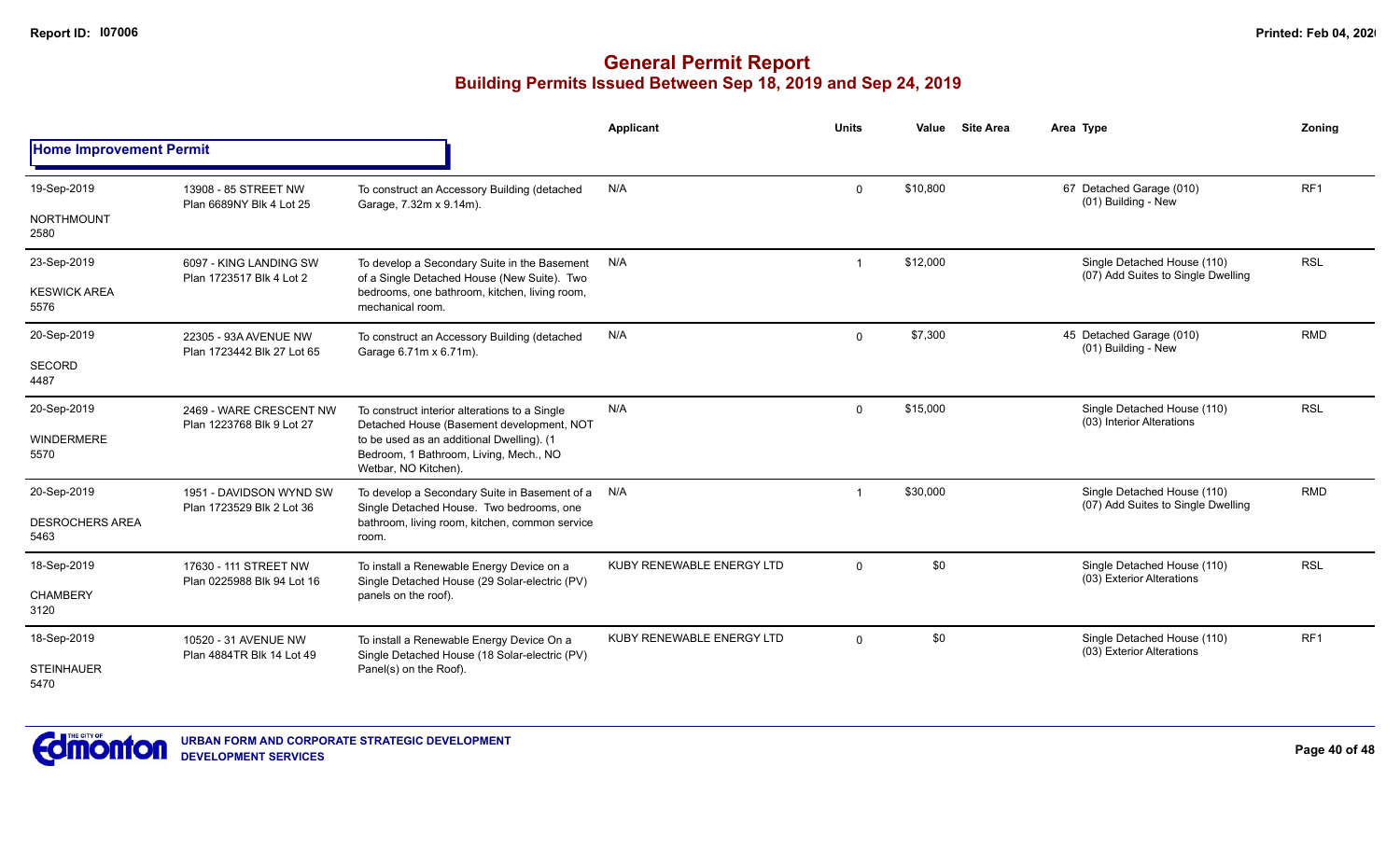|                                          |                                                                  |                                                                                                                                                                                  | <b>Applicant</b>           | <b>Units</b> | Value    | <b>Site Area</b> | Area Type                                                | Zoning          |
|------------------------------------------|------------------------------------------------------------------|----------------------------------------------------------------------------------------------------------------------------------------------------------------------------------|----------------------------|--------------|----------|------------------|----------------------------------------------------------|-----------------|
| <b>Home Improvement Permit</b>           |                                                                  |                                                                                                                                                                                  |                            |              |          |                  |                                                          |                 |
| 19-Sep-2019<br><b>GRIESBACH</b><br>3111  | 1075 - GAULT BOULEVARD NW<br>Condo Common Area (Plan<br>1722388) | To construct interior alterations to a Row House<br>(Basement development, NOT to be used as an<br>additional Dwelling). One den, one bathroom,<br>living room, mechanical room. | SLOKKER CANADA WEST INC.   | $\mathbf{0}$ | \$10,000 |                  | Row House Condo (335)<br>(03) Interior Alterations       | RA7q            |
| 19-Sep-2019<br><b>MATT BERRY</b><br>2500 | 15415 - 65 STREET NW<br>Plan 9021735 Blk 3 Lot 36                | To construct a rear uncovered deck to a Single<br>Detached House (irregular shaped approx<br>5.79m x 4.26m @ 0.78m in Height).                                                   | N/A                        | $\mathbf 0$  | \$6,200  |                  | 25 Single Detached House (110)<br>(03) Deck Attached     | RF1             |
| 23-Sep-2019<br><b>WINDERMERE</b><br>5570 | 2723 - WHEATON DRIVE NW<br>Plan 1420824 Blk 14 Lot 6             | To construct a rear uncovered deck (8.53m x<br>4.88 @ 0.7m in Height).                                                                                                           | N/A                        | $\mathbf 0$  | \$10,500 |                  | 42 Single Detached House (110)<br>(03) Deck Attached     | <b>RSL</b>      |
| 20-Sep-2019<br><b>LYMBURN</b><br>4270    | 7631 - 185 STREET NW<br>Plan 9223275 Blk 45 Lot 31               | To construct a front uncovered deck to a Single<br>Detached House (3.46m x 3.10m @ 0.44m in<br>Height).                                                                          | N/A                        | $\mathbf{0}$ | \$2,700  |                  | 11 Single Detached House (110)<br>(03) Deck Attached     | RF <sub>1</sub> |
| 20-Sep-2019<br>CAPILANO<br>6061          | 10647 - 63 STREET NW<br>Plan 1997KS Blk 42 Lot 10                | To install a Renewable Energy Device on a<br>Single Detached House (10 Solar PhotoVoltaic<br>(PV) Panel(s) on the Roof).                                                         | KUBY RENEWABLE ENERGY LTD  | $\Omega$     | \$0      |                  | Single Detached House (110)<br>(03) Exterior Alterations | RF <sub>1</sub> |
| 18-Sep-2019<br><b>CRESTWOOD</b><br>3140  | 4 - RIVERSIDE CRESCENT NW<br>Plan 1625KS Blk A Lot 9             | To install a Renewable Energy Device on a<br>Single Detached House (22 Solar PhotoVoltaic<br>(PV) Panel(s) on the Roof).                                                         | <b>HABITAT STUDIO</b>      | $\mathbf 0$  | \$0      |                  | Single Detached House (110)<br>(03) Exterior Alterations | RF <sub>1</sub> |
| 23-Sep-2019<br><b>HIGHLANDS</b><br>2330  | 11408 - 63 STREET NW<br>Plan 4065AE Blk 4 Lot 21                 | To install a Renewable Energy Device on a<br>Single Detached House (24 Solar-electric (PV)<br>panels on the roof).                                                               | <b>GENERATE ENERGY LTD</b> | $\mathbf{0}$ | \$0      |                  | Single Detached House (110)<br>(03) Exterior Alterations | RF <sub>1</sub> |

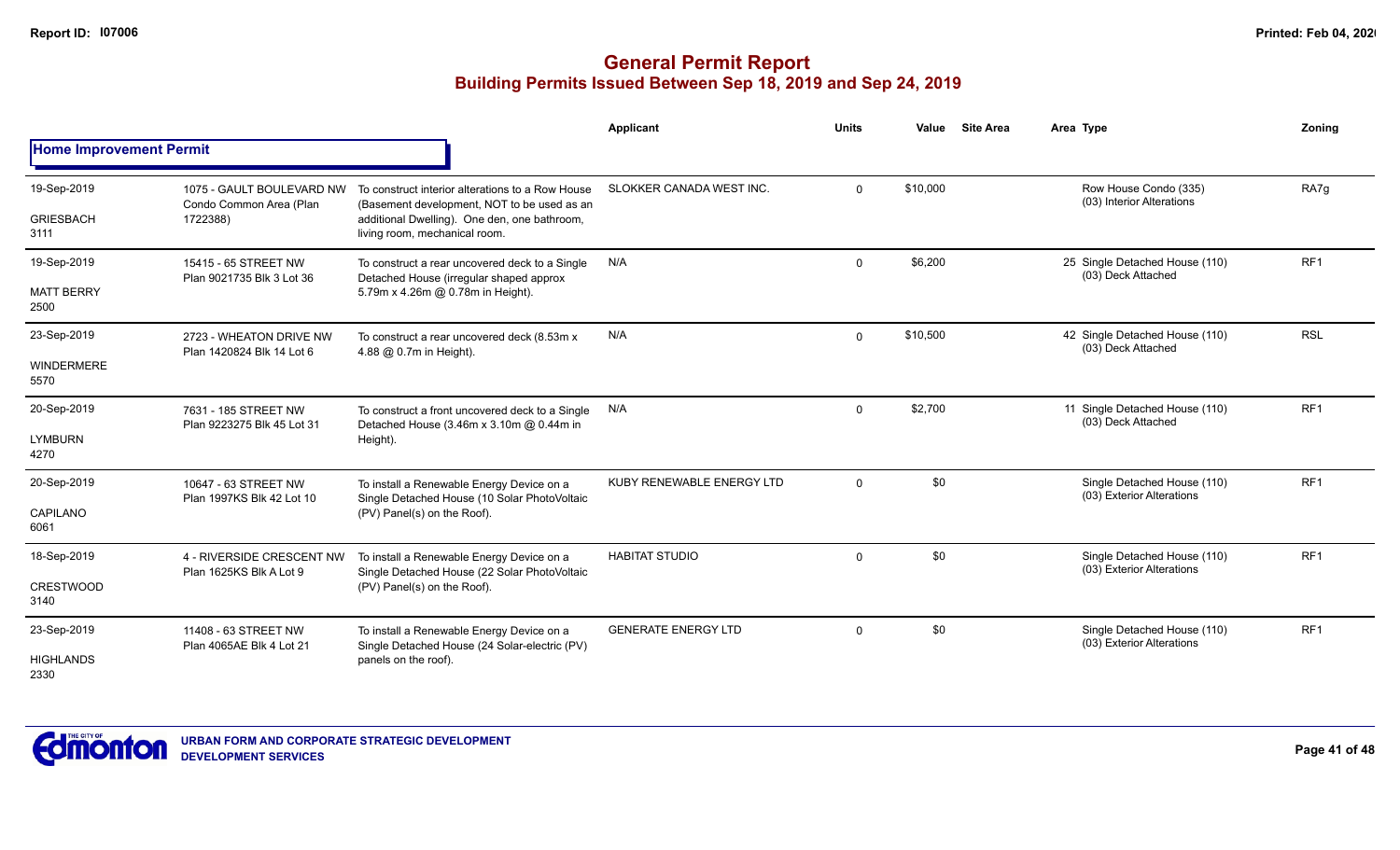|                                |                                                     |                                                                                                                                  | Applicant                        | <b>Units</b> | Value    | <b>Site Area</b> | Area Type                                                | Zoning          |
|--------------------------------|-----------------------------------------------------|----------------------------------------------------------------------------------------------------------------------------------|----------------------------------|--------------|----------|------------------|----------------------------------------------------------|-----------------|
| <b>Home Improvement Permit</b> |                                                     |                                                                                                                                  |                                  |              |          |                  |                                                          |                 |
| 23-Sep-2019                    | 9315 - 74 AVENUE NW<br>Plan 2262S Blk 12 Lots 13-14 | To install a Renewable Energy Device on a<br>Single Detached House (14 Solar-electric (PV)                                       | <b>GENERATE ENERGY LTD</b>       | $\mathbf 0$  | \$0      |                  | Single Detached House (110)<br>(03) Exterior Alterations | RF <sub>3</sub> |
| <b>RITCHIE</b><br>6610         |                                                     | panels on the roof).                                                                                                             |                                  |              |          |                  |                                                          |                 |
| 23-Sep-2019                    | 5917 - 175A AVENUE NW<br>Plan 1221328 Blk 14 Lot 48 | To construct interior alterations to a Single<br>Detached House (Basement development, NOT                                       | MODE CONTRACTING INC.            | $\Omega$     | \$23,800 |                  | Single Detached House (110)<br>(03) Interior Alterations | <b>RPL</b>      |
| <b>MCCONACHIE AREA</b><br>2521 |                                                     | to be used as an additional Dwelling). One<br>bedroom, one bathroom, living room, mechanical<br>room, storage room under stairs. |                                  |              |          |                  |                                                          |                 |
| 18-Sep-2019                    | 14340 - 98 AVENUE NW<br>Plan 5109HW Blk 118 Lot 27  | To install a Renewable Energy Device on an<br>Accessory building, detached Garage (10                                            | <b>GREAT CANADIAN SOLAR LTD.</b> | $\mathbf 0$  | \$0      |                  | Single Detached House (110)<br>(03) Exterior Alterations | RF <sub>1</sub> |
| <b>CRESTWOOD</b><br>3140       |                                                     | Solar-electric (PV) panels on the roof).                                                                                         |                                  |              |          |                  |                                                          |                 |
| 18-Sep-2019                    | 10826 - 129 STREET NW                               | To install a Renewable Energy Device on an<br>Accessory building, detached Garage (19                                            | <b>GREAT CANADIAN SOLAR LTD.</b> | $\Omega$     | \$0      |                  | Single Detached House (110)<br>(03) Exterior Alterations | RF <sub>1</sub> |
| WESTMOUNT<br>3440              | Plan 1820517 Blk 22 Lot 7A                          | Solar-electric (PV) panels on the roof).                                                                                         |                                  |              |          |                  |                                                          |                 |
| 23-Sep-2019                    | 4307 - 104A AVENUE NW<br>Plan 4707KS Blk 82 Lot 46  | To construct a rear balcony to a Single<br>Detached House (2.13m x 7.32m @3.8m in                                                | N/A                              | $\mathbf 0$  | \$3,900  |                  | 16 Single Detached House (110)<br>(03) Deck Attached     | RF <sub>1</sub> |
| <b>GOLD BAR</b><br>6270        |                                                     | Height).                                                                                                                         |                                  |              |          |                  |                                                          |                 |
| 19-Sep-2019                    | 6375 - CARTMELL ROAD SW                             | To construct a rear uncovered deck to a<br>Semi-detached House (4.57m x 2.44m @ 0.91m                                            | KLAIR CUSTOM HOMES (EDMONTON) L' | $\Omega$     | \$2,800  |                  | 11 Semi-Detached House (210)<br>(03) Deck Attached       | RF4             |
| CHAPPELLE AREA<br>5462         | Plan 1820782 Blk 28 Lot 46                          | in Height).                                                                                                                      |                                  |              |          |                  |                                                          |                 |
| 18-Sep-2019                    | Plan 1822411 Blk 34 Lot 14                          | 4134 - CHAPPELLE GREEN SW To construct an Accessory Building (detached<br>Garage (6.1m x 6.71m)).                                | N/A                              | $\Omega$     | \$6,600  |                  | 41 Detached Garage (010)<br>(01) Building - New          | <b>RPL</b>      |
| <b>CHAPPELLE AREA</b><br>5462  |                                                     |                                                                                                                                  |                                  |              |          |                  |                                                          |                 |

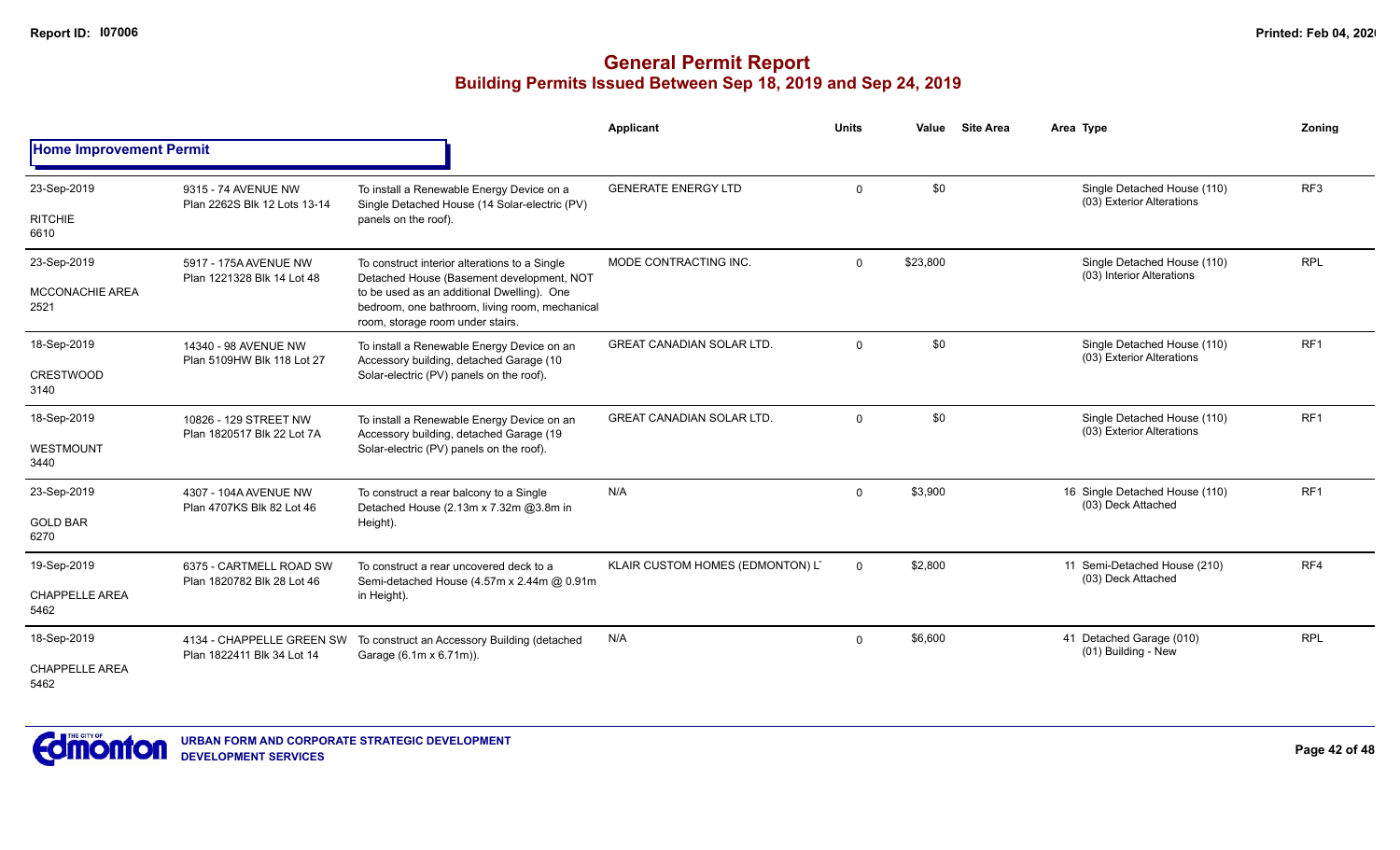|                                  |                                                                                                |                                                                                                                              | Applicant                        | <b>Units</b> | Value    | <b>Site Area</b> | Area Type                                                | Zonina          |
|----------------------------------|------------------------------------------------------------------------------------------------|------------------------------------------------------------------------------------------------------------------------------|----------------------------------|--------------|----------|------------------|----------------------------------------------------------|-----------------|
| <b>Home Improvement Permit</b>   |                                                                                                |                                                                                                                              |                                  |              |          |                  |                                                          |                 |
| 23-Sep-2019                      | 10245 - 78 STREET NW<br>Plan 4221HW Blk 13 Lot 14                                              | To install a Renewable Energy Device to a<br>Single Detached House (16 Solar-electric (PV)                                   | <b>GREAT CANADIAN SOLAR LTD.</b> | $\Omega$     | \$0      |                  | Single Detached House (110)<br>(03) Exterior Alterations | RF <sub>3</sub> |
| <b>FOREST HEIGHTS</b><br>6230    |                                                                                                | panels on the roof of a detached garage).                                                                                    |                                  |              |          |                  |                                                          |                 |
| 23-Sep-2019                      | 5904 - 108 STREET NW<br>Plan 4029RS Blk 10A Lot 8                                              | To install a Renewable Energy Device to a<br>Single Detached House (30 Solar-electric (PV)                                   | <b>GREAT CANADIAN SOLAR LTD.</b> | $\Omega$     | \$0      |                  | Single Detached House (110)<br>(03) Exterior Alterations | RF <sub>1</sub> |
| PLEASANTVIEW<br>5320             |                                                                                                | panels on the roof)                                                                                                          |                                  |              |          |                  |                                                          |                 |
| 19-Sep-2019                      | 1513 - TOWNE CENTRE<br><b>BOULEVARD NW</b>                                                     | To construct an Accessory Building (detached<br>Garage (7.31m x 6.7m)).                                                      | PREMIER BUILT GARAGES            | $\mathbf 0$  | \$7,900  |                  | 49 Detached Garage (010)<br>(01) Building - New          | <b>RPLt</b>     |
| <b>SOUTH TERWILLEGAR</b><br>5642 | Plan 0821653 Blk 5 Lot 76                                                                      |                                                                                                                              |                                  |              |          |                  |                                                          |                 |
| 19-Sep-2019                      | 21219 - 59 AVENUE NW                                                                           | To construct an Accessory Building (detached<br>Garage (6.10m x 6.10m)).                                                     | PREMIER BUILT GARAGES            | $\Omega$     | \$6,000  |                  | 37 Detached Garage (010)<br>(01) Building - New          | <b>RPL</b>      |
| THE HAMPTONS<br>4461             | Plan 0722780 Blk 42 Lot 12                                                                     |                                                                                                                              |                                  |              |          |                  |                                                          |                 |
| 20-Sep-2019                      | 730 - FRASER VISTA NW<br>Plan 0920568 Blk 112 Lot 32                                           | To construct interior alterations to a Single<br>Detached House (Basement development, NOT                                   | N/A                              | $\Omega$     | \$5,000  |                  | Single Detached House (110)<br>(03) Interior Alterations | RF <sub>1</sub> |
| <b>FRASER</b><br>2280            |                                                                                                | to be used as an additional Dwelling). 1<br>BEDROOM, 1 BATHROOM                                                              |                                  |              |          |                  |                                                          |                 |
| 19-Sep-2019                      | 926 - 116A STREET NW                                                                           | To construct interior alterations to a Single<br>Detached House (Basement development, NOT                                   | N/A                              | $\Omega$     | \$8,000  |                  | Single Detached House (110)<br>(03) Interior Alterations | <b>RPL</b>      |
| <b>TWIN BROOKS</b><br>5511       | Plan 9422556 Blk 16 Lot 25                                                                     | to be used as an additional Dwelling, 1 Office, 1<br>Laundry Room, 1 Den, 1 Utility Room, 1 Exercise<br>Room, 1 Open Space). |                                  |              |          |                  |                                                          |                 |
| 23-Sep-2019                      | 7715 - SUMMERSIDE GRANDE<br><b>BOULEVARD SW</b>                                                | To construct interior alterations to a Single<br>Detached House (Basement development, NOT                                   | N/A                              | $\Omega$     | \$25,000 |                  | Single Detached House (110)<br>(03) Interior Alterations | <b>RPL</b>      |
| <b>SUMMERSIDE</b><br>6213        | to be used as an additional Dwelling) - 1<br>Plan 1024850 Blk 31 Lot 4<br>Bedroom, 1 Bathroom. |                                                                                                                              |                                  |              |          |                  |                                                          |                 |

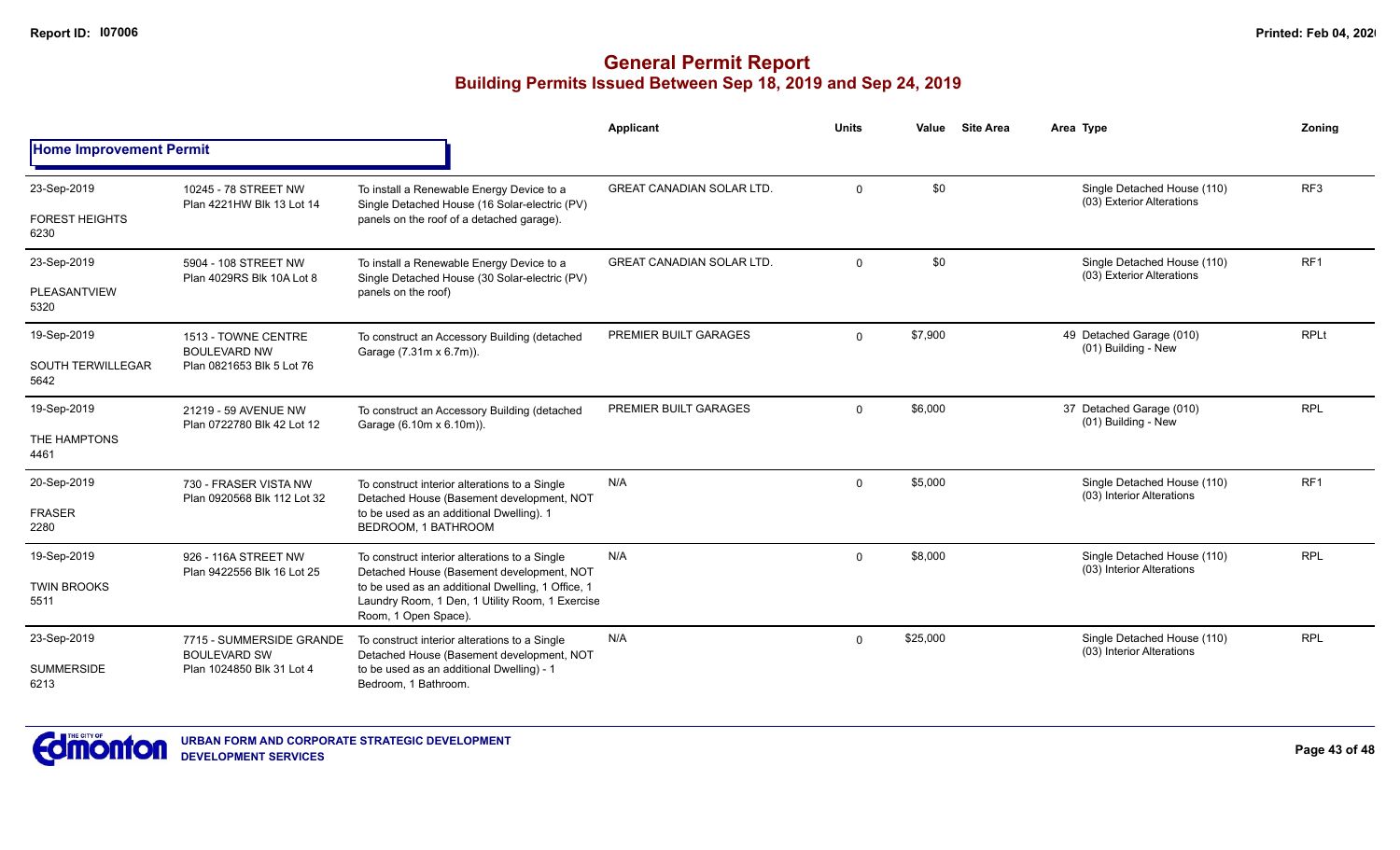#### **General Permit Report Building Permits Issued Between Sep 18, 2019 and Sep 24, 2019**

|                                               |                                                        |                                                                                                                                                                                                           | Applicant                 | <b>Units</b> | Value    | <b>Site Area</b> | Area Type                                              | Zoning          |
|-----------------------------------------------|--------------------------------------------------------|-----------------------------------------------------------------------------------------------------------------------------------------------------------------------------------------------------------|---------------------------|--------------|----------|------------------|--------------------------------------------------------|-----------------|
| <b>Home Improvement Permit</b>                |                                                        |                                                                                                                                                                                                           |                           |              |          |                  |                                                        |                 |
| 19-Sep-2019<br><b>WEBBER GREENS</b><br>4740   | 20653 - 94A AVENUE NW<br>Plan 1823471 Blk 37 Lot 18    | To construct interior alterations to a<br>Semi-Detached House (Lot 18 - Basement<br>development, NOT to be used as an additional<br>Dwelling). One bedroom, one bathroom, living<br>room, mechanical room | <b>SAN RUFO HOMES LTD</b> | $\Omega$     | \$24,200 |                  | Semi-Detached House (210)<br>(03) Interior Alterations | RF <sub>5</sub> |
| 24-Sep-2019<br>SECORD<br>4487                 | 9816 - 224 STREET NW<br>Plan 1521541 Blk 19 Lot 38     | To construct a rear uncovered deck to a Single<br>Detached House (4.88m x 3.73m @ 0.74m in<br>Height).                                                                                                    | N/A                       | $\Omega$     | \$4,600  |                  | 18 Single Detached House (110)<br>(03) Deck Attached   | <b>RSL</b>      |
| 24-Sep-2019<br><b>MALMO PLAINS</b><br>5280    | 11423 - 51 AVENUE NW<br>Plan 5397MC Blk 9 Lot 15       | To demolish an Accessory building (rear<br>detached Garage).                                                                                                                                              | N/A                       | $\Omega$     | \$3,400  |                  | Detached Garage(010)<br>(99) Demolition                | RF <sub>1</sub> |
| 23-Sep-2019<br>CAVANAGH<br>5467               | 2226 - CASEY CRESCENT SW<br>Plan 1523350 Blk 10 Lot 73 | To construct interior alterations to a<br>Semi-detached House (Basement development,<br>NOT to be used as an additional Dwelling) - 0<br>bedrooms. 1 Bathroom.                                            | N/A                       | $\Omega$     | \$5,000  |                  | Semi-Detached House (210)<br>(03) Interior Alterations | <b>RMD</b>      |
| 20-Sep-2019<br><b>QUEEN ALEXANDRA</b><br>5330 | 7326 - 105A STREET NW<br>Plan 1425020 Blk 49 Lot 2A    | To construct interior alterations to a<br>Semi-detached House (Basement development,<br>NOT to be used as an additional Dwelling). 1<br>BEDROOM, 1 BATHROOM, 1 OFFICE                                     | <b>HOMES MARK INC</b>     | $\Omega$     | \$16,000 |                  | Semi-Detached House (210)<br>(03) Interior Alterations | RF3             |
| 19-Sep-2019<br><b>CAERNARVON</b><br>3060      | 11711 - 151 AVENUE NW<br>Plan 2314TR Blk 5 Lot 4       | To construct a rear uncovered deck to a Single<br>Detached House (1.96m x 1.28m @ 0.7m in<br>Height) and Accessory Structure (Shed 2.33m<br>$x 4.77m$ .                                                   | N/A                       | $\Omega$     | \$600    |                  | 3 Single Detached House (110)<br>(03) Deck Attached    | RF1             |
| 19-Sep-2019<br><b>CAERNARVON</b><br>3060      | 11711 - 151 AVENUE NW<br>Plan 2314TR Blk 5 Lot 4       | To construct a rear uncovered deck to a Single<br>Detached House (1.96m x 1.28m @ 0.7m in<br>Height) and Accessory Structure (Shed 2.33m<br>$x 4.77m$ .                                                   | N/A                       | $\Omega$     | \$300    |                  | 10 Shed (040)<br>(01) Building - New                   | RF1             |



**Page 44 of 48**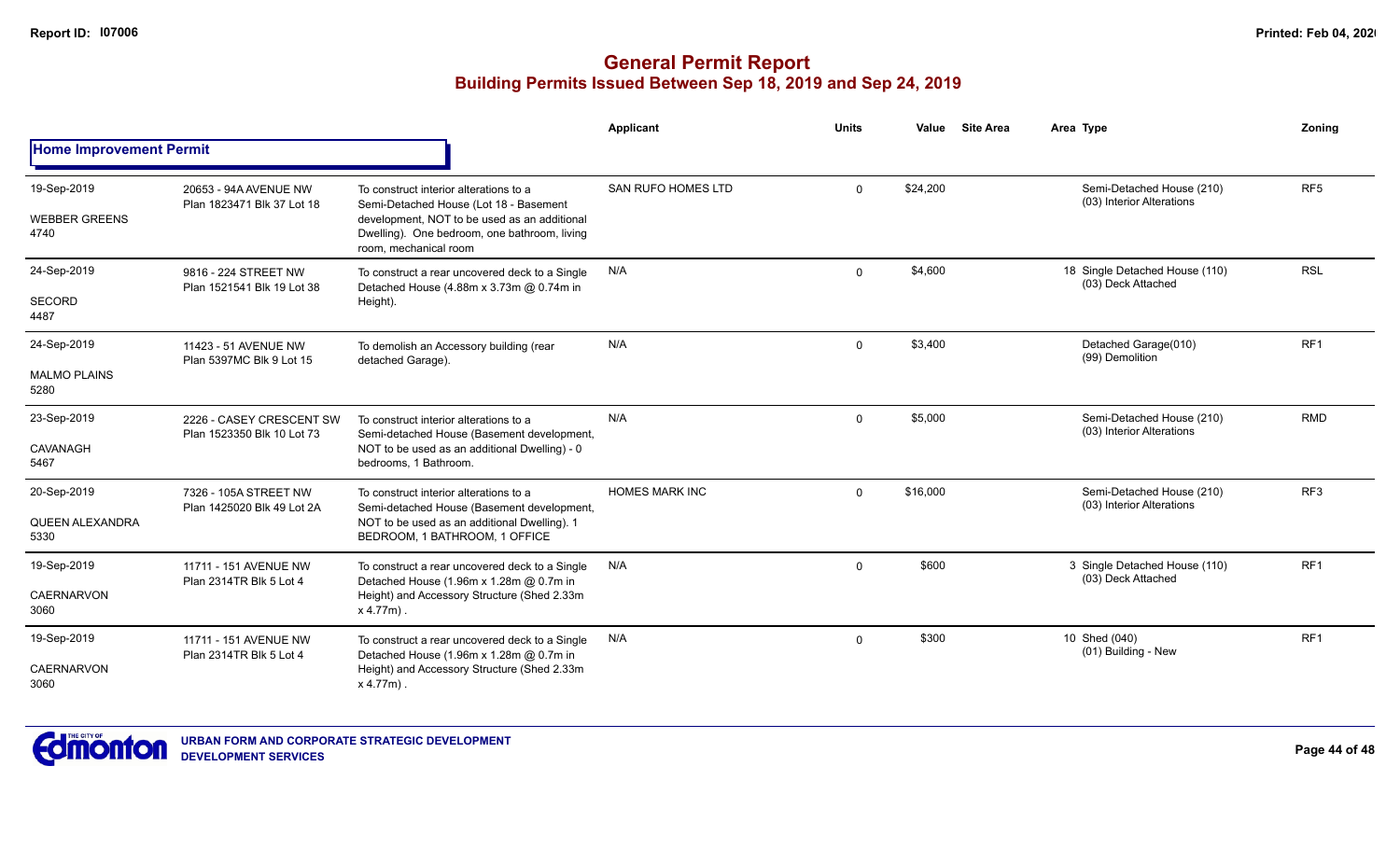|                                                   |                                                                         |                                                                                                                                                                                            | <b>Applicant</b>           | <b>Units</b> | Value    | <b>Site Area</b> | Area Type                                                | Zoning          |
|---------------------------------------------------|-------------------------------------------------------------------------|--------------------------------------------------------------------------------------------------------------------------------------------------------------------------------------------|----------------------------|--------------|----------|------------------|----------------------------------------------------------|-----------------|
| <b>Home Improvement Permit</b>                    |                                                                         |                                                                                                                                                                                            |                            |              |          |                  |                                                          |                 |
| 23-Sep-2019<br><b>CHARLESWORTH</b>                | 223 - 61 STREET SW<br>Plan 0626012 Blk 12 Lot 16                        | To construct an Accessory Building (detached<br>Garage (6.16m x 6.79m)).                                                                                                                   | ACE LANGE CONSTRUCTION LTD | $\Omega$     | \$6,700  |                  | 42 Detached Garage (010)<br>(01) Building - New          | <b>RPL</b>      |
| 6661                                              |                                                                         |                                                                                                                                                                                            |                            |              |          |                  |                                                          |                 |
| 23-Sep-2019<br><b>GLENRIDDING HEIGHTS</b><br>5578 | 16012 - 18 AVENUE SW<br>Plan 1425767 Blk 9 Lot 61                       | To construct interior alterations to a Single<br>Detached House (Basement development, NOT<br>to be used as an additional Dwelling).                                                       | N/A                        | $\mathbf 0$  | \$29,900 |                  | Single Detached House (110)<br>(03) Interior Alterations | <b>RSL</b>      |
| 18-Sep-2019<br><b>GRAYDON HILL</b><br>5468        | 1064 - GRAYDON HILL<br><b>BOULEVARD SW</b><br>Plan 1421503 Blk 5 Lot 57 | To construct interior alterations to a Row House<br>(Basement development, NOT to be used as an<br>additional Dwelling) - 0 Bedroom, 1 Bathroom.                                           | N/A                        | $\mathbf{0}$ | \$15,000 |                  | Row House (330)<br>(03) Interior Alterations             | GHLD            |
| 18-Sep-2019<br><b>HOLYROOD</b><br>6310            | 9554 - 83 STREET NW<br>Plan 5070HW Blk 14 Lot 30                        | To construct a rear uncovered deck to a Single<br>Detached House, existing without permits<br>(7.24m x 3.84m @ 0.82m in Height).                                                           | PERMIT MASTERS             | $\Omega$     | \$7,000  |                  | 28 Single Detached House (110)<br>(03) Deck Attached     | RF <sub>1</sub> |
| 19-Sep-2019<br><b>ROSENTHAL</b><br>4750           | 8119 - 226 STREET NW<br>Plan 1723497 Blk 5 Lot 33                       | To construct interior alterations to a Single<br>Detached House (Basement development, NOT<br>to be used as an additional Dwelling, 1<br>Bedroom, 1 Rec Room, 1 Mech Room, 1<br>Bathroom). | <b>HOMES BY AVI</b>        | $\mathbf 0$  | \$5,000  |                  | Single Detached House (110)<br>(03) Interior Alterations | <b>RMD</b>      |
| 19-Sep-2019<br><b>WEBBER GREENS</b><br>4740       | 9512 - 206 STREET NW<br>Plan 1623718 Blk 36 Lot 83                      | To construct a rear uncovered deck to a Single<br>Detached House (7.56m x 3.66m @ 1.07m in<br>Height).                                                                                     | N/A                        | $\mathbf 0$  | \$7,000  |                  | 28 Single Detached House (110)<br>(03) Deck Attached     | <b>RSL</b>      |
| 19-Sep-2019<br>NORTH GLENORA<br>3310              | 13848 - 110A AVENUE NW<br>Plan 3624HW Blk 10 Lot 30                     | To construct an Accessory building (detached<br>Garage, 6.71m x 7.32m).                                                                                                                    | TIMBER HAUS DEVELOPMENTS   | $\Omega$     | \$7,900  |                  | 49 Detached Garage (010)<br>(01) Building - New          | RF <sub>1</sub> |

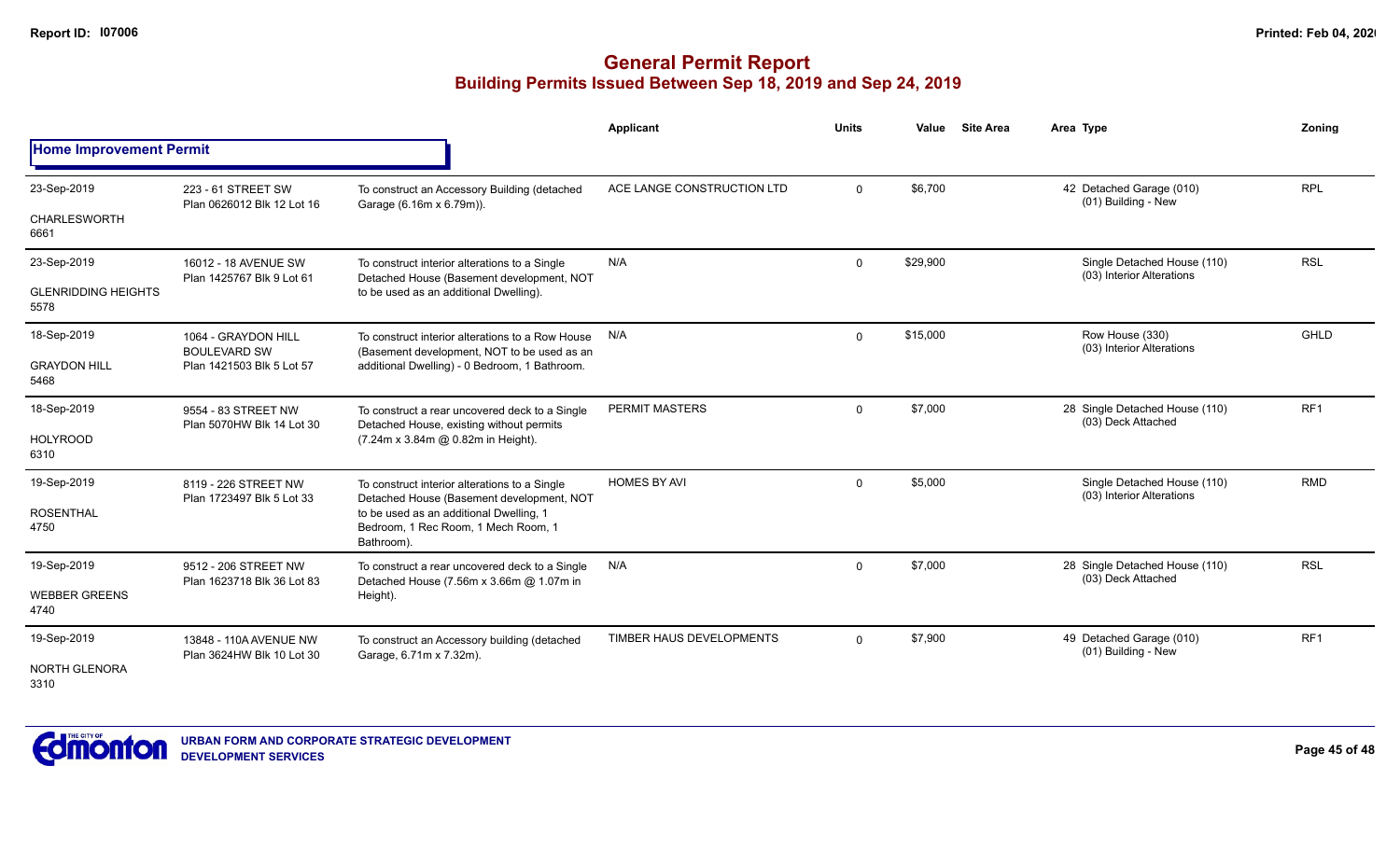|                                |                                                      |                                                                                                                                 | Applicant                      | Units        | Value    | <b>Site Area</b> | Area Type                                                | Zoning          |
|--------------------------------|------------------------------------------------------|---------------------------------------------------------------------------------------------------------------------------------|--------------------------------|--------------|----------|------------------|----------------------------------------------------------|-----------------|
| <b>Home Improvement Permit</b> |                                                      |                                                                                                                                 |                                |              |          |                  |                                                          |                 |
| 19-Sep-2019                    | 489 - MCCONACHIE WAY NW<br>Plan 1025888 Blk 2 Lot 54 | To construct an Accessory building, existing                                                                                    | N/A                            | 0            | \$6,100  |                  | 38 Detached Garage (010)<br>(01) Building - New          | <b>RPL</b>      |
| <b>MCCONACHIE AREA</b><br>2521 |                                                      | without permits (detached Garage, 6.17m x<br>$6.15m$ ).                                                                         |                                |              |          |                  |                                                          |                 |
| 20-Sep-2019                    | 10403 - 37 AVENUE NW<br>Plan 4823RS Blk 20 Lot 28    | To construct a rear uncovered deck to a Single<br>Detached House, existing without permits                                      | <b>PERMIT MASTERS</b>          | $\Omega$     | \$3,600  |                  | 14 Single Detached House (110)<br>(03) Deck Attached     | RF <sub>1</sub> |
| <b>DUGGAN</b><br>5160          |                                                      | (4.48m x 4.35m @ 0.76m in Height).                                                                                              |                                |              |          |                  |                                                          |                 |
| 20-Sep-2019                    | 6136 - 12 AVENUE SW<br>Plan 0729907 Blk 4 Lot 8      | To construct interior alterations to a Single<br>Detached House (Basement development, NOT                                      | N/A                            | $\mathbf{0}$ | \$15,000 |                  | Single Detached House (110)<br>(03) Interior Alterations | <b>RSL</b>      |
| <b>WALKER</b><br>6662          |                                                      | to be used as an additional Dwelling). 1<br>BEDROOM, 0 BATHROOMS                                                                |                                |              |          |                  |                                                          |                 |
| 23-Sep-2019                    | 9627 - 79 AVENUE NW<br>Plan 5955U Blk 2 Lot 10       | To construct an Accessory Building (rear<br>detached Garage (6.70m x 7.31m)).                                                   | CENTROID CONSTRUCTION LTD      | $\mathbf{0}$ | \$7,900  |                  | 49 Detached Garage (010)<br>(01) Building - New          | RF <sub>3</sub> |
| <b>RITCHIE</b><br>6610         |                                                      |                                                                                                                                 |                                |              |          |                  |                                                          |                 |
| 23-Sep-2019                    | 7270 - EDGEMONT WAY NW<br>Plan 1721514 Blk 7 Lot 43  | To construct interior alterations to a<br>Semi-Detached House (Basement development,                                            | <b>TRINITY BASEMENT MASTER</b> | $\Omega$     | \$15,000 |                  | Semi-Detached House (210)<br>(03) Interior Alterations   | <b>RMD</b>      |
| <b>EDGEMONT</b><br>4462        |                                                      | NOT to be used as an additional Dwelling), (1<br>bedroom, 1 bathroom, livingroom, study room,<br>NO wet bar, NO kitchen).       |                                |              |          |                  |                                                          |                 |
| 23-Sep-2019                    | 745 - DECOTEAU WAY NW                                | To construct a rear uncovered deck to a Single<br>Detached House (5.79m x 4.27m @ 0.75m in                                      | <b>PERMIT MASTERS</b>          | $\Omega$     | \$6.200  |                  | 25 Single Detached House (110)<br>(03) Deck Attached     | <b>GLG</b>      |
| <b>GRIESBACH</b><br>3111       | Plan 0829092 Blk 21 Lot 8                            | Height).                                                                                                                        |                                |              |          |                  |                                                          |                 |
| 341788466-001                  | 8810 - 94 STREET NW                                  | To construct interior alterations to a Single<br>Detached House (Basement development, NOT                                      | N/A                            | $\Omega$     | \$37,000 |                  | Single Detached House (110)<br>(03) Interior Alterations | RF <sub>3</sub> |
| <b>BONNIE DOON</b><br>6040     | Plan 1721901 Blk 1 Lot 26                            | to be used as an additional Dwelling), (1 wet<br>bar, 1 bedroom, 1 bathroom, family room, NO<br>separate entrance to basement). |                                |              |          |                  |                                                          |                 |

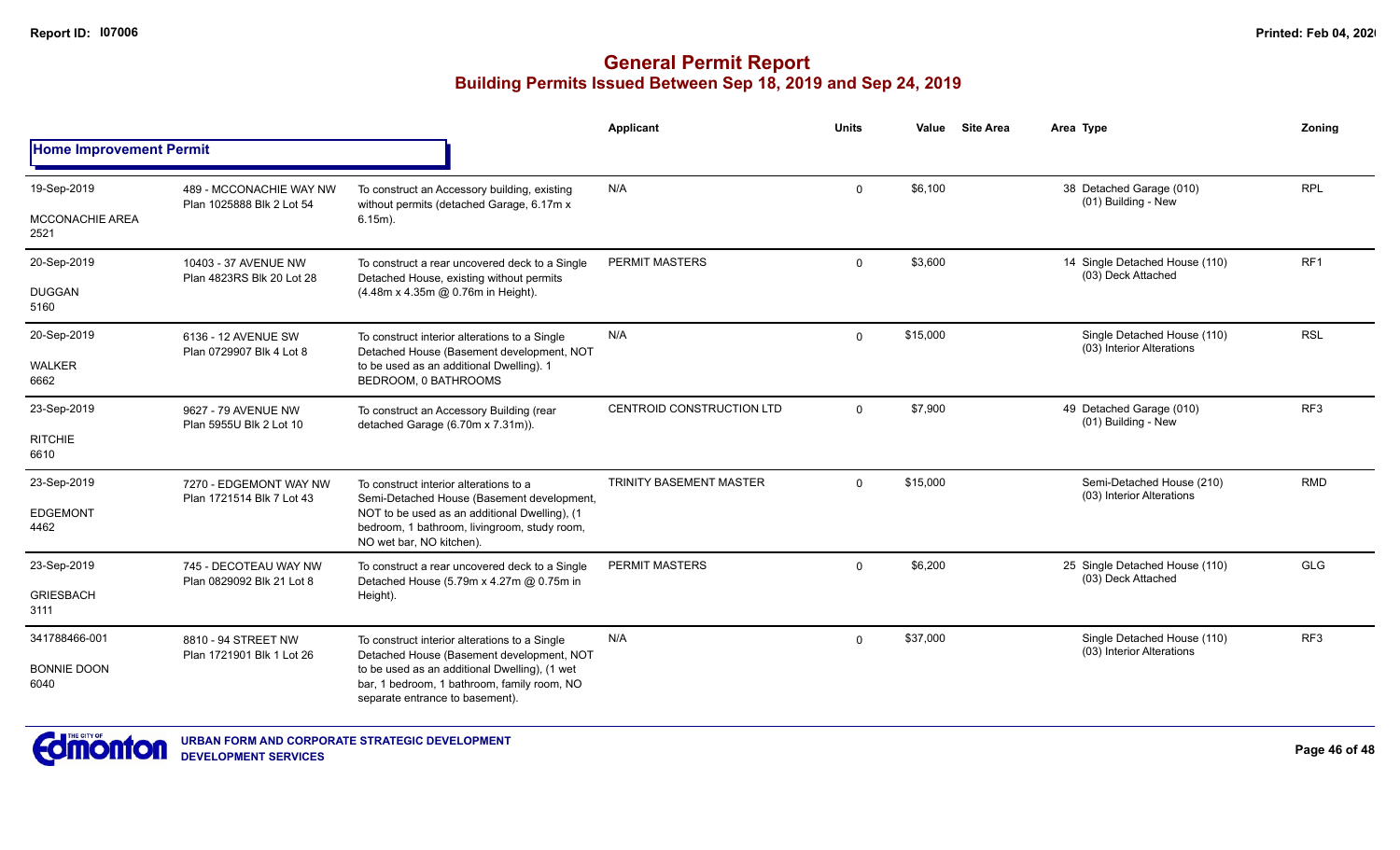|                                |                                                         |                                                                                                                                                      | Applicant                                         | <b>Units</b> | Value    | <b>Site Area</b> | Area Type                                                | Zonina          |
|--------------------------------|---------------------------------------------------------|------------------------------------------------------------------------------------------------------------------------------------------------------|---------------------------------------------------|--------------|----------|------------------|----------------------------------------------------------|-----------------|
| <b>Home Improvement Permit</b> |                                                         |                                                                                                                                                      |                                                   |              |          |                  |                                                          |                 |
| 23-Sep-2019                    | 9620 - 52 STREET NW<br>Plan 6258KS Blk 5 Lot 18         | To construct interior alterations to a Single<br>Detached House (renovations to an existing                                                          | TOMBOY CONSTRUCTION                               | $\mathbf 0$  | \$20,000 |                  | Single Detached House (110)<br>(03) Interior Alterations | RF <sub>1</sub> |
| <b>OTTEWELL</b><br>6550        |                                                         | Basement development, NOT to be used as an<br>additional Dwelling, (1 bedroom, 1 bathroom,<br>family room, storage room, NO wet bar, NO<br>kitchen). |                                                   |              |          |                  |                                                          |                 |
| 23-Sep-2019                    | 9521 - 180A STREET NW<br>Condo Common Area (Plan        | To construct interior alterations to a<br>Semi-detached House (Basement development,                                                                 | N/A                                               | $\Omega$     | \$8,000  |                  | Semi-Detached House (210)<br>(03) Interior Alterations   | RF <sub>5</sub> |
| <b>LA PERLE</b><br>4240        | 7922663)                                                | NOT to be used as an additional Dwelling).                                                                                                           |                                                   |              |          |                  |                                                          |                 |
| 24-Sep-2019                    | 14108 - 136 STREET NW<br>Plan 0424218 Blk 31 Lot 162    | To construct a rear uncovered deck to a Single<br>Detached House, existing without permits                                                           | PERMIT MASTERS                                    | $\Omega$     | \$2,900  |                  | 11 Single Detached House (110)<br>(03) Deck Attached     | <b>RSL</b>      |
| <b>HUDSON</b><br>3480          |                                                         | (3.12m x 3.66m @ 0.70m in Height).                                                                                                                   |                                                   |              |          |                  |                                                          |                 |
| 24-Sep-2019                    | 15228 - 65 STREET NW                                    | To construct interior alterations to a Single<br>Detached House (kitchen renovations).                                                               | MULROONEY RENEE O/A TOMBOY<br><b>CONSTRUCTION</b> | $\mathbf{0}$ | \$40,000 |                  | Single Detached House (110)<br>(03) Interior Alterations | RF <sub>1</sub> |
| <b>MCLEOD</b><br>2530          | Plan 5782NY Blk 37 Lot 25                               |                                                                                                                                                      |                                                   |              |          |                  |                                                          |                 |
| 24-Sep-2019                    | 1077 - PAISLEY DRIVE SW<br>Plan 1820127 Blk 14 Lots 1-2 | To construct an Accessory Building (detached<br>Garage (5.49m x 6.71m)).                                                                             | STAR CONSTRUCTION & GARAGE DOOI<br><b>LTD</b>     | $\mathbf{0}$ | \$5,900  |                  | 37 Detached Garage (010)<br>(01) Building - New          | <b>HVLD</b>     |
| <b>PAISLEY</b><br>5469         |                                                         |                                                                                                                                                      |                                                   |              |          |                  |                                                          |                 |
| 24-Sep-2019                    | 22350 - 93A AVENUE NW                                   | To construct an Accessory Building (detached<br>Garage, 6.1m x 6.1m).                                                                                | STAR CONSTRUCTION & GARAGE DOOI<br><b>LTD</b>     | $\mathbf{0}$ | \$6,000  |                  | 37 Detached Garage (010)<br>(01) Building - New          | <b>RMD</b>      |
| <b>SECORD</b><br>4487          | Plan 1723442 Blk 14 Lot 60                              |                                                                                                                                                      |                                                   |              |          |                  |                                                          |                 |
| 24-Sep-2019                    | 9608 - 79 STREET NW<br>Plan 1640KS Blk 3 Lot 45         | To construct an Accessory building (detached<br>Garage, 4.88m x 7.93m).                                                                              | <b>STYLE CONSTRUCTION</b>                         | $\Omega$     | \$6,200  |                  | 39 Detached Garage (010)<br>(01) Building - New          | RF <sub>1</sub> |
| <b>HOLYROOD</b><br>6310        |                                                         |                                                                                                                                                      |                                                   |              |          |                  |                                                          |                 |